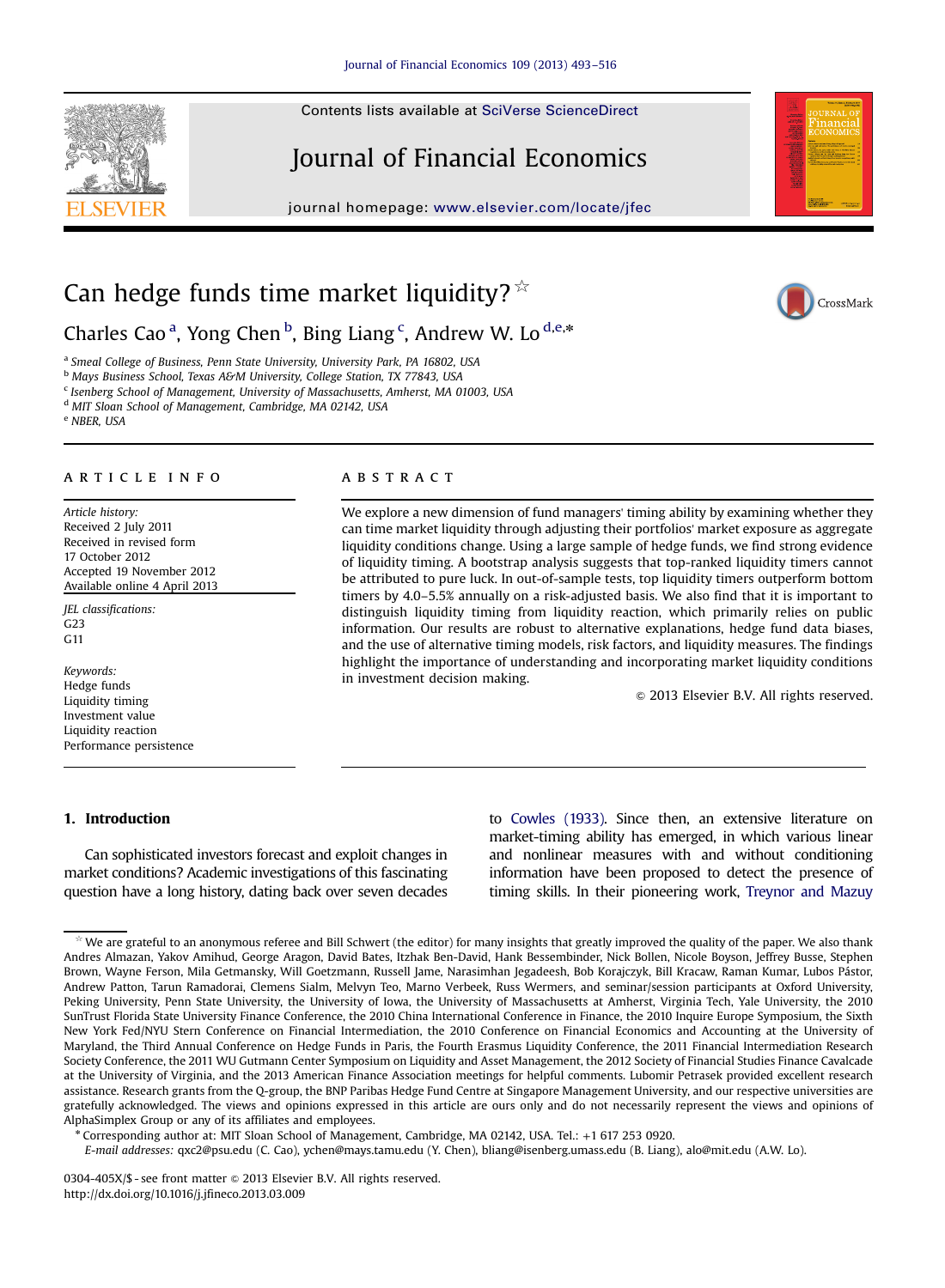[\(1966\)](#page-23-0) develop a framework to measure market timing by examining whether fund managers adjust their market exposure based on a market return forecast. Subsequently, many other measures have been proposed for identifying market return-timing and volatility-timing skills, e.g., [Henriksson and Merton \(1981\)](#page-23-0), [Jagannathan and Korajczyk](#page-23-0) [\(1986\),](#page-23-0) [Grinblatt and Titman \(1989\)](#page-23-0), [Ferson and Schadt](#page-22-0) [\(1996\),](#page-22-0) [Busse \(1999\),](#page-22-0) [Jiang, Yao, and Yu \(2007\),](#page-23-0) and [Chen,](#page-22-0) [Ferson, and Peters \(2010\)](#page-22-0).

In this paper, we explore a new dimension of fund managers' timing ability—their ability to time market liquidity.<sup>1</sup> In particular, we ask the following questions: Can hedge fund managers, among the most sophisticated of investors, time market liquidity by strategically adjusting fund betas based on their forecasts of future market liquidity conditions? If so, how much economic value does liquidity-timing skill bring to fund investors? These issues are essential to an understanding of the role of market liquidity in professional fund management.

Market-wide liquidity represents an important dimension of market conditions. [Pástor and Stambaugh \(2003\)](#page-23-0) and [Acharya and Pedersen \(2005\)](#page-22-0) show that market liquidity, which captures the aggregate ease of transacting a large quantity of assets in a short time without incurring high costs, is a priced state variable important for asset pricing. As underscored by the 2008–2009 financial crisis, market liquidity deteriorates when many investors exit the market at the same time, which causes more liquidation that further reduces market liquidity through so-called liquidity spirals. Therefore, a savvy manager who can correctly forecast market-wide liquidity deterioration would naturally wish to reduce his fund's market exposure before the event occurs.

We examine hedge funds' liquidity-timing ability for several reasons. First, hedge funds are managed by highly sophisticated managers and have experienced dramatic growth in the past two decades. $<sup>2</sup>$  Over that period, many</sup> talented managers have joined the industry and hence, it is natural to ask whether hedge fund managers have the skills to time market conditions. $3$  Second, liquidity is crucial to hedge funds. Since the collapse of Long-Term Capital Management (LTCM) in 1998, the interaction between liquidity at various levels (asset, funding, and market liquidity) and traders such as hedge funds has become better understood. Though other levels of liquidity (e.g., funding liquidity) perhaps are equally important (e.g., [Aragon and Strahan, 2012](#page-22-0)), we focus on market-wide liquidity because timing strategies are essentially about aggregate market conditions. Third, hedge funds often employ dynamic strategies and have time-varying market exposure (e.g., [Fung and Hsieh, 1997,](#page-22-0) [2001](#page-23-0); [and](#page-23-0) [Patton and Ramadorai, forthcoming\)](#page-23-0). The combination of time-varying market exposure and the importance of market liquidity implies that hedge funds provide an ideal platform to study liquidity-timing ability. Finally, given the evidence

of positive risk-adjusted performance among hedge funds (e.g., [Ackermann, McEnally, and Ravenscraft, 1999](#page-22-0); [Brown,](#page-22-0) [Goetzmann, and Ibbotson, 1999;](#page-22-0) [Fung, Hsieh, Naik, and](#page-23-0) [Ramadorai, 2008;](#page-23-0) [and Jagannathan, Malakhov, and Novikov,](#page-23-0) [2010](#page-23-0)), it is reasonable to ask whether liquidity timing is one source of the superior performance.

We build on the Treynor-Mazuy framework to explore the dynamics of hedge funds' market exposure in relation to market liquidity conditions, which is based on the relation between a fund's beta determined in month  $t$ and the market's return in month  $t+1$ . We estimate a regression model to evaluate how a fund's beta in month  $t$ changes with market liquidity realized in month  $t+1$  (e.g., proxied by the Pástor-Stambaugh liquidity measure), while controlling for the fund's exposures to other relevant factors. If fund beta varies positively with market liquidity conditions, it indicates successful liquidity timing, i.e., the fund has relatively high (low) market exposure in anticipation of conditions where market liquidity is good (poor). Given the increasing importance of liquidity concerns in asset management, our investigation makes an important contribution to the hedge fund and timing literatures.

Using a large sample of 5,298 equity-oriented hedge funds (including funds of funds) over the period 1994– 2009, we evaluate liquidity-timing ability at the individual fund level, which allows us to distinguish top liquiditytiming funds from the rest. We focus on fund managers' ability to time aggregate equity market liquidity because most hedge funds bear significant exposure to equity markets. For funds with at least 36 consecutive nonmissing monthly observations, we estimate the timing skill using the fund's monthly returns. To assess statistical significance of timing ability and to separate timing skill from luck, we conduct a bootstrap analysis. For each crosssectional statistic of the timing coefficients (e.g., the 10th percentile of t-statistics across all funds), we compare the actual estimate with the corresponding distribution of the statistics based on bootstrapped pseudo-funds that share similar risk exposure as actual funds but, by construction, have no timing skill. The findings strongly suggest that liquidity timing ability exists among hedge funds, and topranked liquidity timers cannot be attributed to pure luck.

Next, we explore the economic significance of liquidity timing by examining out-of-sample alphas (i.e., riskadjusted returns) for the portfolios of funds at different levels of liquidity-timing skill. Specifically, in each month we sort funds into ten decile portfolios based on their liquidity-timing coefficients estimated from the previous 36 months. Then, we measure out-of-sample alphas of the portfolios for different holding periods ranging from three to 12 months. The results suggest that liquidity-timing skill generates significant abnormal returns. For example, over a six-month holding period, the decile portfolio consisting of top liquidity timers delivers an out-ofsample alpha of 0.63% per month (or 7.6% per year), which is more than three times the alpha of the portfolio of bottom timers (0.19% per month). The spread in out-ofsample alphas between the top and bottom liquidity timers remains significant even 12 months after forming the portfolios. We also find evidence of persistence in liquidity-timing skill, consistent with [Jagannathan,](#page-23-0)

 $1$  In this paper, we refer to aggregate equity market liquidity simply as "market liquidity."

<sup>2</sup> According to estimates of Hedge Fund Research Inc., the hedge fund industry has grown from a few hundred funds managing less than \$50 billion in the early 1990s to more than 9,000 funds managing more than \$2 trillion by the end of 2010.

We use "hedge funds" and "hedge fund managers" interchangeably.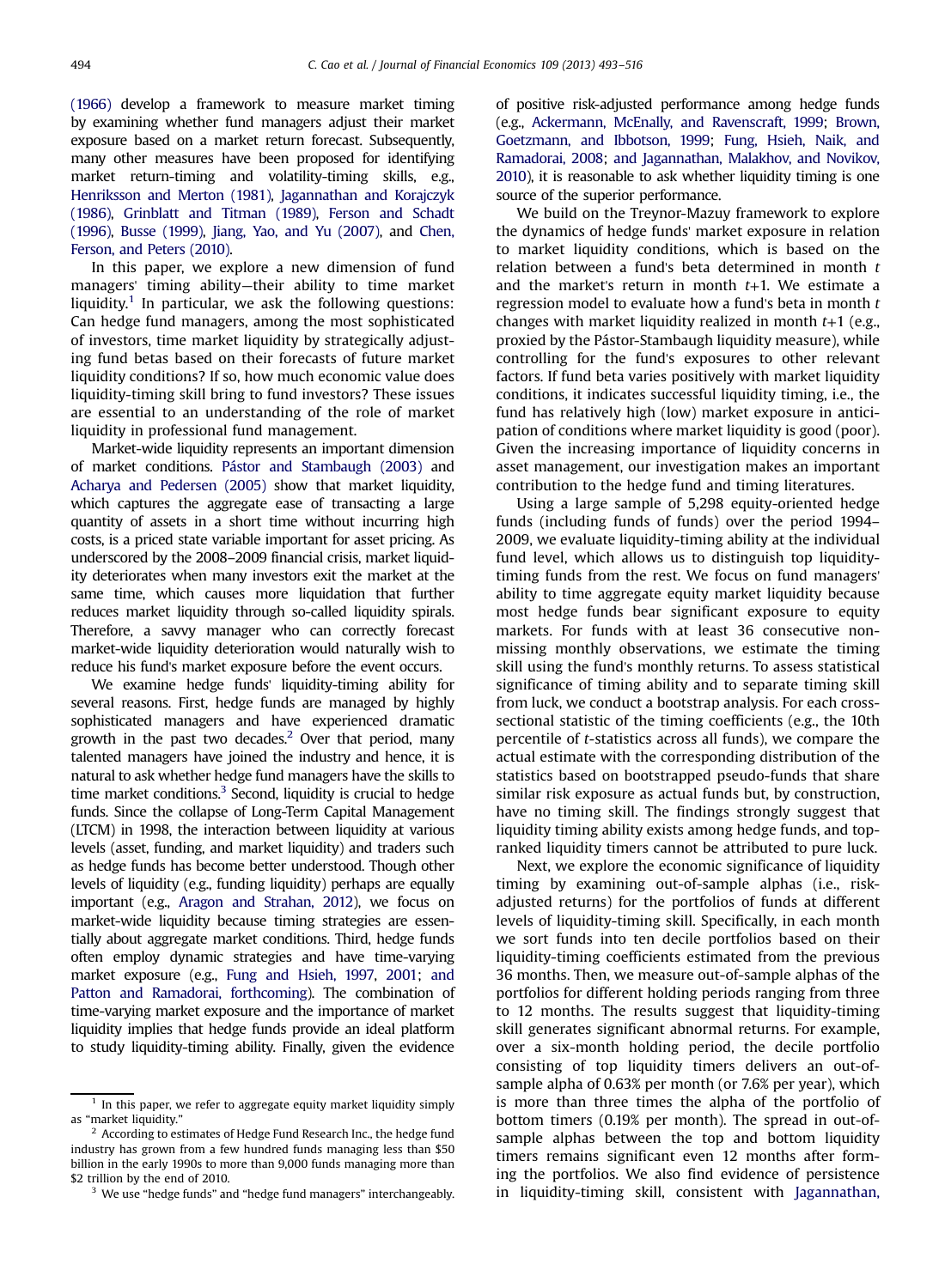[Malakhov, and Novikov \(2010\)](#page-23-0), who find performance persistence among superior hedge funds. Taken together, the results suggest that liquidity timing represents managerial skill adding value to fund investors.

Furthermore, we develop a test to distinguish liquiditytiming skill from liquidity reaction that captures fund managers' change in market exposure after observing market liquidity in the previous month. Interestingly, despite strong evidence of liquidity reaction, the test reveals no economic value as top liquidity reactors fail to deliver larger alphas than other funds in out-of-sample tests. This result is intuitive because liquidity reaction, using public information solely, does not represent managerial skill. Hence, it is important to distinguish liquidity timing from liquidity reaction.

Given that hedge funds' market exposures can change for other reasons, we conduct a wide array of additional tests to gain deeper insights about liquidity timing among hedge funds. First, under deteriorated market liquidity conditions, some hedge funds face margin calls and investor redemptions, requiring them to reduce market exposure (e.g., [Lo, 2008\)](#page-23-0). To address this concern due to funding constraint, we examine liquidity timing among funds that do not use leverage, impose strict redemption restrictions, or have low fund-flow volatility. Second, considering that large funds' simultaneous sales of assets can affect market liquidity (e.g., [Khandani and Lo, 2007](#page-23-0)), we perform tests for small funds whose trades are unlikely to impact overall market liquidity. Finally, we conduct tests using alternative timing model specifications, risk factors, and liquidity measures. Overall, our findings are robust to all these investigations

The seminal works of [Fung and Hsieh \(1997](#page-22-0), [2000\)](#page-23-0) have shown various biases in hedge fund data, including survivorship bias, backfilling bias, and selection bias. We make efforts to minimize the impact of the biases on our inference about liquidity-timing skill. We use both live and defunct funds to mitigate the impact of survivorship bias. Hedge fund data also suffer from backfill bias that arises as a hedge fund could choose not to report to the database from its inception but backfill its historical performance later when it has established a successful record. To evaluate the impact of backfill bias, we discard the return observations before the funds are added to the database and repeat the tests for liquidity timing. Finally, [Fund and](#page-23-0) [Hsieh \(2000\)](#page-23-0) point out that data of funds of funds in general contain less bias compared with those of hedge funds. In this paper, we examine liquidity timing ability for both hedge funds and funds of funds. The results suggest that the inference about liquidity timing appears robust to the data biases.

The rest of the paper proceeds as follows. In Section 2, we outline our liquidity-timing model, and in [Section 3](#page-3-0) we describe the data. [Section 4](#page-4-0) presents the empirical results concerning liquidity-timing ability and distinguishes between liquidity timing and liquidity reaction. [Section 5](#page-10-0) explores alternative explanations related to funding liquidity and investor redemptions. [Section 6](#page-14-0) addresses the impact of hedge fund data biases on our inference. In [Section 7](#page-16-0), we check the robustness of our results to alternative model specifications, risk factors, and market liquidity measures. Finally, [Section 8](#page-21-0) concludes.

#### 2. Liquidity timing model

Our liquidity-timing model builds on the pioneering work of [Treynor and Mazuy \(1966\)](#page-23-0). In general, a timing model can be understood based on the capital asset pricing model (CAPM), by assuming that a fund manager generates portfolio returns according to the process

$$
r_{p,t+1} = \alpha_p + \beta_{p,t} MKT_{t+1} + u_{p,t+1}, \quad t = 0, ..., T-1,
$$
 (1)

where  $r_{p,t+1}$  is the return in excess of the risk-free rate (proxied by the one-month Treasury bill rate) for fund  $p$  in month  $t+1$  and  $MKT_{t+1}$  is the excess return on the market portfolio. In Eq. (1), the fund's market beta varies over time. The timeline in Eq. (1) follows the timing literature, in which the fund beta  $\beta_{p,t}$  is set by the manager in month t based on his forecast about market conditions in month  $t+1$ . Various timing models differ in the dimensions of the market conditions they concentrate on. Market timing focuses on forecasts of market returns, while volatility timing stresses the importance of forecasts of market volatility. In this paper, we test for liquidity-timing skill and focus on forecasts of market liquidity.

Existing timing models (e.g., [Admati, Bhattacharya,](#page-22-0) [Ross, and Pfleiderer, 1986](#page-22-0); [and Ferson and Schadt, 1996](#page-22-0)) approximate the timer's market beta as a linear function of his forecast about market conditions. The linear functional form can be justified from a Taylor expansion by ignoring higher-order terms (e.g., [Shanken, 1990\)](#page-23-0). Accordingly, the generic form of such a specification is

$$
\beta_{p,t} = \beta_p + \gamma_p E(\text{market condition}_{t+1} | I_t),\tag{2}
$$

where  $I_t$  is the information set available to the fund manager in t. The coefficient  $\gamma$  captures the essence of timing skill, i.e., how market beta varies with forecasts about market conditions. Although prior research on timing skill examines market conditions such as market returns and volatility, we explore a new dimension of timing ability, namely, the ability to time market liquidity. Hence, we specify Eq. (2) as

$$
\beta_{p,t} = \beta_p + \gamma_p (L_{m,t+1} - \bar{L}_m + v_{t+1}),
$$
\n(3)

where the expression in parentheses represents the manager's forecast (i.e., timing signal) about market liquidity and  $L_{m,t+1}$  is the measure of market liquidity in month  $t+1$ . As it is unrealistic for a timer to have a perfect signal,  $v_{t+1}$ denotes a forecast noise unknown until  $t+1$ , which we assume to be independent with a zero mean. Following the timing literature (e.g., [Ferson and Schadt, 1996](#page-22-0); [and](#page-22-0) [Busse, 1999](#page-22-0)), we de-mean the manager's signal by subtracting  $\overline{L}_m$  for ease of interpretation. Accordingly,  $\beta_n$ captures the fund's average beta approximately. Our inference about liquidity-timing ability is unaffected with or without de-meaning the liquidity signal.

[Pástor and Stambaugh \(2003\)](#page-23-0) develop a market-wide liquidity measure and show that market liquidity is an important state variable for asset prices. Liquid markets are generally viewed as accommodating large quantities of transactions in a short time with little impact on asset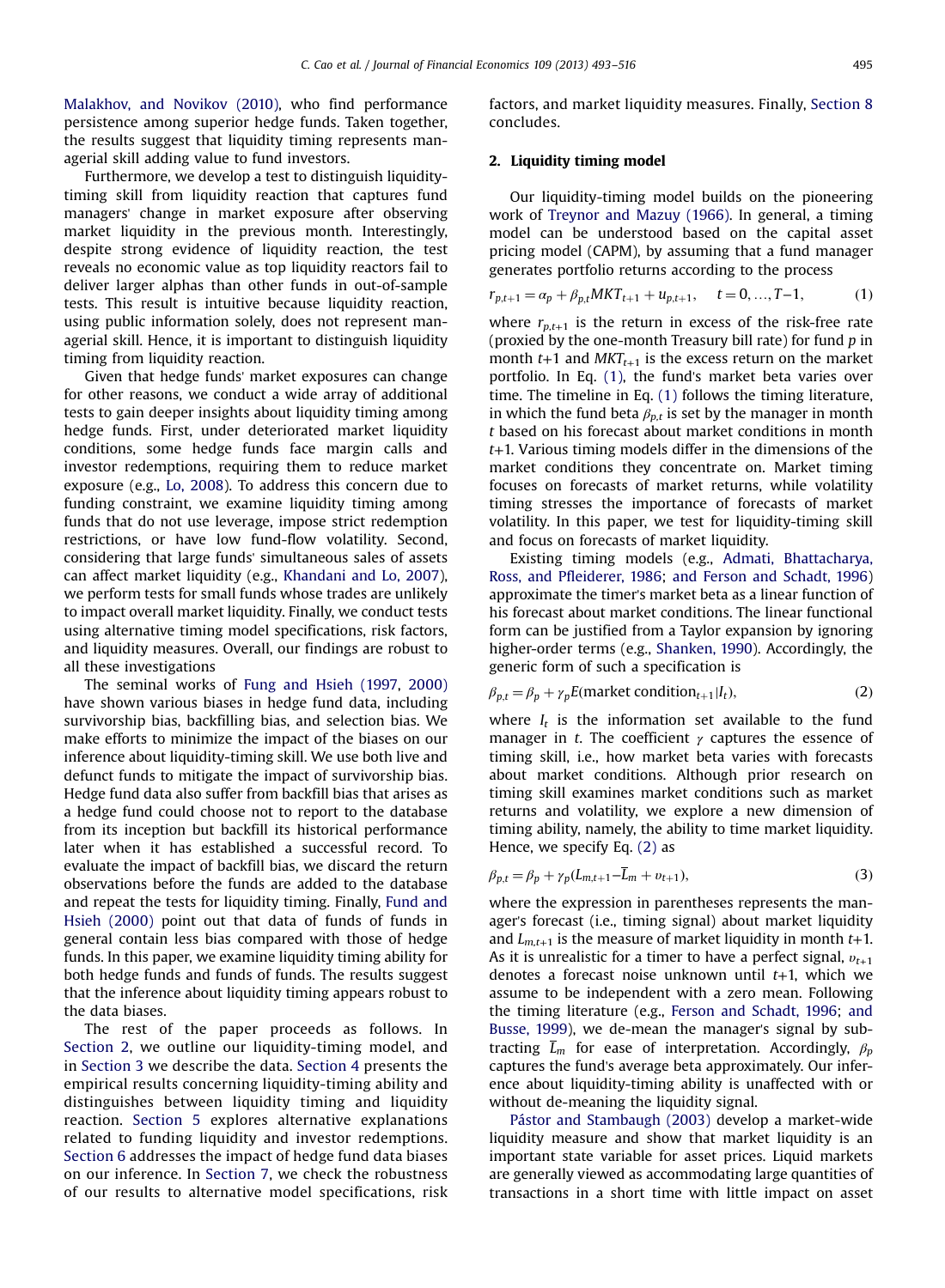<span id="page-3-0"></span>prices. The Pástor-Stambaugh measure captures market liquidity associated with temporary price fluctuations induced by order flow, which can be interpreted as volume-related price reversals attributable to liquidity effects. The measure is based on the assumption that the less liquid a stock is, the greater the expected price reversal is for a given amount of order flow. In this paper, we mainly use the Pástor-Stambaugh liquidity measure, and we use the [Amihud \(2002\)](#page-22-0) illiquidity measure to cross-validate our results. The Pástor-Stambaugh and Amihud measures have been shown to capture marketwide liquidity conditions well. The [Appendix A](#page-22-0) provides details on the construction of the two measures.

We obtain the following liquidity-timing model by substituting Eq. (3) in Eq. (1) and incorporating the forecast noise  $\nu$  within the error term:

$$
r_{p,t+1} = \alpha_p + \beta_p MKT_{t+1} + \gamma_p MKT_{t+1}(L_{m,t+1} - \bar{L}_m) + \varepsilon_{p,t+1}.
$$
 (4)

The liquidity-timing model in Eq. (4) is parallel to the existing models of market timing [i.e.,  $\beta_{p,t} = \beta_p + \beta_p$  $\gamma_p(MTK_{t+1} + v_{t+1})$ ] and volatility timing [i.e.,  $\beta_{p,t} = \beta_p + \beta_p$  $\gamma_p(Vol_{t+1} - \overline{Vol} + v_{t+1})$ , except that the market condition considered here is market liquidity. A positive timing coefficient  $\gamma$  indicates that the fund has a high (low) market beta during good (poor) market liquidity conditions.

It is well known that hedge funds often follow dynamic trading strategies (e.g., [Fung and Hsieh, 1997](#page-22-0), [2001](#page-23-0); [and](#page-23-0) [Mitchell and Pulvino, 2001\)](#page-23-0) and use derivatives (e.g., [Chen,](#page-22-0) [2011\)](#page-22-0). Hence, traditional factors based on linear payoffs might not be well suited for examining hedge fund performance. In this paper, we estimate liquidity-timing ability for hedge funds using the seven-factor model proposed by [Fung and Hsieh \(2004\)](#page-23-0) as the main benchmark model. The seven factors include both linear and option-like factors and have been shown to explain the variations in hedge fund returns well. Specifically, the factors are an equity market factor, a size factor, the monthly change in the yield of the ten-year Treasury, the monthly change in the spread between Moody's Baa bond and the ten-year Treasury yields, and three trendfollowing factors for bonds, currencies, and commodities. Among the factors, equity market exposure is the most important for equity-oriented hedge funds. Thus, we test for liquidity-timing ability by examining the changes in equity market exposure in this paper, and we leave the investigation of potential changes in other market exposures for future research. Our baseline liquidity-timing model has the specification

$$
r_{p,t+1} = \alpha_p + \beta_p MKT_{t+1} + \gamma_p MKT_{t+1}(L_{m,t+1} - L_m)
$$
  
+ 
$$
\sum_{j=1}^{J} \beta_j f_{j,t+1} + \varepsilon_{p,t+1},
$$
 (5)

where f denotes the other factors besides the equity market factor ( $J=6$  in this case). The coefficient  $\gamma$  measures liquidity-timing ability. For robustness, we also use alternative benchmark factor models to measure liquiditytiming skill (see [Section 7\)](#page-16-0).

#### 3. The data

In this section, we describe the data on the hedge fund sample, the Pástor-Stambaugh liquidity measure, the Amihud illiquidity measure, and the Fung and Hsieh seven factors.

## 3.1. Hedge fund sample

We employ a sample of hedge funds from the Lipper TASS (hereafter TASS) database, which constitutes one of the most extensive hedge fund data sources and has been widely used in the hedge fund literature. Although the database contains fund returns back to November 1977, it does not retain dead funds until 1994 and data from the early period contain survivorship bias. Thus, we focus on the period from January 1994 onward. Following the hedge fund literature, we include only funds that report net-offee returns on a monthly basis and with average assets under management (AUM) of at least \$10 million.<sup>4</sup> [Fung](#page-22-0) [and Hsieh \(1997](#page-22-0), [2000\)](#page-23-0) provide an excellent summary of biases in hedge fund data, such as survivorship bias, backfill bias, and selection bias. We evaluate the impact of these biases on the inference about liquidity timing in [Section 6](#page-14-0).

TASS classifies hedge funds into ten strategy categories: convertible arbitrage, dedicated short bias, emerging markets, equity market neutral, event-driven, fixed income arbitrage, global macro, long-short equity, managed futures, and multi-strategy. Funds of funds are treated as a separate category. As most hedge funds trade primarily in equity markets, we focus our investigation on equityoriented strategies by dropping fixed income arbitrage and managed futures. To draw reliable inference, we require each category to contain a sufficient number of individual funds. Consequently, dedicated short bias funds are eliminated because of the small number of funds in that category.

Our final sample contains 5,298 equity-oriented funds over the sample period of 1994–2009, of which 2,220 are funds of funds and 3,078 are hedge funds in the strategy categories of convertible arbitrage, emerging market, equity market neutral, event-driven, global macro, longshort equity, and multi-strategy. Among the sample funds, 2,266 are alive as of the end of the sample period and 3,032 became defunct during the period. We require each fund to have at least 36 monthly returns to obtain meaningful results.<sup>5</sup>

Panel A of [Table 1](#page-5-0) summarizes monthly returns for the sample funds. Over the sample period, the average monthly return for all funds is 0.62% (about 7.4% per year)

<sup>4</sup> Our inference remains unchanged when we impose other AUM filters (e.g., \$5 million or \$20 million). For non-US dollar—denominated funds, we convert their assets under management to US dollar values using exchange rates in the corresponding months. For robustness, we also convert fund returns into US dollar values and our inference about liquidity timing is unaffected.

<sup>&</sup>lt;sup>5</sup> We experiment with alternative filters (e.g., requiring a minimum of 24-month observations) and find that our inference is robust to this parameter.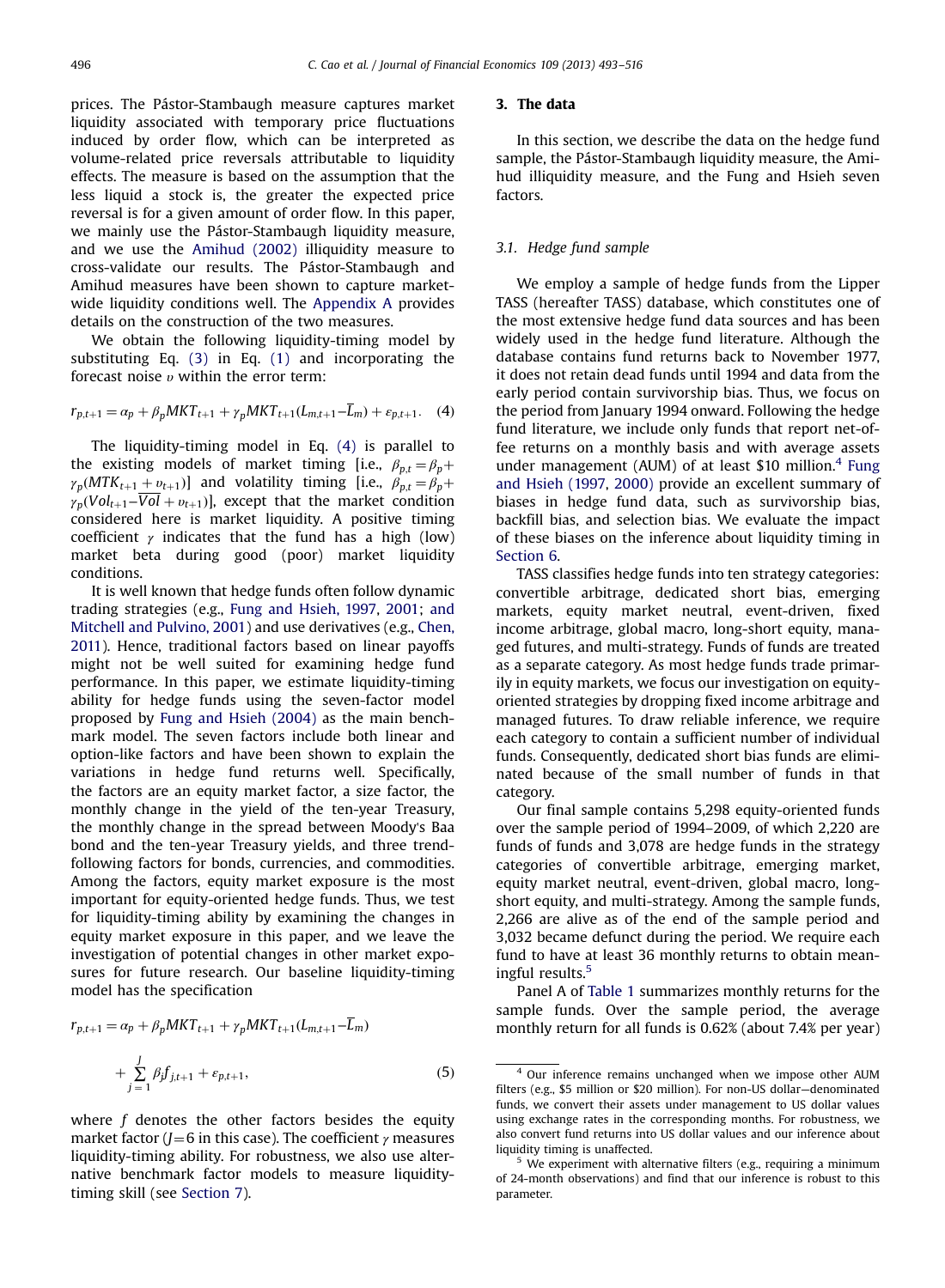<span id="page-4-0"></span>with a standard deviation of 0.66%. Hedge funds exhibit higher average monthly return (0.82%) than funds of funds (0.34%). [Fung and Hsieh \(2000\)](#page-23-0) point out two factors that can explain this difference in average returns: Funds of funds charge investors with operating expenses and management fees on top of the fees charged by underlying hedge funds, and funds of funds often hold some cash to meet potential redemptions. Both factors suggest that funds of funds have lower net-of-fee returns than hedge funds on average. In addition, [Fung and Hsieh \(2000\)](#page-23-0) argue that funds of funds generally contain less survivorship bias and backfill bias than hedge funds. Among different fund strategies, emerging market has the highest average monthly return of 1.07%, and convertible arbitrage delivers the lowest average monthly return of 0.60%. Meanwhile, convertible arbitrage has the lowest return volatility.

## 3.2. Liquidity and factor data

In Panel B of [Table 1,](#page-5-0) we report summary statistics of the Pástor-Stambaugh market liquidity measure and the Amihud illiquidity measure during 1994–2009.<sup>6</sup> The time series mean (median) of the Pástor-Stambaugh market liquidity is −3.26% (−2.49%), suggesting a 3.26% average liquidity cost for a \$1 million trade in 1962 stock market dollars distributed equally across stocks. For the period 1994–2009, we find that the value of \$1 million in 1962 stock market dollars is equivalent to approximately \$27 million, and the average daily trading volume is about \$29 million for stocks on the NYSE and Amex. Based on this comparison, we interpret the 3.26% average liquidity measure as the cost for a trade size roughly as large as the average daily volume.

The liquidity measure has a standard deviation of 7.80% per month, indicating considerable variation of marketwide liquidity over time and potential importance of taking aggregate liquidity conditions into account in investment management. The time series of the market liquidity measure reveals some interesting patterns. As shown in [Fig. 1,](#page-5-0) substantial downward spikes in market liquidity occur around October 1997 (the Asian financial crisis), September 1998 (the turmoil of the LTCM), April 2000 (the burst of Internet bubble), October 2007 (the beginning of the recent financial crisis), and March 2008 (the bankruptcy of Bear Sterns). Thus, this measure captures well-known market liquidity shocks very well, even beyond the period examined in [Pástor and Stambaugh](#page-23-0) [\(2003\)](#page-23-0). The mean (median) of the Amihud illiquid measure is 1.09% (1.00%), which suggests an average price impact of 1.09% for a \$1 million trade in 1962 stock market dollars distributed equally across stocks. Although the two liquidity measures focus on different aspects of market liquidity, they often identify months corresponding to the well-known low-liquidity episodes.

Panel B of [Table 1](#page-5-0) also presents summary statistics for the Fung and Hsieh seven factors.<sup>7</sup> The average market excess return is 0.45% per month over 1994–2009 with a standard deviation of 4.65%. During the period, the lowest market return (−16.20%) occurs in August 1998, and the highest return (8.18%) occurs in April 2003. The correlation between market returns and the Pástor-Stambaugh market liquidity is 0.23 over the sample period.

## 4. Empirical results on liquidity timing

In this section, we first present the cross-sectional distribution of t-statistics for the liquidity-timing coefficients across individual funds. Then, we use a bootstrap analysis to examine the statistical significance of timing ability. Next, we show that liquidity-timing skill is associated with economically significant risk-adjusted returns in out-of-sample tests and that the liquidity-timing skill is persistent over time. Finally, we show that it is important to distinguish liquidity-timing skill from liquidity reaction that primarily relies on public information and, thus, does not generate investment value.

## 4.1. Cross-sectional distribution of t-statistics for liquidity timing

We evaluate liquidity-timing skill using regression Eq. (5) for individual funds. To ensure a meaningful regression, we require each fund to have at least 36 monthly observations. [Table 2](#page-6-0) reports the cross-sectional distribution of t-statistics for liquidity-timing coefficients across individual funds. In particular, the table shows the percentage of t-statistics exceeding the indicated cutoff values. For example, 20.1% of the sample funds have t-statistics greater than 1.28. For the overall sample, the right tails appear thicker than the left tails. We also observe a higher proportion of t-statistics greater than the cutoff values for hedge funds than for funds of funds. Meanwhile, about 14.7% of the funds have t-statistics smaller than −1.28, which indicates that some funds have negative liquidity timing.<sup>8</sup>

Overall, the distribution of t-statistics suggests that there exists liquidity timing skill based on the conventional significance values under the normality assumption. However, the conventional inference can be misleading when we infer the cross section of test statistics for a sample of hedge funds. First, due to their dynamic trading strategies (e.g., [Fung and Hsieh, 1997,](#page-22-0) [2001\)](#page-23-0), hedge fund returns often do not follow normal distributions. Second,

<sup>&</sup>lt;sup>6</sup> We thank Lubos Pástor and Robert Stambaugh for making the Pástor-Stambaugh liquidity measure data available at [http://faculty.](http://faculty.chicagobooth.edu/lubos.pastor/research) [chicagobooth.edu/lubos.pastor/research.](http://faculty.chicagobooth.edu/lubos.pastor/research)

<sup>&</sup>lt;sup>7</sup> We are grateful to David Hsieh for making the data of bond, currency and commodity trend-following factors available from [http://](http://faculty.fuqua.duke.edu/_dah7/DataLibrary/TF-FAC.xls) [faculty.fuqua.duke.edu/\\_dah7/DataLibrary/TF-FAC.xls](http://faculty.fuqua.duke.edu/_dah7/DataLibrary/TF-FAC.xls). The data of the other factor are from the Center for Research in Security Prices and the Federal Reserve Bank databases.

Negative timing seems hard to interpret because it suggests that the manager changes fund beta in the opposite direction to what is suggested by successful liquidity timing. However, as shown in [Section](#page-7-0) [4.3](#page-7-0), we do not find persistence in negative liquidity timing among hedge funds, despite the evidence of persistence in successful liquidity timing skill. Further, when we control for market and volatility timing, the evidence of negative liquidity timing becomes weaker (see [Section 7.2](#page-19-0) for details).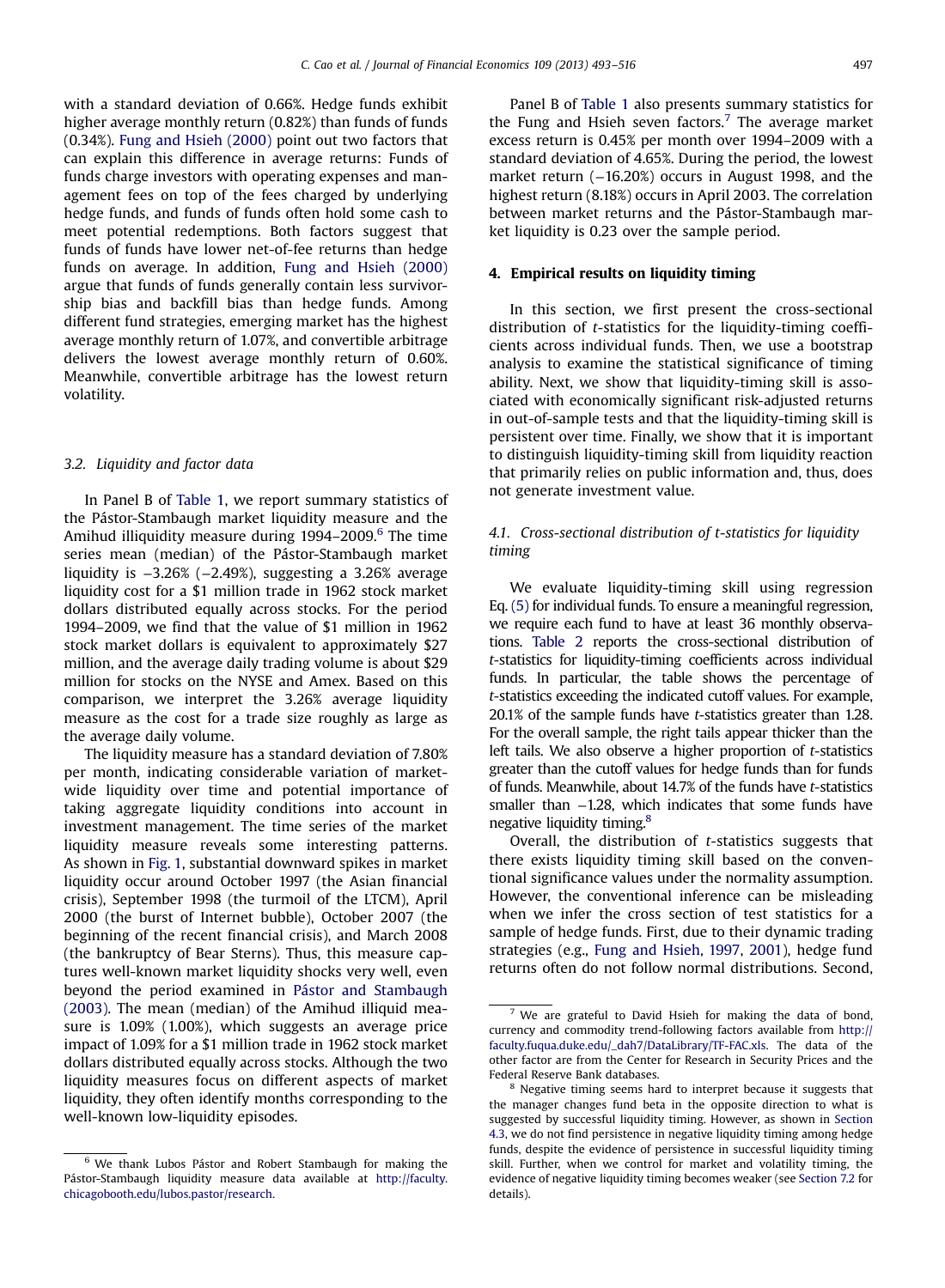<span id="page-5-0"></span>Summary statistics of the data.

This table presents summary statistics of the data. Panel A summarizes average monthly returns on equity-oriented funds (all funds), hedge funds, funds of funds, and funds in each strategy category. Returns are in percent per month. N is the number of funds that exist any time during the sample period. Panel B summarizes the Pástor-Stambaugh market liquidity measure, the Amihud illiquidity measure, and the Fung-Hsieh seven factors, which are the market excess return (MKT), a size factor (SMB), monthly change in the ten-year treasury constant maturity yield (YLDCHG), monthly change in the Moody's Baa yield less ten-year treasury constant maturity yield (BAAMTSY), and three trend-following factors: PFTSBD (bond), PFTSFX (currency), and PFTSCOM (commodity). The Pástor-Stambaugh liquidity (the Amihud illiquidity) measure is the average liquidity cost (price impact) in percent for a \$1 million trade in 1962 stock market dollars distributed equally across all stocks on the NYSE and Amex. The sample period is from January 1994 to December 2009.

| Variables                                              | N    | Mean     | Median   | Standard deviation | 25%       | 75%   |
|--------------------------------------------------------|------|----------|----------|--------------------|-----------|-------|
| Panel A: Summary of average fund returns               |      |          |          |                    |           |       |
| Equity-oriented funds (all funds)                      | 5298 | 0.620    | 0.533    | 0.667              | 0.257     | 0.892 |
| Hedge funds                                            | 3078 | 0.820    | 0.748    | 0.741              | 0.428     | 1.143 |
| Funds of funds                                         | 2220 | 0.343    | 0.343    | 0.408              | 0.136     | 0.538 |
| Convertible arbitrage                                  | 142  | 0.600    | 0.576    | 0.430              | 0.376     | 0.806 |
| Emerging market                                        | 340  | 1.068    | 0.947    | 0.962              | 0.540     | 1.543 |
| Equity market neutral                                  | 239  | 0.522    | 0.470    | 0.489              | 0.216     | 0.780 |
| Event-driven                                           | 408  | 0.793    | 0.751    | 0.703              | 0.485     | 1.010 |
| Global macro                                           | 177  | 0.774    | 0.732    | 0.872              | 0.438     | 1.100 |
| Long-short equity                                      | 1465 | 0.890    | 0.819    | 0.708              | 0.508     | 1.220 |
| Multi-strategy                                         | 307  | 0.614    | 0.545    | 0.721              | 0.185     | 0.913 |
| Panel B: Summary of liquidity measures and factor data |      |          |          |                    |           |       |
| Pástor-Stambaughliquidity                              |      | $-3.262$ | $-2.490$ | 7.796              | $-6.566$  | 1.188 |
| Amihud illiquidity                                     |      | 1.093    | 1.001    | 0.268              | 0.911     | 1.194 |
| <b>MKT</b>                                             |      | 0.446    | 1.155    | 4.652              | $-2.330$  | 3.480 |
| <b>SMB</b>                                             |      | 0.194    | $-0.175$ | 3.743              | $-2.120$  | 2.360 |
| <b>YLDCHG</b>                                          |      | $-0.010$ | $-0.010$ | 0.283              | $-2.000$  | 0.160 |
| <b>BAAMTSY</b>                                         |      | 0.003    | 0.000    | 0.228              | $-0.090$  | 0.080 |
| <b>PTFSBD</b>                                          |      | $-1.384$ | $-4.821$ | 14.730             | $-11.320$ | 3.921 |
| <b>PTFSFX</b>                                          |      | 0.194    | $-4.306$ | 19.820             | $-13.380$ | 9.281 |
| PTFSCOM                                                |      | $-0.314$ | $-2.896$ | 13.950             | $-9.627$  | 5.998 |



Fig. 1. Time series of monthly market liquidity. This figure plots the time series of monthly market liquidity measure developed by [Pástor and](#page-23-0) [Stambaugh \(2003\)](#page-23-0). The sample period is from January 1994 to December 2009. The noticeable downward spikes in market liquidity are associated with months of October 1997 (the Asian financial crisis), September 1998 (the height of Russian debt crisis and the collapse of Long-Term Capital Management), April 2000 (the burst of internet bubble), October 2002 (when the market dropped to a five-year low), October 2007 (the beginning of 2008– 2009 financial crisis), March 2008 (the Bear Sterns bankruptcy) and October 2008 (the collapse of Lehman Brothers). Anecdotal evidence from financial press has identified these months in which liquidity was extremely low.

when we evaluate managerial skill for a large number of funds, it involves a multiple comparison problem. By random chance, some funds appear to have significant t-statistics under the conventional levels even if none of the funds has true timing ability. Third, if fund returns within a strategy are correlated, the timing measures might

not be independent across funds. Therefore, we employ a bootstrap analysis to assess the significance of the timing coefficients. The bootstrap technique has the advantage to answer the question of whether the estimated timing coefficients reflect true managerial skill or pure luck.

Before we discuss the bootstrap analysis in detail, we take a look at the magnitude of the estimated timing coefficients. The average  $\gamma$  coefficient of the top 10% liquidity-timing funds is 2.14. To put this number into perspective, we compare it with the average estimated market beta (i.e., the coefficient on MKT) of the top 10% timing funds, which is 0.39. A timing coefficient of 2.14 suggests that when market liquidity is 1 standard deviation (i.e., 0.078 from Table 1) above its monthly mean, ceteris paribus, the market beta of a typical top 10% timing fund is higher by 0.17 ( $2.14 \times 0.078$ ), which translates to about 44% of the average beta of 0.39 when the aggregate liquidity is at its average level.

## 4.2. Bootstrap analysis

We now describe the bootstrap procedure used to assess the statistical significance of liquidity-timing coefficients for individual hedge funds. Our bootstrap procedure is similar to that of [Kosowski, Timmermann, White, and](#page-23-0) [Wermers \(2006\)](#page-23-0), [Chen and Liang \(2007\)](#page-22-0), [Jiang, Yao, and Yu](#page-23-0) [\(2007\)](#page-23-0), [Kosowski, Naik, and Teo \(2007\),](#page-23-0) and [Fama and](#page-22-0) [French \(2010\)](#page-22-0), all building on [Efron \(1979\)](#page-22-0). The basic idea of the bootstrap analysis is that we randomly resample data (e.g., regression residuals) to generate hypothetical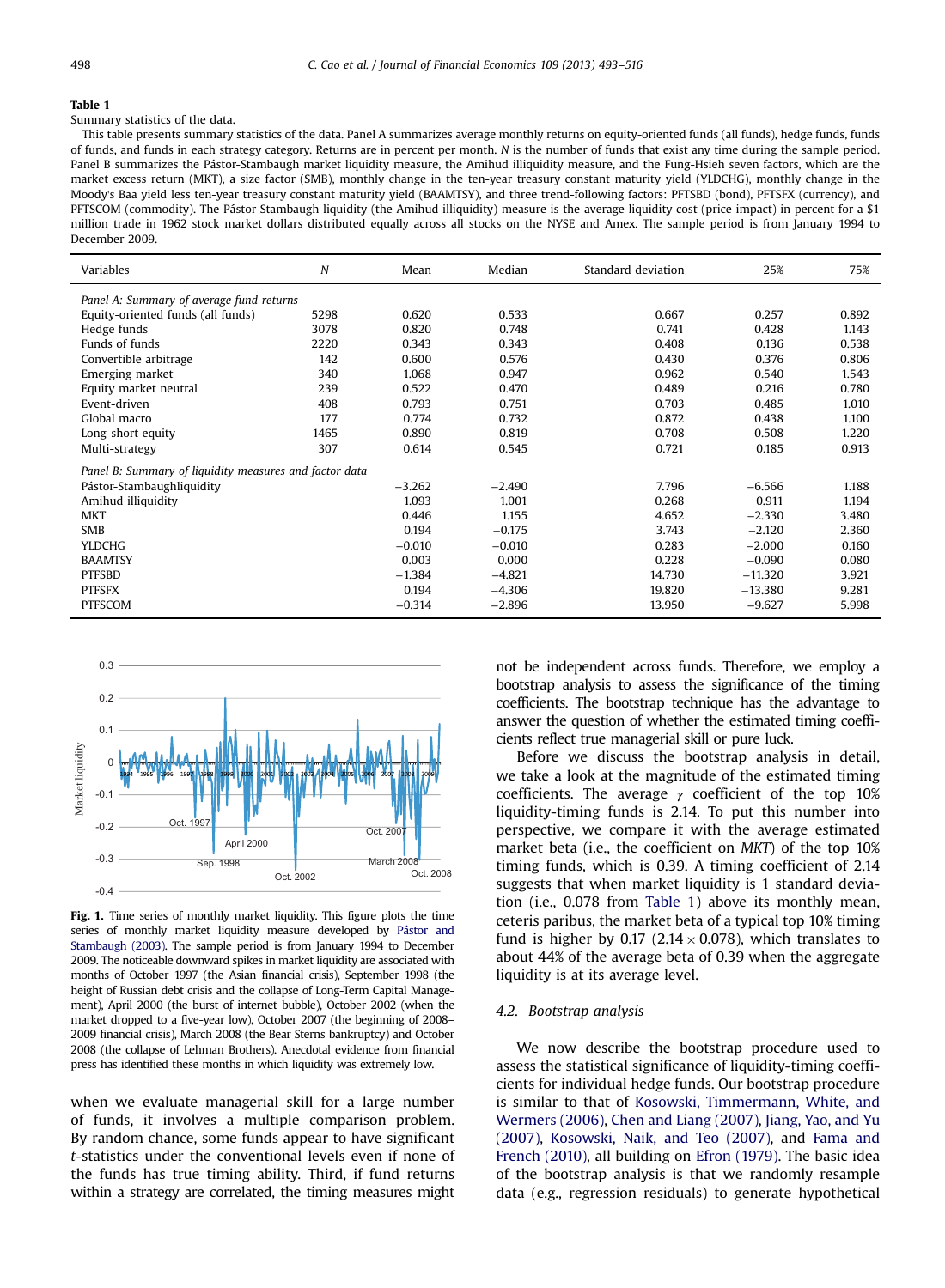<span id="page-6-0"></span>Cross-sectional distribution of t-statistics for the liquidity-timing coefficient across individual funds.

This table summarizes the distribution of t-statistics for the liquidity-timing coefficient. For each fund with at least 36 monthly return observations, we estimate the liquidity-timing model

$$
r_{p,t+1} = \alpha_p + \beta_{p,1} MKr_{t+1} + \gamma_p MKr_{t+1}(L_{m,t+1} - \overline{L}_m) + \beta_{p,2} SMB_{t+1} + \beta_{p,3} YLDCHG_{t+1} + \beta_{p,4} BAAMTSY_{t+1} + \beta_{p,5} PTFSBD_{t+1} + \beta_{p,6} PTFSFX_{t+1} + \beta_{p,7} PTFSCOM_{t+1} + \varepsilon_{p,t+1}.
$$

where  $r_{p,t+1}$  is the excess return on each individual fund in month  $t+1$ . The independent variables are the market excess return (MKT), a size factor (SMB), monthly change in the ten-year Treasury constant maturity yield (YLDCHG), monthly change in the Moody's Baa yield less ten-year Treasury constant maturity yield (BAAMTSY), and three trend-following factors: PFTSBD (bond), PFTSFX (currency), and PFTSCOM (commodity).  $L_{m,t+1}$  is the market liquidity measure in month t+1, and  $\bar{L}_m$  is the mean level of market liquidity. The coefficient  $\gamma$  measures liquidity-timing ability. The t-statistics are heteroskedasticity consistent. The numbers in the table report the percentage of funds with t-statistics of the timing coefficient exceeding the indicated values.

|                                          |                 | Percentage of the funds |                |                |                |                |                |               |              |  |
|------------------------------------------|-----------------|-------------------------|----------------|----------------|----------------|----------------|----------------|---------------|--------------|--|
| Category                                 | Number of funds | $t < -2.326$            | $t < -1.960$   | $t < -1.645$   | $t < -1.282$   | t > 1.282      | t > 1.645      | t > 1.960     | t > 2.326    |  |
| All funds<br>Hedge funds                 | 5298<br>3078    | 4.27<br>4.81            | 6.76<br>7.21   | 9.49<br>10.01  | 14.65<br>14.68 | 20.06<br>22.74 | 13.50<br>15.53 | 9.31<br>10.43 | 5.49<br>6.37 |  |
| Fund of funds                            | 2220            | 3.51                    | 6.13           | 8.78           | 14.59          | 16.35          | 10.68          | 7.75          | 4.28         |  |
| Convertible arbitrage<br>Emerging market | 142<br>340      | 8.45<br>8.53            | 10.56<br>13.24 | 17.61<br>19.12 | 24.65<br>25.00 | 13.38<br>16.76 | 9.16<br>12.94  | 3.52<br>7.35  | 0.70<br>4.12 |  |
| Equity market neutral                    | 239             | 6.70                    | 8.37           | 10.04          | 15.48          | 18.41          | 14.23          | 8.37          | 4.18         |  |
| Event-driven                             | 408             | 3.68                    | 6.37           | 7.84           | 10.78          | 28.68          | 17.89          | 12.99         | 8.33         |  |
| Global macro<br>Long/short equity        | 177<br>1465     | 3.95<br>3.96            | 4.52<br>5.73   | 6.78<br>7.85   | 10.73<br>11.95 | 24.86<br>24.51 | 12.43<br>16.86 | 7.91<br>11.95 | 3.96<br>7.65 |  |
| Multi-strategy                           | 307             | 3.58                    | 7.82           | 11.40          | 18.57          | 19.54          | 14.66          | 9.45          | 6.19         |  |

funds that, by construction, have the same factor loadings as the actual funds but have no timing ability, and then we evaluate

if the t-statistics of the estimated timing coefficients for the actual funds are different from the bootstrapped distribution that assumes no timing ability. Our bootstrap procedure has five steps.

1. Estimate the liquidity-timing model for fund  $p$ :

$$
r_{p,t+1} = \alpha_p + \beta_p MKT_{t+1} + \gamma_p MKT_{t+1}(L_{m,t+1} - L_m)
$$
  
+  $\sum_{j=1}^{J} \beta_j f_{j,t+1} + \varepsilon_{p,t+1},$  (6)

and store the estimated coefficients  $\{\hat{\alpha}_{p},\hat{\beta}_{p},\hat{\gamma}_{p},...\}$  as well as the time series of residuals  $\{\hat{\varepsilon}_{p,t+1}, t \neq 0, ..., T_p-1\}$ , where  $T_p$  is the number of monthly observations for fund *p*.

2. Resample the residuals with replacement and obtain a randomly resampled residual time series  $\{\hat{\varepsilon}^b_{p,t+1}\}$ , where b is the index of bootstrap iteration ( $b=1, 2, ..., B$ ). Then, generate monthly excess returns for a pseudo-fund that has no liquidity-timing skill (i.e.,  $\gamma_p = 0$  or, equivalently,  $t<sub>y</sub>=0$ ) by construction, that is, set the coefficient on the liquidity-timing term to be zero.

$$
r_{p,t+1}^b = \hat{\alpha}_p + \hat{\beta}_p MKT_{t+1} + \sum_{j=1}^J \hat{\beta}_j f_{j,t+1} + \hat{\varepsilon}_{p,t+1}^b \tag{7}
$$

3. Estimate the liquidity-timing model Eq. (6) using the pseudo-fund returns from Step 2, and store the estimate of the timing coefficient and its t-statistic. Because the pseudo-fund has a true  $\gamma$  of zero by construction, any nonzero timing coefficient (and t-statistic) comes from sampling variation.

- 4. Complete Steps 1–3 across all the sample funds, so that the cross-sectional statistics (e.g., the top 10th percentile) of the estimates of the timing coefficients and their tstatistics across all of the sample funds can be observed.
- 5. Repeat Steps 1–4 for B iterations to generate the empirical distributions for cross-sectional statistics (e.g., the top 10th percentile) of t-statistics for the pseudo-funds. In our analysis, we set the number of bootstrap simulations B to 10,000. Finally, for a given cross-sectional statistic, calculate its empirical p-value as the frequency that the values of the bootstrapped cross-sectional statistic (e.g., the top 10th percentile) for the pseudo-funds from B simulations exceed the actual value of the cross-sectional statistic.

The bootstrap analysis addresses the question: How likely is it that a positive (or negative) test result for liquidity-timing skill is the result of pure luck? For each cross-sectional statistic of the timing coefficient (or its t-statistic), we compare the actual estimate with the corresponding distribution of estimates based on bootstrapped pseudo-funds, and we determine whether the liquiditytiming coefficient can be explained by random sampling variation. We conduct our bootstrap analysis mainly for t-statistics of the timing coefficient (i.e.,  $t<sub>r</sub>$ ), because t-statistic is a pivotal statistic and has favorable sampling properties in bootstrap analysis (e.g., [Horowitz, 2001\)](#page-23-0).

[Table 3](#page-7-0) reports the empirical p-values corresponding to the t-statistics of liquidity-timing coefficients at different extreme percentiles from the bootstrap analysis. For all extreme percentiles considered (from 1% to 10%), the evidence suggests that the top liquidity-timing funds are unlikely to be attributed to random chance. Specifically, for the sample of 5,298 funds, the  $t<sub>\hat{y}</sub>$  s for the top 1%, 3%, 5%, and 10% liquidity-timing funds are 3.45, 2.72, 2.39, and 1.89, respectively, with empirical p-values all close to zero.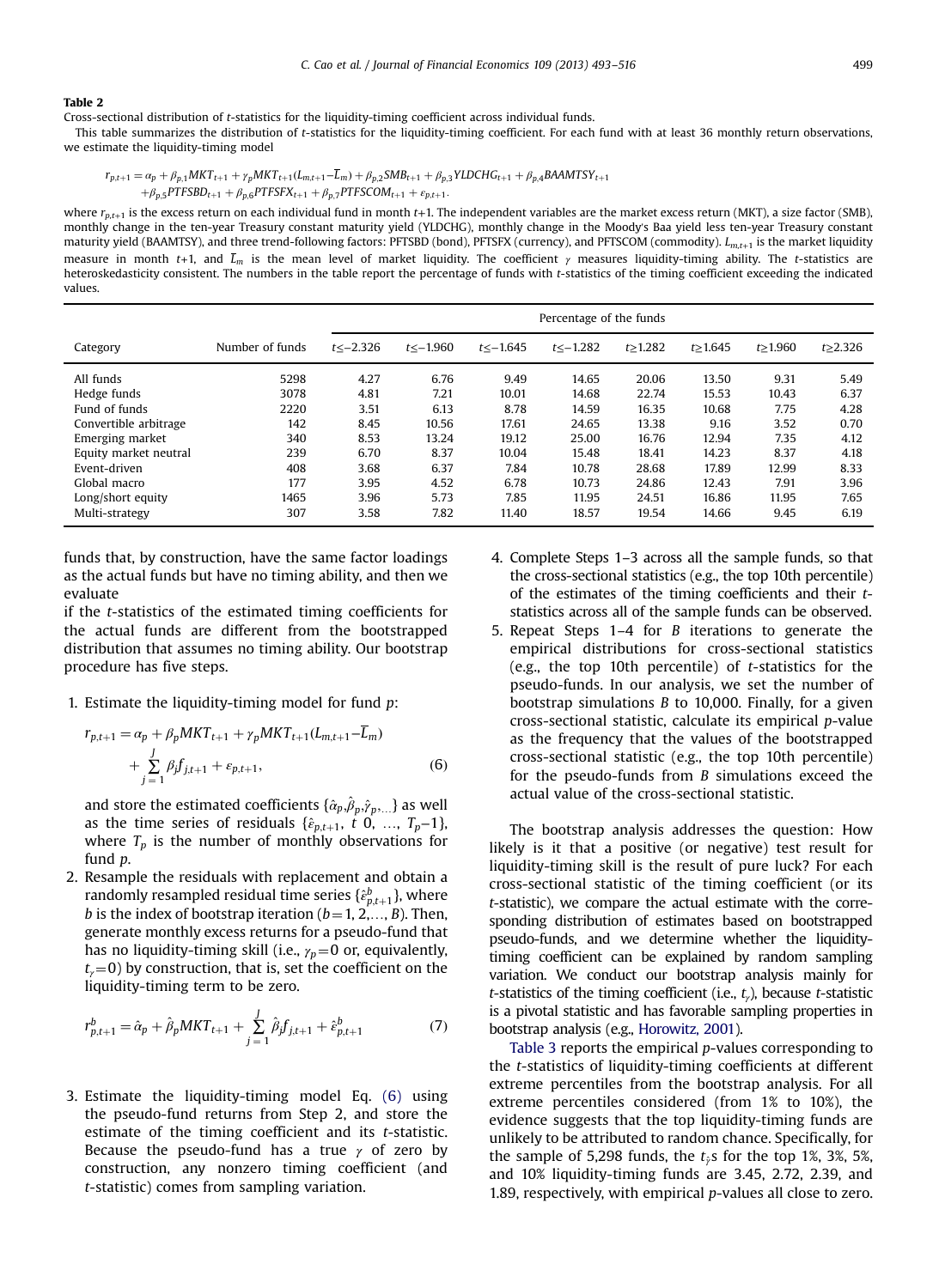<span id="page-7-0"></span>Bootstrap analysis of liquidity timing.

This table presents the results of the bootstrap analysis of liquidity timing. For each fund with at least 36 monthly return observations, we estimate the liquidity-timing model

$$
r_{p,t+1} = \alpha_p + \beta_{p,1} MKT_{t+1} + \gamma_p MKT_{t+1}(L_{m,t+1} - \overline{L}_m) + \beta_{p,2} SMB_{t+1} + \beta_{p,3} YLDCHG_{t+1} + \beta_{p,4} BAAMTSY_{t+1} + \beta_{p,5} PTFSBD_{t+1} + \beta_{p,6} PTFSFL_{t+1} + \beta_{p,7} PTFSCOM_{t+1} + \varepsilon_{p,t+1},
$$

where  $r_{p,t+1}$  is the excess return on each individual fund in month  $t+1$ . The independent variables are the market excess return (MKT), a size factor (SMB), monthly change in the ten-year Treasury constant maturity yield (YLDCHG), monthly change in the Moody's Baa yield less ten-year Treasury constant maturity yield (BAAMTSY), and three trend-following factors: PFTSBD (bond), PFTSFX (currency), and PFTSCOM (commodity).  $L_{m,t+1}$  is the market liquidity measure in month t+1, and  $\overline{L}_m$  is the mean level of market liquidity. The coefficient  $\gamma$  measures liquidity-timing ability. In the table, the first row reports the sorted t-statistics of liquidity-timing coefficients across individual funds, and the second row is the empirical p-values from bootstrap simulations. The number of resampling iterations is 10,000.

|                       |                 |                 | Bottom <i>t</i> -statistics for $\hat{\gamma}$ |         |         |         |      |      | Top <i>t</i> -statistics for $\hat{\gamma}$ |      |
|-----------------------|-----------------|-----------------|------------------------------------------------|---------|---------|---------|------|------|---------------------------------------------|------|
| Category              | Number of funds |                 | 1%                                             | 3%      | 5%      | 10%     | 10%  | 5%   | 3%                                          | 1%   |
| All funds             | 5,298           | t-statistic     | $-3.47$                                        | $-2.60$ | $-2.20$ | $-1.60$ | 1.89 | 2.39 | 2.72                                        | 3.45 |
|                       |                 | p-value         | 0.00                                           | 0.00    | 0.00    | 0.21    | 0.00 | 0.00 | 0.00                                        | 0.00 |
| Hedge funds           | 3,078           | t-statistic     | $-3.50$                                        | $-2.71$ | $-2.30$ | $-1.65$ | 1.99 | 2.51 | 2.86                                        | 3.69 |
|                       |                 | p-value         | 0.00                                           | 0.00    | 0.00    | 0.04    | 0.00 | 0.00 | 0.00                                        | 0.00 |
| Fund of funds         | 2,220           | t-statistic     | $-3.24$                                        | $-2.49$ | $-2.07$ | $-1.56$ | 1.70 | 2.25 | 2.52                                        | 3.11 |
|                       |                 | p-value         | 0.09                                           | 0.12    | 0.49    | 0.68    | 0.01 | 0.00 | 0.02                                        | 0.19 |
| Convertible arbitrage | 142             | t-statistic     | $-4.27$                                        | $-3.50$ | $-3.17$ | $-2.16$ | 1.63 | 1.84 | 2.03                                        | 2.13 |
|                       |                 | p-value         | 0.01                                           | 0.00    | 0.00    | 0.00    | 0.41 | 0.84 | 0.83                                        | 0.98 |
| Emerging market       | 340             | t-statistic     | $-3.47$                                        | $-2.95$ | $-2.68$ | $-2.15$ | 1.80 | 2.23 | 2.48                                        | 2.68 |
|                       |                 | p-value         | 0.09                                           | 0.00    | 0.00    | 0.00    | 0.04 | 0.17 | 0.28                                        | 0.88 |
| Equity market neutral | 239             | t-statistic     | $-4.27$                                        | $-3.38$ | $-2.74$ | $-1.65$ | 1.88 | 2.28 | 2.68                                        | 3.31 |
|                       |                 | p-value         | 0.00                                           | 0.00    | 0.01    | 0.35    | 0.02 | 0.06 | 0.00                                        | 0.15 |
| Event-driven          | 408             | t-statistic     | $-3.42$                                        | $-2.71$ | $-2.13$ | $-1.38$ | 2.18 | 2.73 | 3.00                                        | 3.92 |
|                       |                 | p-value         | 0.04                                           | 0.01    | 0.27    | 0.96    | 0.00 | 0.00 | 0.00                                        | 0.00 |
| Global macro          | 177             | t-statistic     | $-3.05$                                        | $-2.41$ | $-1.78$ | $-1.35$ | 1.81 | 2.17 | 2.54                                        | 3.26 |
|                       |                 | <i>p</i> -value | 0.53                                           | 0.41    | 0.93    | 0.94    | 0.09 | 0.34 | 0.24                                        | 0.36 |
| Long-short equity     | 1,465           | t-statistic     | $-3.32$                                        | $-2.56$ | $-2.10$ | $-1.44$ | 2.11 | 2.62 | 3.08                                        | 3.89 |
|                       |                 | p-value         | 0.04                                           | 0.03    | 0.28    | 0.99    | 0.00 | 0.00 | 0.00                                        | 0.00 |
| Multi-strategy        | 307             | t-statistic     | $-3.04$                                        | $-2.43$ | $-2.25$ | $-1.71$ | 1.94 | 2.51 | 2.76                                        | 3.00 |
|                       |                 | <i>p</i> -value | 0.39                                           | 0.36    | 0.17    | 0.16    | 0.00 | 0.01 | 0.03                                        | 0.42 |

The same result holds for both samples of hedge funds and funds of funds (with only one exception for the top 1% fund).

We also conduct a bootstrap analysis for funds in each strategy category. We find low empirical p-values for the top-ranked t-statistics for the following strategies: longshort equity, event-driven, multi-strategy, and equity market neutral, supporting the notion that top-ranked liquidity-timing coefficients are not due to random chance. Meanwhile, the timing coefficients of top-ranked funds in the convertible arbitrage, emerging market, and global macro strategies cannot be distinguished from luck. The negative timing coefficients of some funds cannot be attributed to random chance. For example, the empirical pvalues associated with bottom-ranked  $t<sub>i</sub>$ s are all close to zero for the samples of all funds, hedge funds, and funds in three strategy categories.

[Fig. 2](#page-8-0) plots the kernel density distributions of bootstrapped 10th percentile t-statistics in shaded areas, as well as the actual *t*-statistics of the timing coefficients as a vertical line for the sample of all funds, hedge funds, funds of funds, and funds in each strategy category. These graphs indicate that the distributions of bootstrapped t-statistics are non-normal and, thus, the inference drawn from the bootstrapped distributions and that from the conventional significance levels under the normality assumption can be different.

For robustness, we implement additional bootstrap procedures. In one experiment, we control for autocorrelation in fund residuals from regression Eq. (6) when bootstrapping pseudo fund returns. In another experiment, we address the concern that fund residuals can be correlated across funds (see [Section 7.1](#page-16-0) for details). We also resample the factors and residuals jointly. Although these procedures differ in resampling regression residuals and factors, we find qualitatively similar results.

The evidence from the bootstrap analysis suggests that top-ranked hedge fund managers can time market liquidity, and the results for negative timing coefficients cannot be attributed to randomness either. To further explore whether liquidity timing truly reflects managerial skill, we now examine the economic significance of liquidity timing.

## 4.3. Economic value of liquidity timing

Is liquidity-timing skill persistent over time? Can this skill add economic value to investors? If so, the evidence would lend additional support to the idea that liquidity timing represents valuable managerial skill. To gauge the practical significance of our liquidity-timing measure, we investigate the investment value based on selecting top liquidity timers.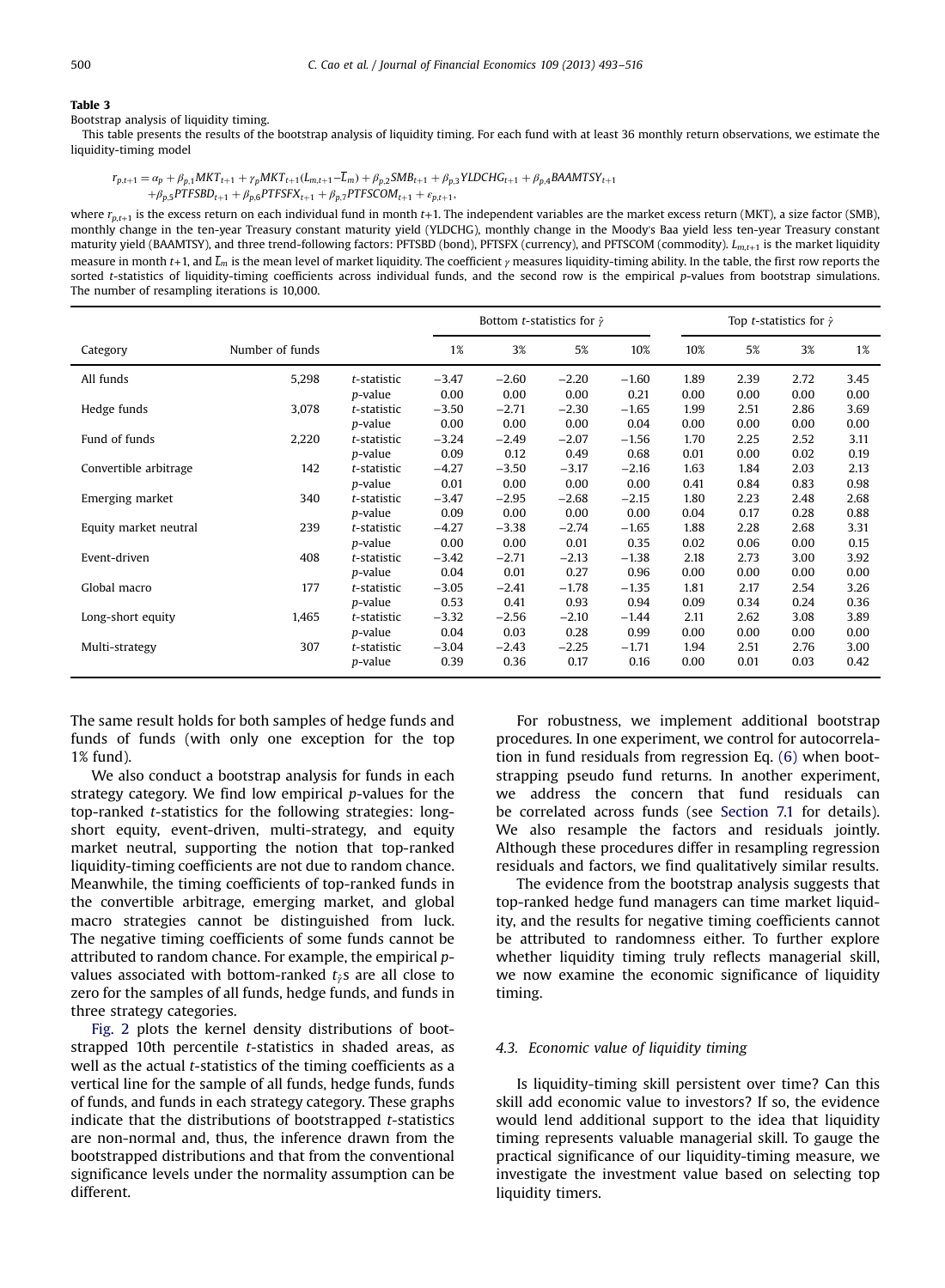<span id="page-8-0"></span>

Fig. 2. T-statistics of the liquidity-timing coefficient for the top 10th percentile: actual fund verses bootstrapped funds. The shaded area represents the density distribution of t-statistics of the liquidity-timing coefficient for 10,000 pseudo-funds that appear at the top 10th percentile in each of 10,000 bootstrap simulations for the cross-section of sample funds. The vertical line corresponds to the actual fund at the top 10th percentile for each fund strategy category. The sample period is from January 1994 to December 2009.

In each month starting from January 1997, we estimate the liquidity-timing coefficient for each fund using the past 36-month estimation period and then form ten decile portfolios based on their liquidity-timing coefficients. These portfolios are held subsequently for a three-, six-, nine-, or 12-month holding period, and the process is repeated.9 This yields four distinct time series of returns, one for each holding period, for each of the ten portfolios of varying levels of liquidity-timing skill from 1997 to 2009. Whenever a fund disappears over the holding period, its returns are included in calculating the portfolio returns until its disappearance, and the portfolio is rebalanced going forward. Next we estimate the seven-factor model and report each portfolio's alpha. Because this investment strategy is most relevant to fund of funds managers, we apply it to two samples: (1) all funds including funds of funds and (2) hedge funds only.

[Table 4](#page-9-0) presents striking evidence on the economic value of liquidity-timing ability. Specifically, the portfolio consisting of the top 10% of liquidity timers delivers economically significant alphas in the post-ranking

periods. As reported in the Fifth column, for a 12-month holding period, the portfolio's alpha is 0.51% per month (6.1% per year) with a t-statistic of 3.48 based on the sample of all funds. Top liquidity-timing funds also generate significantly higher out-of-sample alphas than the other funds. For instance, the spread in alpha between top and bottom timing funds ranges from 0.33% to 0.46% per month, depending on the holding periods, and remains significant even one year after the ranking period. That is, top liquidity-timing funds outperform bottom timing funds by 4.0–5.5% per year subsequently on a riskadjusted basis. This result is both economically and statistically significant.<sup>10</sup> An analysis focusing on only hedge funds produces the same result, that is, top liquiditytiming funds realize an average alpha that is about three times as large as the alphas of the other portfolios. Although hedge funds with no liquidity-timing ability can still generate alphas through other channels, top liquidity timers stand out by delivering an annualized

<sup>&</sup>lt;sup>9</sup> We use the minimum three-month holding period because the average lock-up period for our sample of hedge funds is about three months.

 $10$  For robustness, we estimate alphas using the seven-factor model augmented with two market return lags to adjust for potential serial correlation in portfolio returns. In another robustness test, we estimate seven-factor alphas after unsmoothing portfolio returns to remove serial correlation. The inference about economic value of liquidity timing is unchanged.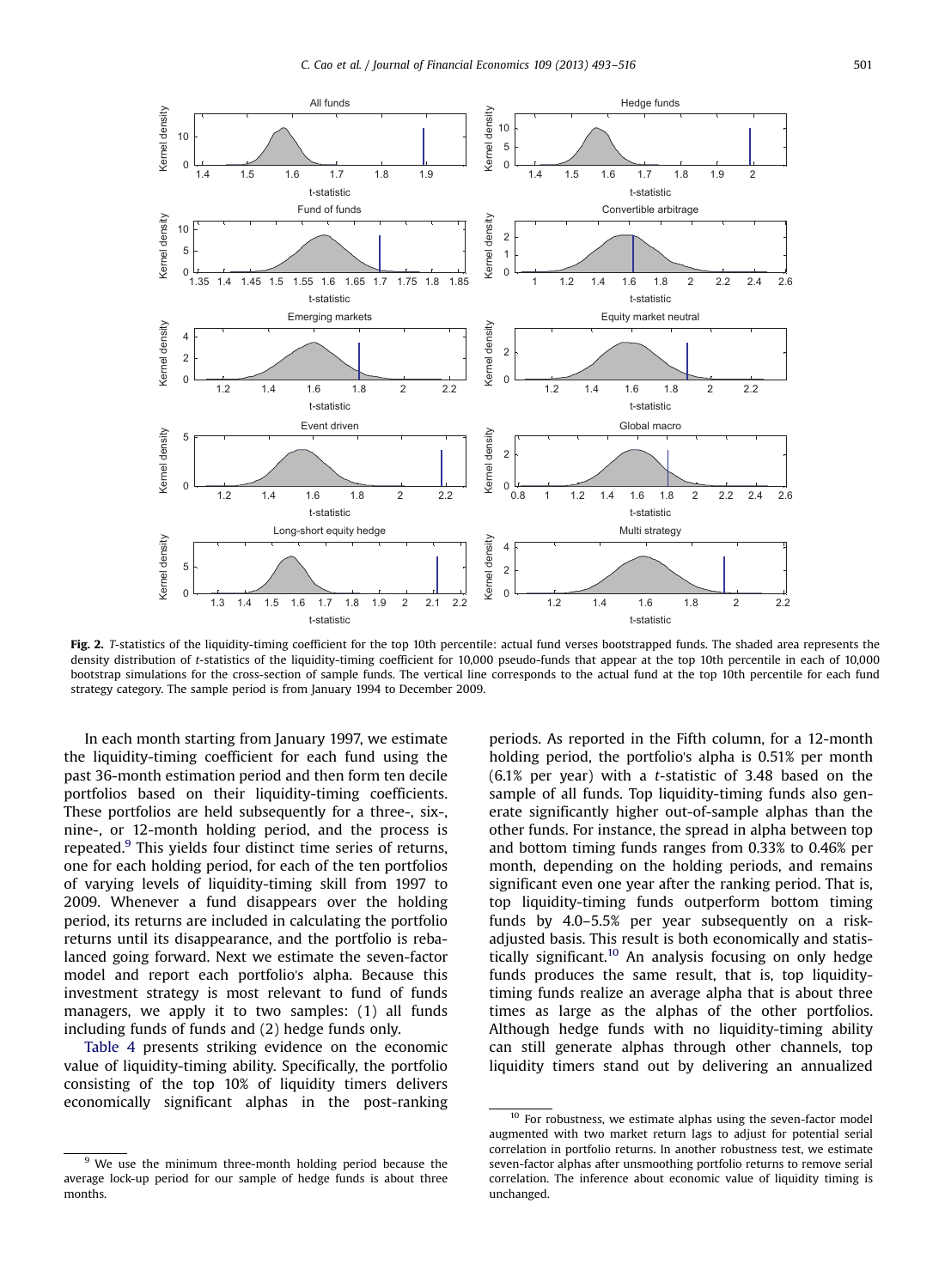<span id="page-9-0"></span>Economic value of liquidity timing: evidence from out-of-sample alphas.

This table presents the out-of-sample alphas for the portfolios consisting of funds at different levels of liquidity-timing skill. In each month, we form ten decile portfolios based on the funds' liquidity-timing coefficients estimated from the past 36 months (i.e., ranking period) and then hold these portfolios for different periods of K months. The table reports the out-of-sample seven-factor alphas (in percent per month) estimated from the post-ranking returns. T-statistics calculated based on Newey and West heteroskedasticity and autocorrelation-consistent standard errors with two lags are reported in parentheses.

|                                   |         |        | All funds |        | Hedge funds |        |        |        |  |
|-----------------------------------|---------|--------|-----------|--------|-------------|--------|--------|--------|--|
| Portfolio                         | $K = 3$ | 6      | 9         | 12     | $K = 3$     | 6      | 9      | 12     |  |
| Portfolio 1 (top timers)          | 0.513   | 0.522  | 0.525     | 0.508  | 0.620       | 0.625  | 0.630  | 0.608  |  |
| Portfolio 2                       | (2.96)  | (3.26) | (3.46)    | (3.48) | (3.34)      | (3.53) | (3.75) | (3.73) |  |
|                                   | 0.323   | 0.322  | 0.310     | 0.297  | 0.348       | 0.354  | 0.342  | 0.337  |  |
| Portfolio 3                       | (3.18)  | (3.32) | (3.18)    | (3.05) | (2.99)      | (3.38) | (3.56) | (3.50) |  |
|                                   | 0.257   | 0.259  | 0.256     | 0.249  | 0.360       | 0.339  | 0.333  | 0.319  |  |
| Portfolio 4                       | (3.26)  | (3.44) | (3.27)    | (3.11) | (4.36)      | (4.47) | (4.02) | (3.93) |  |
|                                   | 0.228   | 0.239  | 0.232     | 0.222  | 0.302       | 0.312  | 0.301  | 0.292  |  |
|                                   | (2.29)  | (2.96) | (2.92)    | (2.65) | (3.72)      | (4.41) | (4.22) | (3.95) |  |
| Portfolio 5                       | 0.203   | 0.214  | 0.216     | 0.211  | 0.271       | 0.292  | 0.294  | 0.292  |  |
|                                   | (2.62)  | (2.61) | (2.63)    | (2.55) | (4.07)      | (4.37) | (4.35) | (3.92) |  |
| Portfolio 6                       | 0.195   | 0.197  | 0.202     | 0.198  | 0.240       | 0.240  | 0.247  | 0.249  |  |
|                                   | (1.98)  | (1.96) | (2.07)    | (2.09) | (2.48)      | (2.52) | (2.75) | (2.88) |  |
| Portfolio 7                       | 0.166   | 0.172  | 0.171     | 0.195  | 0.169       | 0.220  | 0.232  | 0.247  |  |
|                                   | (1.68)  | (1.75) | (1.71)    | (1.90) | (1.94)      | (2.36) | (2.51) | (2.67) |  |
| Portfolio 8                       | 0.171   | 0.182  | 0.197     | 0.209  | 0.308       | 0.294  | 0.295  | 0.307  |  |
| Portfolio 9                       | (1.22)  | (1.48) | (1.59)    | (1.67) | (2.10)      | (2.20) | (2.20) | (2.32) |  |
|                                   | 0.155   | 0.145  | 0.163     | 0.171  | 0.226       | 0.213  | 0.233  | 0.240  |  |
| Portfolio 10 (bottom timers)      | (1.34)  | (1.05) | (1.26)    | (1.32) | (2.10)      | (1.52) | (1.57) | (1.58) |  |
|                                   | 0.180   | 0.102  | 0.070     | 0.081  | 0.255       | 0.192  | 0.162  | 0.176  |  |
|                                   | (1.01)  | (0.54) | (0.38)    | (0.46) | (1.21)      | (0.89) | (0.76) | (0.83) |  |
| Spread (Portfolio 1-Portfolio 10) | 0.333   | 0.420  | 0.455     | 0.427  | 0.365       | 0.433  | 0.468  | 0.432  |  |
|                                   | (1.79)  | (2.33) | (2.63)    | (2.51) | (1.65)      | (2.01) | (2.28) | (2.13) |  |

alpha of 7.3%, which suggests that liquidity timing reflects managerial skill and can be an important source of fund alphas.

The economic value of liquidity-timing skill can be seen more directly from [Figs. 3 and 4](#page-10-0). [Fig. 3](#page-10-0) plots out-of-sample alphas for the portfolios of top versus bottom timing funds for different holding periods. It illustrates that top liquidity-timing funds have an average alpha two to four times as large as that of bottom timing funds in postranking periods. [Fig. 4](#page-10-0) plots cumulative returns on the portfolios of top and bottom liquidity-timing funds, respectively, for a 12-month holding period. Holding the top-decile liquidity-timing funds yields a cumulative return of 471% from January 1997 to December 2009, and holding the bottom-decile liquidity timers generates a cumulative return of only 296% over the same period.

Using portfolio returns from the post-ranking periods, we further examine the persistence of liquidity-timing skill. Specifically, after forming ten portfolios based on the past liquidity-timing coefficients, we estimate the liquidity-timing model Eq. (5) and evaluate fund managers' subsequent timing ability. We find significant evidence of persistence in liquiditytiming skill. For example, the portfolio consisting of the top 10% timing funds in the past 36 months generates an out-ofsample timing coefficient of 0.56 ( $t$ -statistic = 2.22) for a 12month holding period. In contrast, the portfolio of bottom timers in the past 36 months exhibits a subsequent timing coefficient of 0.03 (*t*-statistic=0.03) for the same holding period. When we estimate Eq. (5) for the time series of the

return spread between top and bottom timing funds, the timing coefficient is 0.54 (t-statistic=2.40) for a 12-month holding period.

To summarize, we find strong evidence that liquiditytiming skill adds economic value to investors, which further confirms that liquidity timing reflects managerial skill and can be one of the sources for hedge fund alpha. We also show that this skill persists over time in out-ofsample tests. This result is consistent with [Jagannathan,](#page-23-0) [Malakhov, and Novikov \(2010\)](#page-23-0) who find significant persistence in hedge fund alpha.

## 4.4. Liquidity timing versus liquidity reaction

The literature on timing ability examines whether fund managers could forecast the level of market conditions. If market conditions such as market liquidity are serially correlated, their values in month  $t+1$  contain information from prior months. Thus, a fund manager may adjust market exposure based on lagged values of market conditions. As noted by [Ferson and Schadt \(1996\)](#page-22-0), lagged market conditions are public information and adjusting fund betas based on public information does not reflect true timing skill.

The Pástor-Stambaugh liquidity measure has mild serial correlation. If a fund manager uses observed liquidity in month t to derive a predictable component of liquidity and adjusts his fund beta accordingly, he has no timing skill but simply reacts to past liquidity conditions. This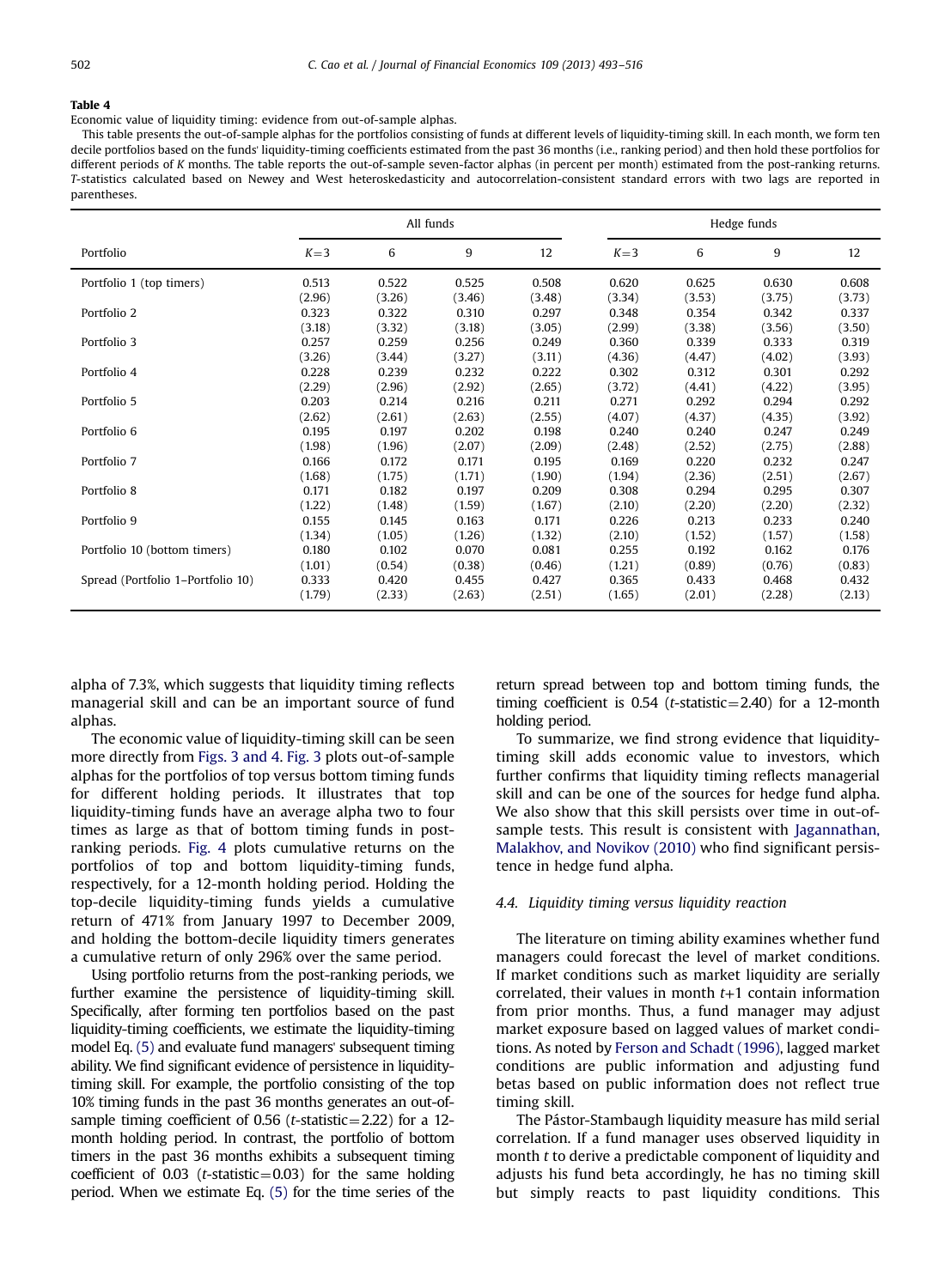<span id="page-10-0"></span>

Fig. 3. Out-of-sample alphas for the portfolios of top verses bottom timing funds. This figure plots out-of-sample alphas for the portfolios consisting of top verses bottom timing funds for a holding period of three, six, nine, or 12 months. In each month starting from January 1997, we form the portfolios based on funds' liquidity-timing coefficients estimated from the past 36 months. Panel A reports results for all funds (including hedge funds and funds of funds), and Panel B reports results for hedge funds only.



Fig. 4. Cumulative returns of investing in top verses bottom timing hedge funds. This figure plots cumulative returns of the portfolios consisting of top versus bottom liquidity-timing hedge funds for a 12-month holding period. In each month starting from January 1997, we form the portfolios based on hedge funds' liquidity-timing coefficients estimated from the past 36 months. These portfolios are held for 12 months subsequently.

observation highlights an important difference between liquidity timing and liquidity reaction: Liquidity reactors adjust fund betas based on observed market liquidity in month t, and liquidity timers manage market exposure using their forecasts of market liquidity in month  $t+1$ . To distinguish liquidity-timing skill from liquidity reaction, we estimate the following model in which both liquidity-timing and

liquidity-reaction terms are included:

$$
r_{p,t+1} = \alpha_p + \beta_p MKT_{t+1} + \gamma_p MKT_{t+1} \tilde{L}_{m,t+1}
$$
  
+ $\varphi_p MKT_{t+1}(L_{m,t} - \bar{L}_m) + \sum_{j=1}^{J} \beta_j f_{j,t+1} + \varepsilon_{p,t+1}.$  (8)

In this regression,  $L_{m,t}$  is one-month lagged market liquidity and represents a predictable component of liquidity.  $\tilde{L}_{m,t+1}$  is the innovation in market liquidity from an AR(2) process and the unpredictable component of market liquidity. In Eq. (8), the coefficients  $\gamma$  and  $\varphi$ measure liquidity-timing ability and liquidity reaction, respectively. If a fund manager reacts only to past liquidity conditions, we expect his timing coefficient to be insignificant once we take liquidity reaction into account.

We find that liquidity-timing ability remains significant after controlling for liquidity reaction simultaneously. A bootstrap analysis based on regression Eq. (8) suggests that  $t<sub>ε</sub>$ s of top-ranked liquidity timers have empirical pvalues close to zero. In the bootstrap analysis, top-ranked funds in the strategies of equity market neutral, eventdriven, long-short equity, and multi-strategy exhibit timing ability. Overall, the inference about liquidity-timing ability remains unchanged. In untabulated results, we also find significant evidence of liquidity reaction among hedge funds.

To further explore the distinction between liquidity reaction and liquidity timing, we examine the economic value of the former using the same approach applied to valuing the latter. We replace  $L_{m,t+1}$  with  $L_{m,t}$  in Eq. (5), repeat the analysis of economic value in [Section 4.3,](#page-7-0) and then obtain out-of-sample alphas of the ten liquidityreaction portfolios as well as the spread in alphas between the top and bottom portfolios. The results in [Table 5](#page-11-0) show that liquidity reaction does not generate economic value for fund investors. For the sample of all funds, the out-ofsample alpha for the portfolio consisting of top 10% liquidity reactors is 0.24% for a 12-month holding period, and the alpha for the bottom 10% liquidity reactors is 0.34% for the same holding period. In fact, the spread between the out-of-sample alphas of the top and bottom liquidity reactors is small and insignificant for all the four holding periods considered, i.e., three, six, nine, and 12 months. Hence, funds' reaction to past market-liquidity conditions, no matter whether it is fund managers' reaction to changes in leverage or to fund flows (see more discussion in Section 5), does not reflect managerial skill. Clearly, the group of top liquidity timers is different from the group of top liquidity reactors, and liquidity timing cannot be easily replicated by reacting to past liquidity conditions.

#### 5. Alternative explanations

In this section, we examine the robustness of our results to alternative explanations. We address the concern that hedge funds' funding liquidity and redemption constraints could affect the inference about liquidity timing. We also consider the possibility that large funds' trades could impact market liquidity. Finally, we examine liquidity timing by excluding the 2008–2009 financial crisis period.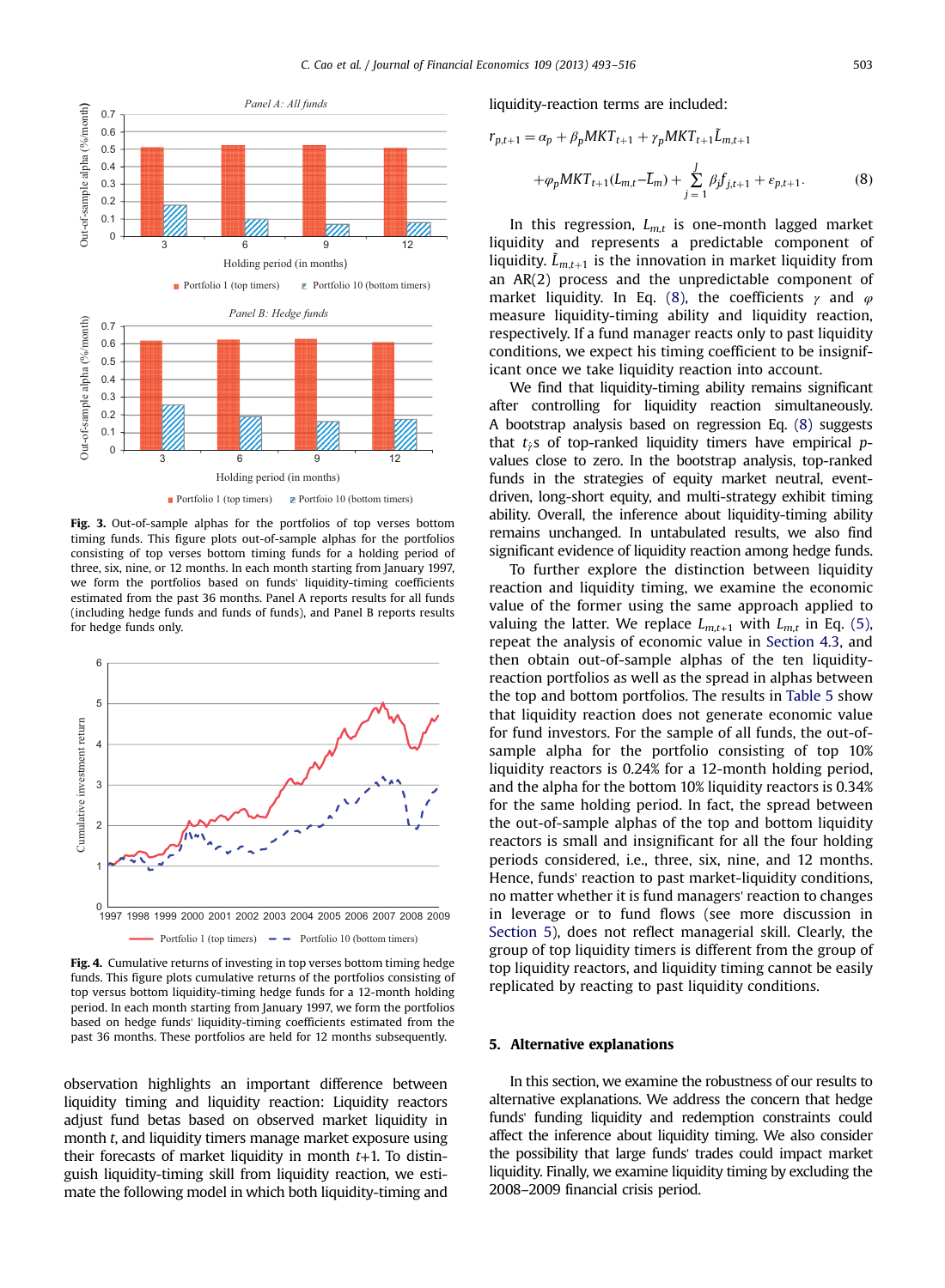<span id="page-11-0"></span>Economic value of liquidity reaction: evidence from out-of-sample alphas.

This table presents the out-of-sample alphas for the portfolios consisting of funds to various extents of reacting to past market liquidity conditions. In each month, we form ten portfolios based on the funds' liquidity reaction coefficients estimated from the past 36 months (i.e., ranking period) and then hold these portfolios for different periods of K months. The table reports the out-of-sample seven-factor alphas (in percent per month) estimated from the post-ranking returns. T-statistics calculated based on Newey and West heteroskedasticity and autocorrelation-consistent standard errors with two lags are reported in parentheses.

|                                   |           |           | All funds |           | Hedge funds |           |           |        |  |
|-----------------------------------|-----------|-----------|-----------|-----------|-------------|-----------|-----------|--------|--|
| Portfolio                         | $K = 3$   | 6         | 9         | 12        | $K = 3$     | 6         | 9         | 12     |  |
| Portfolio 1 (top reactors)        | 0.116     | 0.116     | 0.174     | 0.242     | 0.251       | 0.255     | 0.311     | 0.363  |  |
|                                   | (0.54)    | (0.56)    | (0.86)    | (1.29)    | (1.12)      | (1.19)    | (1.52)    | (1.88) |  |
| Portfolio 2                       | 0.230     | 0.220     | 0.232     | 0.238     | 0.337       | 0.324     | 0.340     | 0.352  |  |
|                                   | (1.55)    | (1.59)    | (1.66)    | (1.74)    | (1.98)      | (1.97)    | (2.22)    | (2.48) |  |
| Portfolio 3                       | 0.239     | 0.226     | 0.228     | 0.229     | 0.324       | 0.295     | 0.300     | 0.303  |  |
|                                   | (1.82)    | (1.92)    | (2.05)    | (2.06)    | (2.19)      | (2.62)    | (2.68)    | (2.85) |  |
| Portfolio 4                       | 0.242     | 0.223     | 0.214     | 0.209     | 0.280       | 0.282     | 0.287     | 0.286  |  |
|                                   | (2.68)    | (2.45)    | (2.41)    | (2.28)    | (3.35)      | (3.23)    | (3.43)    | (3.35) |  |
| Portfolio 5                       | 0.189     | 0.207     | 0.212     | 0.208     | 0.325       | 0.344     | 0.348     | 0.320  |  |
|                                   | (2.32)    | (2.51)    | (2.65)    | (2.52)    | (4.68)      | (4.64)    | (4.80)    | (4.18) |  |
| Portfolio 6                       | 0.207     | 0.219     | 0.216     | 0.210     | 0.315       | 0.322     | 0.302     | 0.300  |  |
|                                   | (2.36)    | (2.44)    | (2.42)    | (2.38)    | (3.39)      | (3.83)    | (3.58)    | (3.52) |  |
| Portfolio 7                       | 0.214     | 0.218     | 0.214     | 0.216     | 0.289       | 0.298     | 0.300     | 0.306  |  |
|                                   | (2.48)    | (2.54)    | (2.38)    | (2.30)    | (3.52)      | (3.36)    | (3.34)    | (3.28) |  |
| Portfolio 8                       | 0.295     | 0.280     | 0.259     | 0.254     | 0.377       | 0.340     | 0.305     | 0.292  |  |
|                                   | (3.01)    | (3.17)    | (2.88)    | (2.74)    | (4.24)      | (3.93)    | (3.42)    | (3.25) |  |
| Portfolio 9                       | 0.278     | 0.293     | 0.269     | 0.252     | 0.286       | 0.330     | 0.307     | 0.288  |  |
|                                   | (3.37)    | (3.22)    | (3.12)    | (2.91)    | (2.68)      | (3.33)    | (3.16)    | (2.87) |  |
| Portfolio 10 (bottom reactors)    | 0.422     | 0.388     | 0.366     | 0.339     | 0.446       | 0.380     | 0.355     | 0.335  |  |
|                                   | (3.26)    | (2.95)    | (2.79)    | (2.56)    | (2.97)      | (2.44)    | (2.31)    | (2.21) |  |
| Spread (Portfolio 1-Portfolio 10) | $-0.306$  | $-0.272$  | $-0.192$  | $-0.097$  | $-0.195$    | $-0.125$  | $-0.044$  | 0.028  |  |
|                                   | $(-1.42)$ | $(-1.33)$ | $(-0.97)$ | $(-0.50)$ | $(-0.75)$   | $(-0.45)$ | $(-0.06)$ | (0.34) |  |

## 5.1. Leverage and funding constraints

We are concerned about the possibility that our results on liquidity timing might be driven by changes in hedge fund leverage. As discussed in [Lo \(2008\)](#page-23-0) and [Ang, Gorovyy,](#page-22-0) [and van Inwegen \(2011\)](#page-22-0), hedge funds' use of leverage, mainly provided by prime brokers through short-term funding, exposes funds to the risk of sudden margin calls that can force them to liquidate positions. Such forced liquidations can occur to many funds at the same time, especially during market liquidity shocks. Hence, one might wonder if the reduction of market exposure in poor market liquidity conditions merely reflects a deterioration of funding liquidity because prime brokers have cut funding or increased borrowing costs. We consider this possibility from four perspectives.

First, we have shown that liquidity-timing skill is associated with subsequent superior performance. This result should be more likely to be attributed to managerial skill rather than to leverage. In fact, theory suggests that funds experiencing fire sales should incur substantial losses because forced liquidations are often associated with distressed asset prices (e.g., [Brunnermeier and](#page-22-0) [Pedersen, 2009](#page-22-0)).

Second, although leverage is sometimes portrayed as a common characteristic of hedge funds, most hedge funds use leverage to a much lesser extent than outsiders believe especially after the LTCM debacle in 1998. [Ang, Gorovyy,](#page-22-0) [and van Inwegen \(2011\)](#page-22-0) report an average net leverage ratio of 0.58 and an average long-only leverage ratio of 1.36 when examining leverage ratios for 208 hedge funds based on data from a large fund of funds.<sup>11</sup> They further find that equity-oriented hedge funds, which are the focus of our study, have lower leverage ratios compared with non-equity-oriented funds. Hence, their finding suggests that the effect of leverage change is not large for equityoriented hedge funds.

Third, to further address this concern about hedge fund leverage, we repeat our analysis using a subsample of funds that do not use leverage at all. If the changes in fund beta are merely caused by fluctuations in leverage, hedge funds that do not use leverage should exhibit no evidence of liquidity-timing ability. [Table 6](#page-12-0) reports the results for funds that do not use leverage. Among the 5,298 funds in our sample, 2,649 of them claim not to use leverage while the other 2,649 report the use of leverage.<sup>12</sup> For the funds that do not use leverage, the bootstrap results are con-sistent with those in [Table 3](#page-7-0). The  $t_2$ s for the top 1%, 3%, 5%, and 10% liquidity-timing funds are 3.46, 2.76, 2.43, and 1.86, respectively, with empirical p-values all close to zero. Furthermore, consistent with the evidence from the full sample, we find evidence of liquidity timing among both leverage users and non users for the following four

<sup>&</sup>lt;sup>11</sup> The net leverage ratio is long and short exposure divided by the assets under management, and the long-only leverage ratio is long positions divided by the assets under management.

<sup>&</sup>lt;sup>12</sup> We examine the leverage-use indicator variable from TASS data downloaded in different years from 1998 to 2010. According to the data, most hedge funds do not change their leverage policy over time. On average, less than 1% of funds change their status of leverage use from one year to another.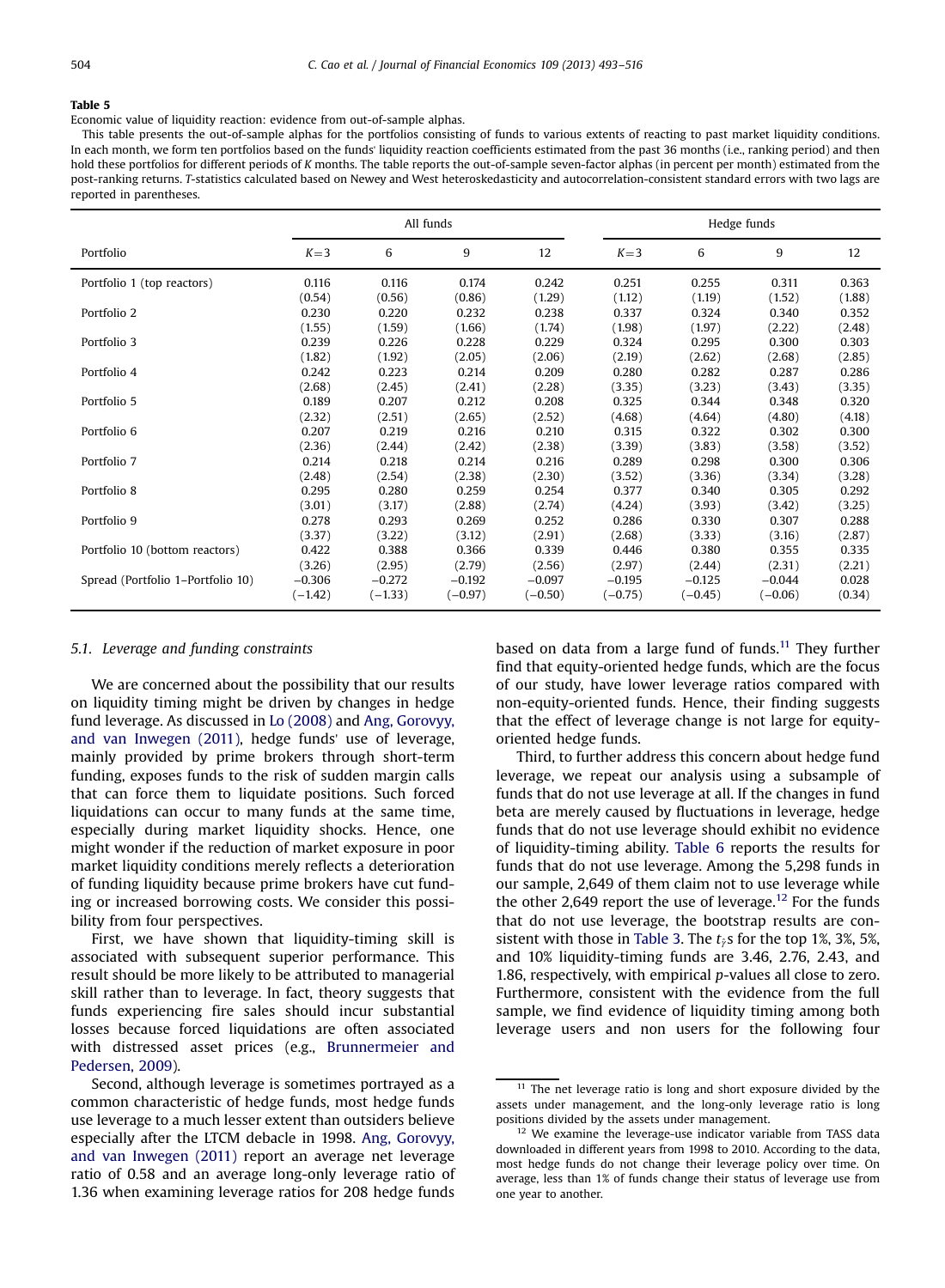<span id="page-12-0"></span>Fund leverage and liquidity timing.

This table presents the results of the bootstrap analysis of liquidity timing for funds that use leverage and those that do not use leverage, separately. For each fund with at least 36 monthly return observations, we estimate the liquidity-timing model

$$
r_{p,t+1} = \alpha_p + \beta_{p,1} MKr_{t+1} + \gamma_p MKr_{t+1}(L_{m,t+1} - \overline{L}_m) + \beta_{p,2} SMB_{t+1} + \beta_{p,3} YLDCHG_{t+1} + \beta_{p,4} BAAMTSY_{t+1} + \beta_{p,5} PTFSBD_{t+1} + \beta_{p,6} PTFSFX_{t+1} + \beta_{p,7} PTFSCOM_{t+1} + \varepsilon_{p,t+1},
$$

where  $r_{p,t+1}$  is the excess return on each individual fund in month t+1. The independent variables include the market excess return (MKT), a size factor (SMB), monthly change in the ten-year Treasury constant maturity yield (YLDCHG), monthly change in the Moody's Baa yield less ten-year Treasury constant maturity yield (BAAMTSY), and three trend-following factors: PFTSBD (bond), PFTSFX (currency), and PFTSCOM (commodity).  $L_{m,t+1}$  is the market liquidity measure in month t+1, and  $\overline{L}_m$  is the mean level of market liquidity. The coefficient  $\gamma$  measures liquidity-timing ability. In each panel, the first row reports the sorted t-statistics of liquidity-timing coefficients across individual funds, and the second row is the empirical p-values from bootstrap simulations. The number of resampling iterations is 10,000.

|               |                                                               |                 |         | Bottom <i>t</i> -statistics for $\hat{\gamma}$ |         |         |      |      | Top <i>t</i> -statistics for $\hat{\gamma}$ |      |
|---------------|---------------------------------------------------------------|-----------------|---------|------------------------------------------------|---------|---------|------|------|---------------------------------------------|------|
| Category      | Number of funds                                               |                 | 1%      | 3%                                             | 5%      | 10%     | 10%  | 5%   | 3%                                          | 1%   |
|               | Panel A: Bootstrap results for funds that do not use leverage |                 |         |                                                |         |         |      |      |                                             |      |
| All funds     | 2.649                                                         | t-statistic     | $-3.47$ | $-2.60$                                        | $-2.22$ | $-1.67$ | 1.86 | 2.43 | 2.76                                        | 3.46 |
|               |                                                               | <i>p</i> -value | 0.00    | 0.00                                           | 0.01    | 0.03    | 0.00 | 0.00 | 0.00                                        | 0.00 |
| Hedge funds   | 1.263                                                         | t-statistic     | $-3.47$ | $-2.69$                                        | $-2.29$ | $-1.71$ | 2.05 | 2.59 | 3.00                                        | 3.89 |
|               |                                                               | <i>p</i> -value | 0.01    | 0.01                                           | 0.00    | 0.01    | 0.00 | 0.00 | 0.00                                        | 0.00 |
| Fund of funds | 1.386                                                         | t-statistic     | $-3.52$ | $-2.57$                                        | $-2.18$ | $-1.61$ | 1.64 | 2.22 | 2.55                                        | 3.05 |
|               |                                                               | p-value         | 0.01    | 0.06                                           | 0.12    | 0.38    | 0.08 | 0.04 | 0.05                                        | 0.45 |
|               | Panel B: Bootstrap results for funds that use leverage        |                 |         |                                                |         |         |      |      |                                             |      |
| All funds     | 2.649                                                         | t-statistic     | $-3.50$ | $-2.59$                                        | $-2.18$ | $-1.53$ | 1.94 | 2.38 | 2.70                                        | 3.35 |
|               |                                                               | <i>p</i> -value | 0.00    | 0.00                                           | 0.01    | 0.82    | 0.00 | 0.00 | 0.00                                        | 0.00 |
| Hedge funds   | 1.815                                                         | t-statistic     | $-3.56$ | $-2.71$                                        | $-2.33$ | $-1.59$ | 1.98 | 2.46 | 2.79                                        | 3.33 |
|               |                                                               | <i>p</i> -value | 0.00    | 0.00                                           | 0.00    | 0.35    | 0.00 | 0.00 | 0.00                                        | 0.01 |
| Fund of funds | 834                                                           | t-statistic     | $-3.02$ | $-2.18$                                        | $-1.96$ | $-1.47$ | 1.83 | 2.26 | 2.47                                        | 3.35 |
|               |                                                               | p-value         | 0.49    | 0.96                                           | 0.84    | 0.93    | 0.00 | 0.02 | 0.04                                        | 0.04 |

strategies: equity market neutral, event-driven, long-short equity, and multi-strategy. Because funds that do not use leverage still exhibit significant timing ability, our evidence on liquidity-timing skill is unlikely to be attributed to the impact of fund leverage.

Finally, we explicitly control for the impact of funding constraints, measured by the TED spread, on our liquidity-timing inference. The TED spread, measured by the difference between the three-month LIBOR (London Interbank Offered Rate) and the three-month T-bill rate, indicates market-perceived counterparty default risk. When the risk of counterparty default is considered to be decreasing, the TED spread goes down and a prime broker is inclined to provide greater leverage. Hence, we include an additional interaction term between the TED spread and market returns in the liquidity-timing model Eq. (5):

$$
r_{p,t+1} = \alpha_p + \beta_p MKT_{t+1} + \gamma_p MKT_{t+1}(L_{m,t+1} - \bar{L}_m)
$$

$$
+ \lambda_p MKT_{t+1} TED_{t+1} + \sum_{j=1}^{J} \beta_j f_{j,t+1} + \varepsilon_{p,t+1}.
$$
 (9)

In untabulated bootstrap analysis, we find significant evidence of liquidity-timing ability even after controlling for the impact of funding constraints. This result holds for all sample funds, hedge funds, and funds of funds.

Taken together, these results suggest that externally driven changes in hedge fund leverage are not driving our findings about liquidity-timing skill among hedge funds. By definition, liquidity timing reflects fund managers' ability to forecast market liquidity and make ex ante adjustment to market exposure. Although external

leverage changes can affect a fund's market exposure, they do not reflect managerial skill.

#### 5.2. Investor redemptions

Besides broker-dictated changes in leverage, external funding constraints can be caused by investor redemptions, which present another mechanism by which a fund's market exposure could change rapidly. As investors withdraw their capital, fund managers have to unwind positions, leading to a decrease in market exposure (e.g., [Khandani and Lo, 2007\)](#page-23-0). During the recent financial crisis, many hedge funds experienced heavy investor redemptions and were forced to liquidate positions. We conduct three tests to investigate this possibility.<sup>13</sup>

First, we repeat our analysis using funds that impose a redemption frequency of one quarter or longer. A longer redemption frequency blocks rapid capital redemptions, and this provision is especially effective during market crashes or liquidity crises. Thus, funds with low redemption frequency face relatively less pressure from investor redemptions. Panel A of [Table 7](#page-14-0) contains bootstrap results

<sup>&</sup>lt;sup>13</sup> Unlike open-ended mutual funds that stand ready to redeem capital for their investors, many hedge funds set redemption restrictions through several provisions such as redemption frequency, lock-up periods, advance-notice periods, and redemption gates. Redemption frequency sets the frequency of capital withdrawals. A lock-up period refers to a time period during which initial investments cannot be redeemed. After the lock-up period, many funds require their investors to submit a notice prior to the actual redemption. Furthermore, a redemption gate grants the fund manager the right to restrict redemptions beyond a percentage of the fund's total assets.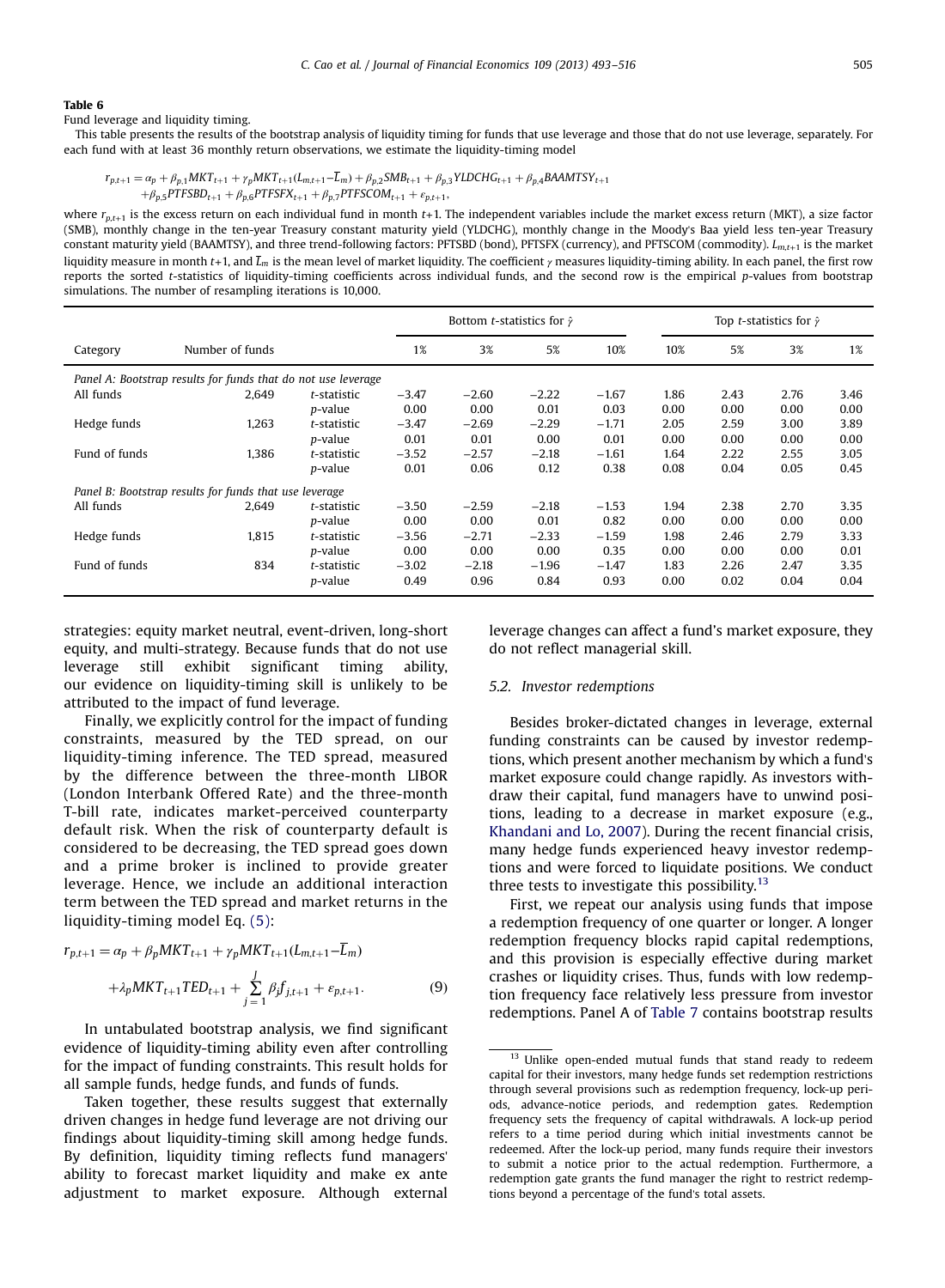for funds that have redemption frequency equal to or greater than one quarter. Out of all funds, 2,457 funds (or 46% of the sample) meet this criterion, among which 1,488 are hedge funds and 969 are funds of funds.

The evidence is consistent with the results in [Table 3](#page-7-0). For example, the  $t<sub>γ</sub>$ s for the top 1%, 3%, 5%, and 10% liquidity-timing funds are, respectively, 3.48, 2.79, 2.49, and 2.01, with empirical p-values all below 1% for the sample of all funds. Further analysis for hedge funds in each strategy category yields results consistent with those in [Section 4.](#page-4-0) Intuitively, investor redemptions are more likely to have an effect on funds with a higher redemption frequency (e.g., a month). The fact that funds with lower redemption frequency exhibit equally strong timing ability as funds with higher redemption frequency suggests that liquidity timing is mostly derived from managers' timing ability, not from investors' informed redemption decisions.

Second, we examine liquidity-timing ability for funds requiring a redemption notice period of 60 days; 1,340 funds, including 739 hedge funds and 601 funds of funds, meet this requirement. The redemption notice period allows more time for a fund manager to adjust positions to meet investors' withdrawal requests, reducing the market impact of redemptions. Panel B of [Table 7](#page-14-0) reports these results. Once again, we find that our inference about liquidity-timing skill remains unchanged, in that topranked t-statistics of timing coefficients have p-values less than or equal to 5% for the samples of all funds, hedge funds, and funds of funds (with one exception).

Finally, we examine a subsample of funds having low fund-flow volatility, and we report bootstrap results in Panel C of [Table 7](#page-14-0). Specifically, we examine funds whose monthly flow volatility is below the median level of peer funds. Funds with low flow volatility should be less affected by investor flows. Following prior research (e.g., [Sirri and Tufano, 1998\)](#page-23-0), we measure fund flows as the percentage change in assets under management after adjusting for fund returns. The subsample contains 2,533 funds (or 48% of the overall sample), which is not exactly 50% of the entire sample because some funds do not report AUMs. Here, we find that the  $t<sub>γ</sub>$ s for the top 1%, 3%, 5%, and 10% liquidity-timing funds are 3.43, 2.81, 2.44, and 1.95, respectively, with empirical p-values all close to zero. The same conclusion holds for the samples of 1,270 hedge funds and 1,263 funds of funds that have low fund-flow volatility. These findings are similar to the evidence reported in [Table 3,](#page-7-0) suggesting that fund flows cannot explain our finding of liquidity-timing ability.

Collectively, we find significant evidence of liquidity timing among funds that are subject to lower redemption frequencies or longer redemption notice periods or have lower fund-flow volatility. These findings indicate that our evidence on liquidity timing is unlikely to be merely a consequence of investor redemptions.

#### 5.3. The impact of hedge fund trades on market liquidity

We now consider the possibility that our results are driven by the impact of large funds' trading on market liquidity. By definition, liquidity-timing ability implies a positive relation between a fund's beta set by managers in month  $t$  and market liquidity observed in month  $t+1$ . However, one could argue that hedge fund trading in month t could affect market liquidity in month  $t+1$ . For example, if large funds liquidate their equity positions simultaneously in one month, market liquidity could deteriorate in the next month, generating a positive link between funds' market exposure and subsequent market liquidity.

To address this concern, we examine liquidity-timing ability using several subsamples of small funds, because these funds' trades are unlikely to have an effect on market liquidity. We employ subsamples of funds with AUM less than \$50 million (2,315 funds, collectively accounting for about 9.2% of the total AUM of the sample funds) and less than \$150 million (3,984 funds, or 28.5% of the total AUM). The Dodd-Frank Wall Street Reform and Consumer Protection Act of 2010 introduces significant regulation of hedge funds, but the regulation applies only to fund advisers with AUM of \$150 million or more. Hence, we use \$150 million as the threshold of materiality to distinguish small funds from large ones. $14$  In addition, we perform a test in which we define small funds as those having lower than median  $R^2$  in a regression of fund returns on the portfolio of the largest 10% of funds. The resulting subsample contains 2,649 funds.

[Table 8](#page-15-0) reports the bootstrap results of liquidity timing for different subsamples of small funds. Regardless of the definition of small funds, we find evidence of liquidity timing consistent with those reported previously. For example, when small funds are defined as having AUM less than \$150 million, the  $t<sub>\hat{y}</sub>$ s for the top 1%, 3%, 5%, and 10% liquidity-timing funds are 3.46, 2.69, 2.36, and 1.86, respectively, and their p-values are close to zero. In sum, among small funds that are unlikely to affect market liquidity materially, we still find significant evidence for liquidity-timing ability, which suggests that our results are not driven by large-fund trading that could affect market liquidity.

#### 5.4. Excluding the 2008–2009 crisis period

Most of the alternative explanations in [Sections 5.1](#page-11-0)–5.3 should be especially relevant during market liquidity crises because the impact of leverage, funding constraints, and investor redemptions are the greatest during these periods. To focus squarely on these alternate explanations, we examine liquidity-timing ability excluding the 2008–2009 financial crisis period.<sup>15</sup> During the 1994–2007 period, we find somewhat stronger evidence for liquidity-timing skill. For example, 25.8% of the funds have t-statistics for the timing coefficient exceeding 2.82, compared with 20.1% reported in [Table 2](#page-6-0) for the entire sample period. A bootstrap analysis indicates that top-ranked liquidity timers have t-statistics corresponding to empirical values close to zero. We obtain similar results for hedge funds and funds

<sup>&</sup>lt;sup>14</sup> The AUM requirement of \$150 million in the Dodd-Frank act applies to fund advisers, and a fund adviser could manage multiple funds.

<sup>15</sup> [Ben-David, Franzoni, and Moussawi \(2012\)](#page-22-0) examine hedge funds' trading patterns in stock markets during this financial crisis period.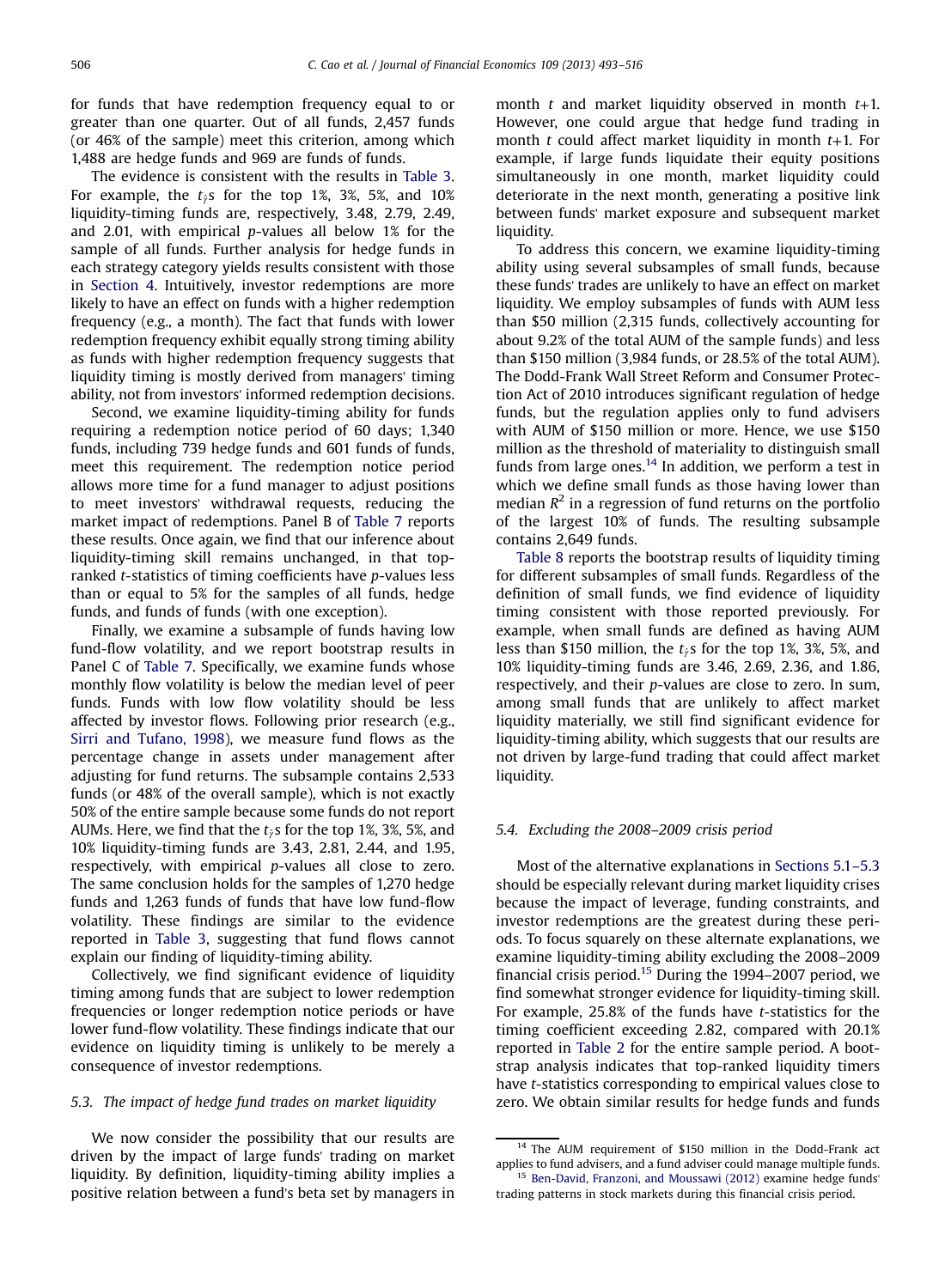<span id="page-14-0"></span>Investor redemptions, fund flows, and liquidity timing.

This table presents the results of the bootstrap analysis of liquidity timing for funds that have redemption frequency as quarterly or longer, that impose redemption notice period equal or longer than 60 days, and that have fund-flow volatility lower than the median level. For each fund with at least 36 monthly return observations, we estimate the liquidity-timing model:

$$
r_{p,t+1} = \alpha_p + \beta_{p,1} MKr_{t+1} + \gamma_p MKr_{t+1}(L_{m,t+1} - \overline{L}_m) + \beta_{p,2} SMB_{t+1} + \beta_{p,3} YLDCHG_{t+1} + \beta_{p,4} BAAMTSY_{t+1} + \beta_{p,5} PTFSBD_{t+1} + \beta_{p,6} PTFSEX_{t+1} + \beta_{p,7} PTFSCOM_{t+1} + \epsilon_{p,t+1},
$$

where  $r_{p,t+1}$  is the excess return on each individual fund in month t+1. The independent variables include the market excess return (MKT), a size factor (SMB), monthly change in the ten-year Treasury constant maturity yield (YLDCHG), monthly change in the Moody's Baa yield less ten-year Treasury constant maturity yield (BAAMTSY), and three trend-following factors: PFTSBD (bond), PFTSFX (currency), and PFTSCOM (commodity).  $L_{m,t+1}$  is the market liquidity measure in month t+1, and  $\overline{L}_m$  is the mean level of market liquidity. The coefficient  $\gamma$  measures liquidity-timing ability. In each panel, the first row reports the sorted t-statistics of liquidity-timing coefficients across individual funds, and the second row is the empirical p-values from bootstrap simulations. The number of resampling iterations is 10,000.

|               |                                                                                                      |                 |         |         | Bottom <i>t</i> -statistics for $\hat{\gamma}$ |         |      |      | Top <i>t</i> -statistics for $\hat{\gamma}$ |      |
|---------------|------------------------------------------------------------------------------------------------------|-----------------|---------|---------|------------------------------------------------|---------|------|------|---------------------------------------------|------|
| Category      | Number of funds                                                                                      |                 | 1%      | 3%      | 5%                                             | 10%     | 10%  | 5%   | 3%                                          | 1%   |
|               | Panel A: Bootstrap results for funds that have redemption frequency equal or greater than a quarter  |                 |         |         |                                                |         |      |      |                                             |      |
| All funds     | 2,457                                                                                                | t-statistic     | $-3.27$ | $-2.57$ | $-2.18$                                        | $-1.59$ | 2.01 | 2.49 | 2.79                                        | 3.48 |
|               |                                                                                                      | p-value         | 0.03    | 0.01    | 0.01                                           | 0.34    | 0.00 | 0.00 | 0.00                                        | 0.00 |
| Hedge funds   | 1,488                                                                                                | t-statistic     | $-3.27$ | $-2.58$ | $-2.20$                                        | $-1.53$ | 2.09 | 2.64 | 2.98                                        | 3.75 |
|               |                                                                                                      | p-value         | 0.04    | 0.01    | 0.01                                           | 0.68    | 0.00 | 0.00 | 0.00                                        | 0.00 |
| Fund of funds | 969                                                                                                  | t-statistic     | $-3.28$ | $-2.56$ | $-2.19$                                        | $-1.63$ | 1.72 | 2.31 | 2.49                                        | 2.98 |
|               |                                                                                                      | p-value         | 0.16    | 0.09    | 0.14                                           | 0.27    | 0.03 | 0.01 | 0.05                                        | 0.60 |
|               | Panel B: Bootstrap results for funds that have redemption notice period equal or longer than 60 days |                 |         |         |                                                |         |      |      |                                             |      |
| All funds     | 1,340                                                                                                | t-statistic     | $-3.34$ | $-2.58$ | $-2.18$                                        | $-1.62$ | 1.84 | 2.44 | 2.79                                        | 3.46 |
|               |                                                                                                      | p-value         | 0.04    | 0.01    | 0.07                                           | 0.26    | 0.00 | 0.00 | 0.00                                        | 0.01 |
| Hedge funds   | 739                                                                                                  | t-statistic     | $-3.34$ | $-2.76$ | $-2.32$                                        | $-1.75$ | 1.89 | 2.59 | 2.92                                        | 3.76 |
|               |                                                                                                      | p-value         | 0.10    | 0.00    | 0.01                                           | 0.02    | 0.00 | 0.00 | 0.00                                        | 0.00 |
| Fund of funds | 601                                                                                                  | t-statistic     | $-2.82$ | $-2.29$ | $-1.99$                                        | $-1.44$ | 1.83 | 2.35 | 2.49                                        | 3.34 |
|               |                                                                                                      | <i>p</i> -value | 0.79    | 0.73    | 0.77                                           | 0.95    | 0.00 | 0.01 | 0.17                                        | 0.05 |
|               | Panel C: Bootstrap results for funds that have fund-flow volatility lower than the median level      |                 |         |         |                                                |         |      |      |                                             |      |
| All funds     | 2,533                                                                                                | t-statistic     | $-3.23$ | $-2.51$ | $-2.09$                                        | $-1.55$ | 1.95 | 2.44 | 2.81                                        | 3.43 |
|               |                                                                                                      | p-value         | 0.05    | 0.02    | 0.19                                           | 0.62    | 0.00 | 0.00 | 0.00                                        | 0.00 |
| Hedge funds   | 1,270                                                                                                | t-statistic     | $-3.05$ | $-2.56$ | $-2.18$                                        | $-1.60$ | 2.07 | 2.63 | 2.98                                        | 3.71 |
|               |                                                                                                      | p-value         | 0.35    | 0.02    | 0.03                                           | 0.24    | 0.00 | 0.00 | 0.00                                        | 0.00 |
| Fund of funds | 1,263                                                                                                | t-statistic     | $-3.28$ | $-2.46$ | $-2.03$                                        | $-1.50$ | 1.81 | 2.25 | 2.60                                        | 3.21 |
|               |                                                                                                      | <i>p</i> -value | 0.09    | 0.23    | 0.62                                           | 0.89    | 0.00 | 0.01 | 0.01                                        | 0.08 |

of funds. The details of these results are omitted to conserve space but are available upon request.

In summary, the analysis presented in this section strongly suggests that our findings of the liquidity-timing ability among hedge funds are not explained by mechanisms related to external changes in funding liquidity and constraints. Although these effects do play an important role in the hedge fund industry, they do not seem materially related to liquidity timing.

## 6. The impact of hedge fund data biases

The pioneering works of [Fung and Hsieh \(1997,](#page-22-0) [2000\)](#page-23-0) show various biases in hedge fund data, including survivorship bias, backfilling bias, and selection bias. We make efforts to minimize the impact of these biases on our results about the liquidity-timing ability. First, we follow the convention of hedge fund literature to include both live and defunct funds in this paper. The inclusion of defunct funds alleviates the effect of survivorship bias, if funds exit the database mainly due to poor performance.

Second, we examine the impact of backfill bias (or incubation bias) that arises as a hedge fund could backfill its historical performance when it is added into a database. [Fung and Hsieh \(2000\),](#page-23-0) using TASS data as of September

1999, find a median backfill period of 343 days for hedge funds. They further report a backfill bias of 1.4% per year in average returns for hedge funds and 0.7% per year for funds of funds. In our sample, the median backfill period is 23 months. To address the concern about backfill bias, we discard the backfill period for each fund and use only fund returns recorded after the date when the fund is added to the TASS database.<sup>16</sup> After we delete the backfill period, the sample size reduces to 2,688 funds (1,815 hedge funds and 873 funds of funds). The average monthly return for hedge funds is 0.65% in this reduced sample compared with 0.82% in the full sample (see [Table 1\)](#page-5-0), which indicates a backfill bias about 2.0% per year. Meanwhile, the monthly average return for funds of funds is 0.32% in the reduced sample versus 0.34% in the full sample, implying a backfill bias about 0.24% per year. Thus, the magnitude of backfill

<sup>&</sup>lt;sup>16</sup> [Fung and Hsieh \(2009\)](#page-23-0) find that the date when a fund enters a database can sometimes differ from the fund's inception date for reasons unrelated to incubation period. For example, hedge funds could migrate from one database to another, and one database sometimes can be merged into another database. For robustness, we also experiment with deleting the first 12 or 24 months for each fund, and we find that our inference is unchanged.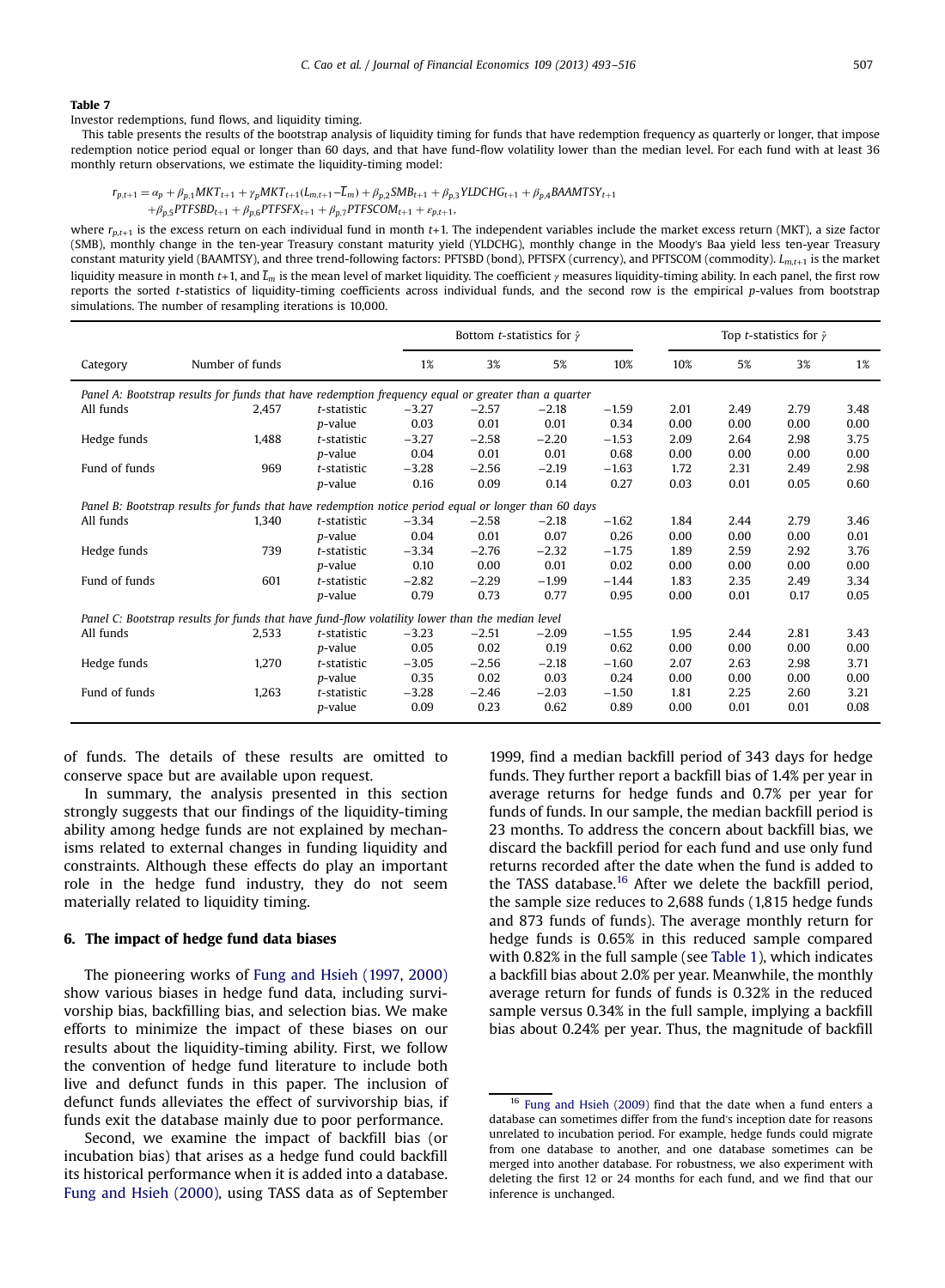<span id="page-15-0"></span>Liquidity timing of small funds.

This table presents the results of the bootstrap analysis of liquidity timing for funds that have assets under management (AUM) below \$50 million, that have AUM below \$150 million, and that have lowerthanmedian  $R^2$  in a regression against returns of the portfolio of top 10% large funds. For each fund with at least 36 monthly return observations, we estimate the liquidity-timing model

$$
\begin{aligned} r_{p,t+1} = \alpha_p + \beta_{p,1} MKr_{t+1} + \gamma_p MKr_{t+1} (L_{m,t+1} - \overline{L}_m) + \beta_{p,2} SMB_{t+1} + \beta_{p,3} YLDCHG_{t+1} + \beta_{p,4} BAAMTSY_{t+1} \\ + \beta_{p,5} PTFSBD_{t+1} + \beta_{p,6} PTFSEX_{t+1} + \beta_{p,7} PTFSCOM_{t+1} + \epsilon_{p,t+1}, \end{aligned}
$$

where  $r_{p,t+1}$  is the excess return on each individual fund in month t+1. The independent variables include the market excess return (MKT), a size factor (SMB), monthly change in the ten-year Treasury constant maturity yield (YLDCHG), monthly change in the Moody's Baa yield less ten-year Treasury constant maturity yield (BAAMTSY), and three trend-following factors: PFTSBD (bond), PFTSFX (currency), and PFTSCOM (commodity).  $L_{m,t+1}$  is the market liquidity measure in month t+1, and  $\overline{L}_m$  is the mean level of market liquidity. The coefficient  $\gamma$  measures liquidity-timing ability. In each panel, the first row reports the sorted t-statistics of liquidity-timing coefficients across individual funds, and the second row is the empirical p-values from bootstrap simulations. The number of resampling iterations is 10,000.

|                                                                                                                                                |                 |                 |         |         | Bottom <i>t</i> -statistics for $\hat{\gamma}$ |         |      | Top <i>t</i> -statistics for $\hat{\gamma}$ |      |      |
|------------------------------------------------------------------------------------------------------------------------------------------------|-----------------|-----------------|---------|---------|------------------------------------------------|---------|------|---------------------------------------------|------|------|
| Category                                                                                                                                       | Number of funds |                 | 1%      | 3%      | 5%                                             | 10%     | 10%  | 5%                                          | 3%   | 1%   |
| Panel A: Bootstrap results for funds with $AUM < $50$ million                                                                                  |                 |                 |         |         |                                                |         |      |                                             |      |      |
| All funds                                                                                                                                      | 2.315           | t-statistic     | $-3.38$ | $-2.66$ | $-2.23$                                        | $-1.61$ | 1.87 | 2.39                                        | 2.72 | 3.46 |
|                                                                                                                                                |                 | p-value         | 0.01    | 0.00    | 0.00                                           | 0.26    | 0.00 | 0.00                                        | 0.00 | 0.00 |
| Hedge funds                                                                                                                                    | 1,352           | t-statistic     | $-3.38$ | $-2.71$ | $-2.30$                                        | $-1.62$ | 1.91 | 2.48                                        | 2.82 | 3.69 |
|                                                                                                                                                |                 | p-value         | 0.03    | 0.00    | 0.00                                           | 0.29    | 0.00 | 0.00                                        | 0.00 | 0.00 |
| Fund of funds                                                                                                                                  | 963             | t-statistic     | $-3.49$ | $-2.59$ | $-2.21$                                        | $-1.61$ | 1.76 | 2.27                                        | 2.64 | 3.11 |
|                                                                                                                                                |                 | <i>p</i> -value | 0.03    | 0.10    | 0.11                                           | 0.41    | 0.01 | 0.02                                        | 0.02 | 0.36 |
| Panel B: Bootstrap results for funds with $AUM < $150$ million                                                                                 |                 |                 |         |         |                                                |         |      |                                             |      |      |
| All funds                                                                                                                                      | 3.984           | t-statistic     | $-3.51$ | $-2.70$ | $-2.26$                                        | $-1.65$ | 1.86 | 2.36                                        | 2.69 | 3.46 |
|                                                                                                                                                |                 | p-value         | 0.00    | 0.00    | 0.00                                           | 0.03    | 0.00 | 0.00                                        | 0.00 | 0.00 |
| Hedge funds                                                                                                                                    | 2,300           | t-statistic     | $-3.51$ | $-2.75$ | $-2.33$                                        | $-1.69$ | 1.94 | 2.48                                        | 2.79 | 3.49 |
|                                                                                                                                                |                 | p-value         | 0.00    | 0.00    | 0.00                                           | 0.01    | 0.00 | 0.00                                        | 0.00 | 0.00 |
| Fund of funds                                                                                                                                  | 1,684           | t-statistic     | $-3.53$ | $-2.57$ | $-2.18$                                        | $-1.61$ | 1.66 | 2.22                                        | 2.56 | 3.18 |
|                                                                                                                                                |                 | p-value         | 0.01    | 0.05    | 0.09                                           | 0.33    | 0.06 | 0.02                                        | 0.02 | 0.15 |
| Panel C: Bootstrap results for funds that have lower than median $R^2$ in a regression against returns of the portfolio of top 10% large funds |                 |                 |         |         |                                                |         |      |                                             |      |      |
| All funds                                                                                                                                      | 2.649           | t-statistic     | $-3.47$ | $-2.63$ | $-2.22$                                        | $-1.55$ | 2.08 | 2.55                                        | 2.88 | 3.69 |
|                                                                                                                                                |                 | p-value         | 0.00    | 0.00    | 0.00                                           | 0.69    | 0.00 | 0.00                                        | 0.00 | 0.00 |
| Hedge funds                                                                                                                                    | 2.151           | t-statistic     | $-3.51$ | $-2.63$ | $-2.22$                                        | $-1.53$ | 2.07 | 2.57                                        | 2.93 | 3.74 |
|                                                                                                                                                |                 | p-value         | 0.00    | 0.00    | 0.01                                           | 0.84    | 0.00 | 0.00                                        | 0.00 | 0.00 |
| Fund of funds                                                                                                                                  | 498             | t-statistic     | $-3.11$ | $-2.71$ | $-2.22$                                        | $-1.76$ | 2.12 | 2.44                                        | 2.81 | 3.35 |
|                                                                                                                                                |                 | p-value         | 0.49    | 0.02    | 0.10                                           | 0.04    | 0.00 | 0.00                                        | 0.00 | 0.05 |

bias for our sample is similar to that shown in [Fung and](#page-23-0) [Hsieh \(2000\).](#page-23-0)

[Table 9](#page-16-0) presents the results of liquidity timing after we control for backfill bias. Overall, the bootstrap analysis delivers evidence consistent with the findings reported in [Section 4](#page-4-0). For hedge funds, the  $t<sub>i</sub>$ 's for the top 1%, 3%, 5% and 10% liquidity-timing funds are respectively 4.09, 2.82, 2.43 and 1.91 and their empirical p-values are close to zero. Note that though discarding the backfill period mitigates the impact of backfill bias, it tilts the sample towards funds with longer history. Because we require each fund to have at least 36 monthly returns after their backfill periods are discarded, most of the funds that remain in the reduced sample have a track record longer than five years. As a result, younger funds are excluded from the analysis, which could bias against finding timing skills if young funds tend to have better performance.

Another data bias is the selection bias, because reporting to a database is voluntary in the hedge fund industry. It is difficult to examine this bias because we do not observe funds that choose not to report to any database. [Fung and](#page-22-0) [Hsieh \(1997](#page-22-0), [2009\)](#page-23-0) find anecdotal evidence indicating that the selection bias could be limited, as some funds with superior performance deliberately do not disclose their information to data vendors. Recently, [Agarwal, Fos, and](#page-22-0) [Jiang \(forthcoming\)](#page-22-0) use the mandatory 13F filing data to study hedge fund selection bias and find no performance difference between self-reporting funds and nonreporting funds. One benefit for hedge funds to report to data vendors is to attract potential investors because hedge funds are not allowed to publicly advertise in the US. The upward bias from self-reporting superior performance is offset by the downward bias from hiding inferior performance because some star hedge funds do not need to report to any data vendor for more investors and poorly performed funds have no incentive to report either. In addition, [Fung and Hsieh](#page-23-0) [\(2000\)](#page-23-0) suggest that data of funds of funds contain less return biases compared with hedge funds. For example, returns on funds of funds are audited to match the performance of underlying hedge funds, irrespective of whether an underlying fund is liquidated or stops reporting to the TASS database. Further, when a new hedge fund is added to the portfolio of a fund of funds, the tracking record of the fund of funds does not change. [Fung and Hsieh \(2000\)](#page-23-0) conclude that using returns of funds of funds can help avoid biases in hedge fund data. In this study, we find evidence of liquidity timing for both hedge funds and funds of funds.

In summary, we evaluate the impact of biases in hedge fund data, such as survivorship bias and backfill bias, on the inference about the liquidity timing ability. Overall, our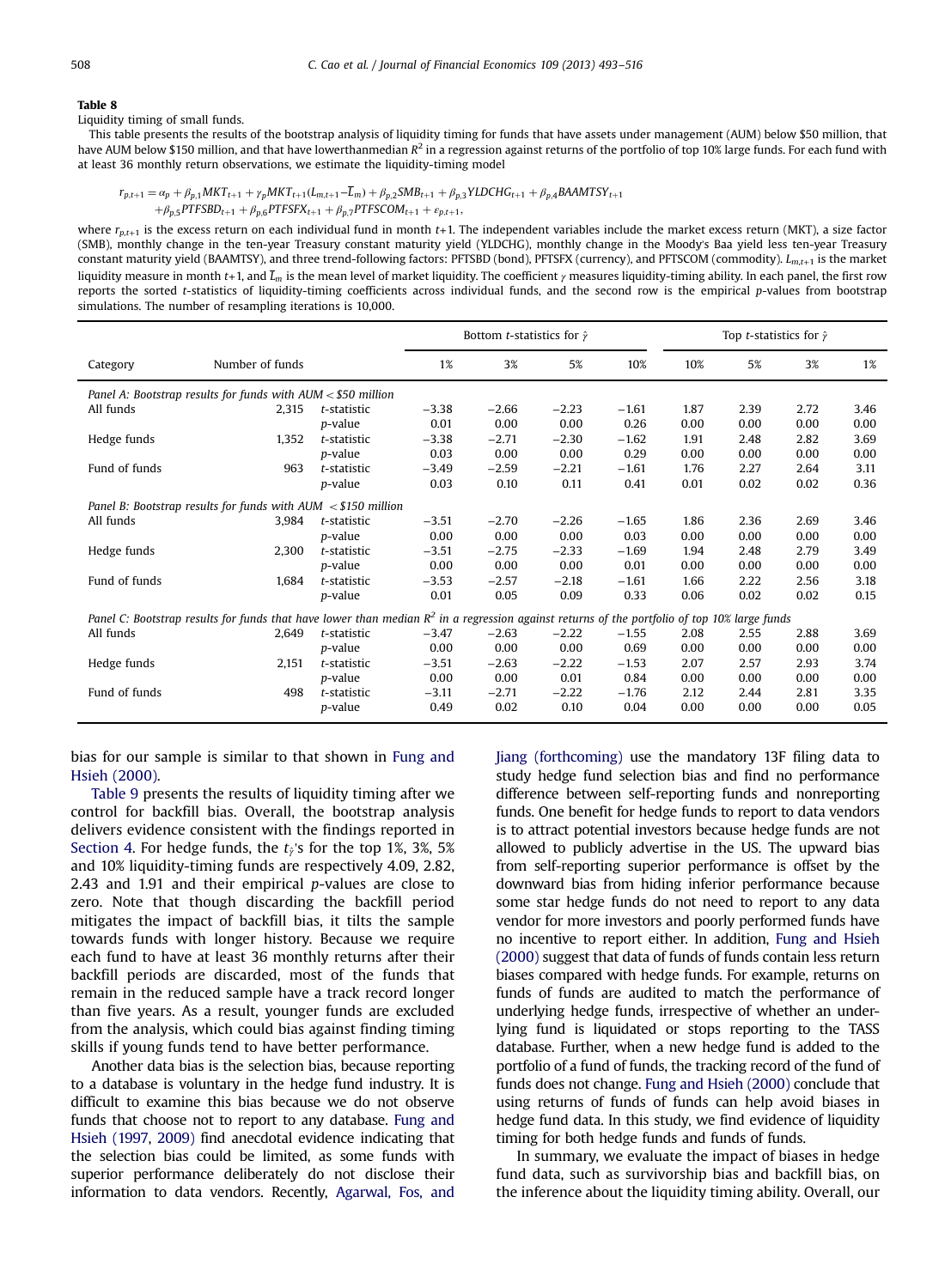<span id="page-16-0"></span>Evidence of liquidity timing with controls for backfill bias.

This table presents the results of liquidity timing with controls for backfill bias. To control for backfill bias, we exclude, for each fund, return observations before the date when the fund was added to Lipper TASS. For each fund with at least 36 monthly return observations (after returns in the backfill period are deleted), we estimate the liquidity-timing model

$$
r_{p,t+1} = \alpha_p + \beta_{p,1} MKT_{t+1} + \gamma_p MKT_{t+1}(L_{m,t+1} - \overline{L}_m) + \beta_{p,2} SMB_{t+1} + \beta_{p,3} YLDCHG_{t+1} + \beta_{p,4} BAAMTSY_{t+1} + \beta_{p,5} PTFSBD_{t+1} + \beta_{p,6} PTFSFX_{t+1} + \beta_{p,7} PTFSCOM_{t+1} + \varepsilon_{p,t+1},
$$

where  $r_{p,t+1}$  is the excess return on each individual fund in month t+1. The independent variables are the market excess return (MKT), a size factor (SMB), monthly change in the ten-yearTreasury constant maturity yield (YLDCHG), monthly change in the Moody's Baa yield less ten-year Treasury constant maturity yield (BAAMTSY), and three trend-following factors: PFTSBD (bond), PFTSFX (currency), and PFTSCOM (commodity).  $L_{m,t+1}$  is the market liquidity measure in month t+1, and  $\bar{L}_m$  is the mean level of market liquidity. The coefficient  $\gamma$  measures liquidity-timing ability. In the table, the first row reports the sorted t-statistics of liquidity-timing coefficients across individual funds, and the second row is the empirical p-values from bootstrap simulations. In the bootstrap test, the number of resampling iterations is 10,000.

|                       |                 |                                |                 | Bottom <i>t</i> -statistics for $\hat{\gamma}$ | Top <i>t</i> -statistics for $\hat{\gamma}$ |                 |              |              |              |              |
|-----------------------|-----------------|--------------------------------|-----------------|------------------------------------------------|---------------------------------------------|-----------------|--------------|--------------|--------------|--------------|
| Category              | Number of funds |                                | 1%              | 3%                                             | 5%                                          | 10%             | 10%          | 5%           | 3%           | 1%           |
| All funds             | 2,688           | t-statistic<br><i>p</i> -value | $-3.46$<br>0.01 | $-2.54$<br>0.08                                | $-2.16$<br>0.22                             | $-1.64$<br>0.21 | 1.83<br>0.00 | 2.30<br>0.00 | 2.72<br>0.00 | 3.67<br>0.00 |
| Hedge funds           | 1,815           | t-statistic<br>p-value         | $-3.57$<br>0.00 | $-2.64$<br>0.01                                | $-2.24$<br>0.02                             | $-1.70$<br>0.05 | 1.91<br>0.00 | 2.43<br>0.00 | 2.82<br>0.00 | 4.09<br>0.00 |
| Fund of funds         | 873             | t-statistic<br><i>p</i> -value | $-2.75$<br>0.98 | $-2.24$<br>0.95                                | $-2.00$<br>0.85                             | $-1.53$<br>0.86 | 1.69<br>0.07 | 2.24<br>0.09 | 2.50<br>0.05 | 3.09<br>0.47 |
| Convertible arbitrage | 107             | t-statistic<br>p-value         | $-4.04$<br>0.02 | $-3.58$<br>0.00                                | $-3.46$<br>0.00                             | $-2.62$<br>0.00 | 1.17<br>0.98 | 1.93<br>0.82 | 1.99<br>0.89 | 2.13<br>0.97 |
| Emerging market       | 177             | t-statistic<br>p-value         | $-4.12$<br>0.03 | $-3.23$<br>0.00                                | $-2.39$<br>0.09                             | $-1.94$<br>0.02 | 1.77<br>0.15 | 2.08<br>0.52 | 2.13<br>0.83 | 4.28<br>0.01 |
| Equity market neutral | 155             | t-statistic<br>p-value         | $-4.23$<br>0.04 | $-3.46$<br>0.01                                | $-2.71$<br>0.02                             | $-2.07$<br>0.01 | 1.80<br>0.09 | 2.18<br>0.07 | 2.68<br>0.02 | 4.44<br>0.00 |
| Event-driven          | 277             | t-statistic<br>p-value         | $-3.31$<br>0.31 | $-2.43$<br>0.44                                | $-2.09$<br>0.53                             | $-1.44$<br>0.90 | 2.08<br>0.00 | 2.43<br>0.04 | 2.65<br>0.05 | 3.60<br>0.10 |
| Global macro          | 100             | t-statistic<br>p-value         | $-4.54$<br>0.11 | $-2.30$<br>0.73                                | $-2.03$<br>0.66                             | $-1.64$<br>0.52 | 1.84<br>0.18 | 2.64<br>0.07 | 2.73<br>0.27 | 4.09<br>0.15 |
| Long-short equity     | 897             | t-statistic<br>p-value         | $-3.19$<br>0.48 | $-2.43$<br>0.59                                | $-2.06$<br>0.72                             | $-1.45$<br>0.99 | 2.08<br>0.00 | 2.67<br>0.00 | 3.10<br>0.00 | 4.38<br>0.00 |
| Multi-strategy        | 102             | t-statistic<br>p-value         | $-2.65$<br>0.58 | $-2.59$<br>0.18                                | $-2.38$<br>0.19                             | $-1.83$<br>0.17 | 1.93<br>0.00 | 2.42<br>0.01 | 2.33<br>0.08 | 3.63<br>0.05 |

results about liquidity timing are not driven by these data biases.

## 7. Alternative bootstrap procedures, timing model specifications, risk factors, and liquidity measures

In this section, we present several robustness checks for our empirical findings, using bootstrap procedures accounting for time series and cross-correlations correlations in regression residuals; alternative timing-model specifications, including a liquidity-timing model that controls for market and volatility timing and another liquidity timing model that controls for systematic stale pricing; alternative factors in the benchmark model; and an alternative measure of market-wide liquidity.

## 7.1. Bootstrap analysis accounting for time series and crosssectional correlations in residuals

The bootstrap procedure described in [Section 4.2](#page-5-0) assumes that the residuals from the liquidity-timing regressions are independently and identically distributed for the funds. Here, we consider the cases in which the residuals can have serial dependence over time or crosssectional correlation across funds, and we evaluate their effect on the bootstrap results for liquidity-timing skill.

First, we employ a parametric approach, the sieve bootstrap (e.g., [Bühlmann, 1997\)](#page-22-0), to control for potential serial correlations in residuals in the bootstrap analysis. Suppose that residuals follow an unknown stationary process. In the sieve bootstrap, we approximate this process using a p-order autoregressive process, i.e., AR  $(p)$ , with the order p chosen by the Akaike information criterion (AIC) for each fund. The coefficients of the autoregression are estimated for each fund. Then, instead of resampling residuals directly, we first resample the error terms from the autoregression and then generate bootstrap residuals by plugging the resampled error terms back into the AR model. Panel A of [Table 10](#page-17-0) reports the results from the sieve bootstrap, which suggests the existence of liquidity timing skill among the sample funds.

Second, we use a nonparametric block bootstrap approach (e.g., [Hall, Horowitz, and Jing, 1995](#page-23-0)), to control for potential serial dependence in residuals. Specifically, we resample residual blocks that can be overlapping to preserve serial correlation in the bootstrap analysis. [Hall,](#page-23-0) [Horowitz, and Jing \(1995\)](#page-23-0) show that the optimal block size is  $n^{1/4}$  for estimating a one-sided distribution function, where n is the length of the fund return time series. We follow their procedure to perform a block bootstrap analysis, and the results suggest that top-ranked timers cannot be attributed to pure randomness. For robustness,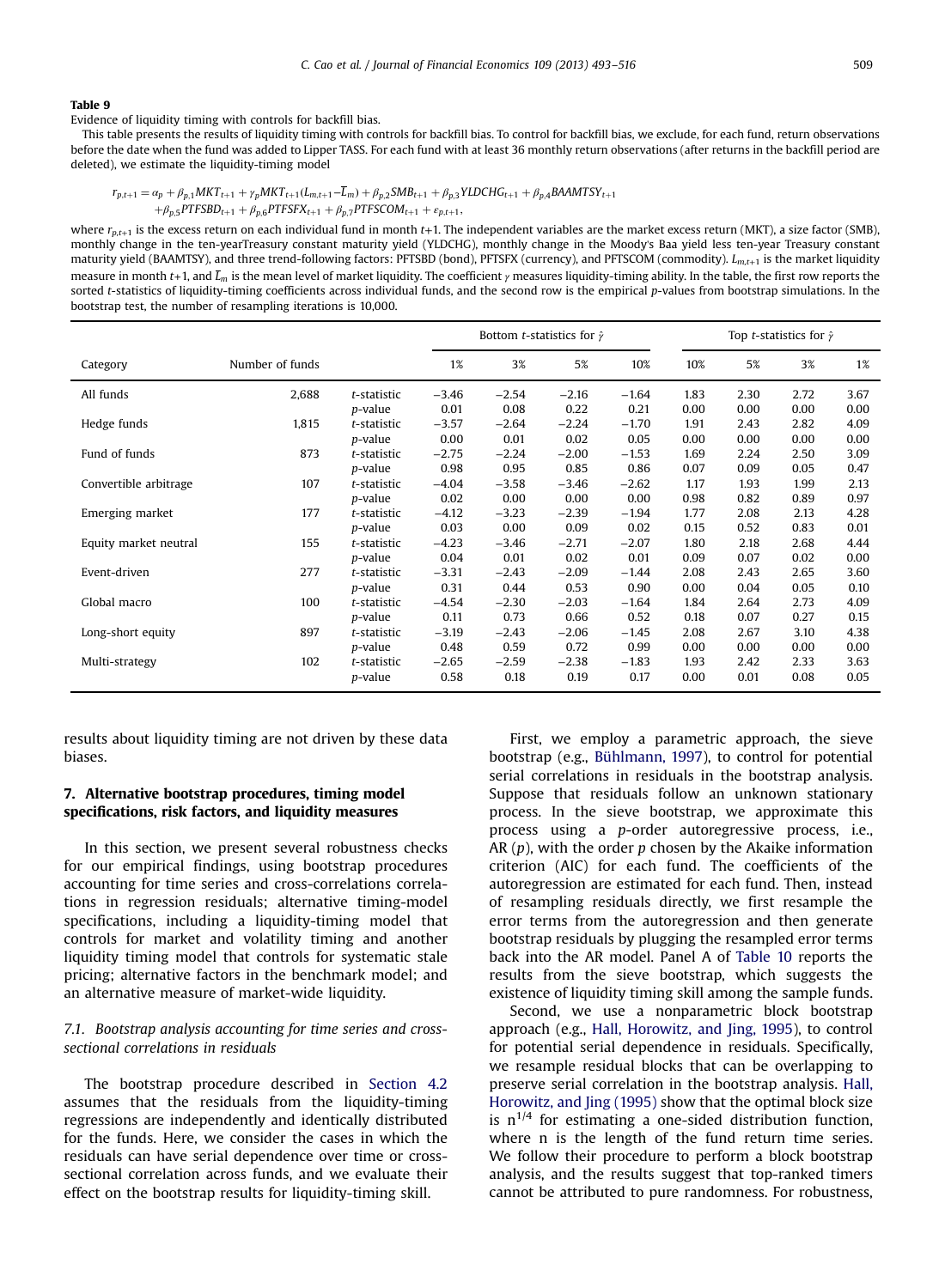<span id="page-17-0"></span>Bootstrap analysis with controls for time series and cross-sectional correlations in regression residuals.

This table presents the bootstrap results with controls for time series and cross-sectional correlations in regression residuals. For each fund with at least 36 monthly return observations, we estimate the liquidity-timing model

$$
r_{p,t+1} = \alpha_p + \beta_{p,1} MKT_{t+1} + \gamma_p MKT_{t+1}(L_{m,t+1} - \overline{L}_m) + \beta_{p,2} SMB_{t+1} + \beta_{p,3} YLDCHG_{t+1} + \beta_{p,4} BAAMTSY_{t+1} + \beta_{p,5} PTFSBD_{t+1} + \beta_{p,6} PTFSFL_{t+1} + \beta_{p,7} PTFSCOM_{t+1} + \varepsilon_{p,t+1},
$$

where  $r_{p,t+1}$  is the excess return on each individual fund in month  $t+1$ . The independent variables include the market excess return (MKT), a size factor (SMB), monthly change in the ten-year Treasury constant maturity yield (YLDCHG), monthly change in the Moody's Baa yield less ten-year Treasury constant maturity yield (BAAMTSY), and three trend-following factors: PFTSBD (bond), PFTSFX (currency), and PFTSCOM (commodity).  $L_{m,t+1}$  is the market liquidity measure in month t+1, and  $\overline{L}_m$  is the mean level of market liquidity. The coefficient  $\gamma$  measures liquidity-timing ability. In Panel A, we control for time series correlation in residuals by imposing an AR(p) process on the regression residuals of each fund, with the order p chosen by the Akaike information criterion (AIC). Instead of resampling the residuals, we first resample the error terms from the AR process and then generate bootstrap residuals using the AR process. In Panel B, we control for cross-sectional correlation in residuals by resampling fund returns in the same month all together. In the table, the first row reports the sorted t-value of liquidity-timing coefficients across individual funds, and the second row is the empirical p-values from bootstrap simulations. The number of resampling iterations is 10,000.

|                                                                                       |                 |                 |         |         | Bottom <i>t</i> -statistics for $\hat{\gamma}$ |         | Top <i>t</i> -statistics for $\hat{\gamma}$ |      |      |      |
|---------------------------------------------------------------------------------------|-----------------|-----------------|---------|---------|------------------------------------------------|---------|---------------------------------------------|------|------|------|
| Category                                                                              | Number of funds |                 | 1%      | 3%      | 5%                                             | 10%     | 10%                                         | 5%   | 3%   | 1%   |
| Panel A: Bootstrap results with controls for time-series correlation in residuals     |                 |                 |         |         |                                                |         |                                             |      |      |      |
| All funds                                                                             | 5,298           | t-statistic     | $-3.47$ | $-2.60$ | $-2.20$                                        | $-1.60$ | 1.89                                        | 2.39 | 2.72 | 3.45 |
|                                                                                       |                 | p-value         | 0.00    | 0.00    | 0.00                                           | 0.27    | 0.00                                        | 0.00 | 0.00 | 0.00 |
| Hedge funds                                                                           | 3,078           | t-statistic     | $-3.50$ | $-2.71$ | $-2.30$                                        | $-1.65$ | 1.99                                        | 2.51 | 2.86 | 3.69 |
|                                                                                       |                 | p-value         | 0.00    | 0.00    | 0.00                                           | 0.05    | 0.00                                        | 0.00 | 0.00 | 0.00 |
| Fund of funds                                                                         | 2,220           | t-statistic     | $-3.24$ | $-2.49$ | $-2.07$                                        | $-1.56$ | 1.70                                        | 2.25 | 2.52 | 3.11 |
|                                                                                       |                 | p-value         | 0.11    | 0.16    | 0.57                                           | 0.72    | 0.01                                        | 0.00 | 0.05 | 0.25 |
| Convertible arbitrage                                                                 | 142             | t-statistic     | $-4.27$ | $-3.50$ | $-3.17$                                        | $-2.16$ | 1.63                                        | 1.84 | 2.03 | 2.13 |
|                                                                                       |                 | p-value         | 0.01    | 0.00    | 0.00                                           | 0.00    | 0.42                                        | 0.85 | 0.85 | 0.99 |
| Emerging market                                                                       | 340             | t-statistic     | $-3.47$ | $-2.95$ | $-2.68$                                        | $-2.15$ | 1.80                                        | 2.23 | 2.48 | 2.68 |
|                                                                                       |                 | p-value         | 0.09    | 0.00    | 0.00                                           | 0.00    | 0.05                                        | 0.18 | 0.30 | 0.89 |
| Equity market neutral                                                                 | 239             | t-statistic     | $-4.27$ | $-3.38$ | $-2.74$                                        | $-1.65$ | 1.88                                        | 2.28 | 2.68 | 3.31 |
|                                                                                       |                 | p-value         | 0.01    | 0.00    | 0.00                                           | 0.37    | 0.03                                        | 0.07 | 0.09 | 0.22 |
| Event-driven                                                                          | 408             | t-statistic     | $-3.42$ | $-2.71$ | $-2.13$                                        | $-1.38$ | 2.18                                        | 2.73 | 3.00 | 3.92 |
|                                                                                       |                 | <i>p</i> -value | 0.04    | 0.02    | 0.28                                           | 0.96    | 0.00                                        | 0.00 | 0.00 | 0.00 |
| Global macro                                                                          | 177             | t-statistic     | $-3.05$ | $-2.41$ | $-1.78$                                        | $-1.35$ | 1.81                                        | 2.17 | 2.54 | 3.26 |
|                                                                                       |                 | p-value         | 0.55    | 0.44    | 0.93                                           | 0.93    | 0.10                                        | 0.35 | 0.25 | 0.37 |
| Long-short equity                                                                     | 1465            | t-statistic     | $-3.32$ | $-2.56$ | $-2.10$                                        | $-1.44$ | 2.11                                        | 2.62 | 3.08 | 3.89 |
|                                                                                       |                 | p-value         | 0.05    | 0.04    | 0.32                                           | 0.99    | 0.00                                        | 0.00 | 0.00 | 0.00 |
| Multi-strategy                                                                        | 307             | t-statistic     | $-3.04$ | $-2.43$ | $-2.25$                                        | $-1.71$ | 1.94                                        | 2.51 | 2.76 | 3.00 |
|                                                                                       |                 | p-value         | 0.43    | 0.41    | 0.21                                           | 0.18    | 0.00                                        | 0.01 | 0.04 | 0.46 |
| Panel B: Bootstrap results with controls for cross-sectional correlation in residuals |                 |                 |         |         |                                                |         |                                             |      |      |      |
| All funds                                                                             | 5,298           | t-statistic     | $-3.47$ | $-2.60$ | $-2.20$                                        | $-1.60$ | 1.89                                        | 2.39 | 2.72 | 3.45 |
|                                                                                       |                 | p-value         | 0.02    | 0.03    | 0.03                                           | 0.03    | 0.01                                        | 0.02 | 0.03 | 0.03 |
| Hedge funds                                                                           | 3,078           | t-statistic     | $-3.50$ | $-2.71$ | $-2.30$                                        | $-1.65$ | 1.99                                        | 2.51 | 2.86 | 3.69 |
|                                                                                       |                 | p-value         | 0.01    | 0.00    | 0.00                                           | 0.00    | 0.00                                        | 0.00 | 0.00 | 0.00 |
| Fund of funds                                                                         | 2,220           | t-statistic     | $-3.24$ | $-2.49$ | $-2.07$                                        | $-1.56$ | 1.70                                        | 2.25 | 2.52 | 3.11 |
|                                                                                       |                 | p-value         | 0.06    | 0.08    | 0.09                                           | 0.09    | 0.07                                        | 0.07 | 0.08 | 0.09 |
| Convertible arbitrage                                                                 | 142             | t-statistic     | $-4.27$ | $-3.50$ | $-3.17$                                        | $-2.16$ | 1.63                                        | 1.84 | 2.03 | 2.13 |
|                                                                                       |                 | p-value         | 0.01    | 0.00    | 0.00                                           | 0.01    | 0.11                                        | 0.24 | 0.26 | 0.55 |
| Emerging market                                                                       | 340             | t-statistic     | $-3.47$ | $-2.95$ | $-2.68$                                        | $-2.15$ | 1.80                                        | 2.23 | 2.48 | 2.68 |
|                                                                                       |                 | p-value         | 0.03    | 0.01    | 0.00                                           | 0.00    | 0.01                                        | 0.03 | 0.04 | 0.20 |
| Equity market neutral                                                                 | 239             | t-statistic     | $-4.27$ | $-3.38$ | $-2.74$                                        | $-1.65$ | 1.88                                        | 2.28 | 2.68 | 3.31 |
|                                                                                       |                 | p-value         | 0.00    | 0.00    | 0.00                                           | 0.01    | 0.00                                        | 0.02 | 0.02 | 0.04 |
| Event-driven                                                                          | 408             | t-statistic     | $-3.42$ | $-2.71$ | $-2.13$                                        | $-1.38$ | 2.18                                        | 2.73 | 3.00 | 3.92 |
|                                                                                       |                 | p-value         | 0.03    | 0.02    | 0.06                                           | 0.13    | 0.00                                        | 0.00 | 0.01 | 0.01 |
| Global macro                                                                          | 177             | t-statistic     | $-3.05$ | $-2.41$ | $-1.78$                                        | $-1.35$ | 1.81                                        | 2.17 | 2.54 | 3.26 |
|                                                                                       |                 | p-value         | 0.12    | 0.03    | 0.09                                           | 0.03    | 0.00                                        | 0.01 | 0.02 | 0.07 |
| Long-short equity                                                                     | 1,465           | t-statistic     | $-3.32$ | $-2.56$ | $-2.10$                                        | $-1.44$ | 2.11                                        | 2.62 | 3.08 | 3.89 |
|                                                                                       |                 | p-value         | 0.02    | 0.01    | 0.02                                           | 0.03    | 0.00                                        | 0.00 | 0.00 | 0.00 |
| Multi-strategy                                                                        | 307             | t-statistic     | $-3.04$ | $-2.43$ | $-2.25$                                        | $-1.71$ | 1.94                                        | 2.51 | 2.76 | 3.00 |
|                                                                                       |                 | p-value         | 0.06    | 0.04    | 0.02                                           | 0.01    | 0.00                                        | 0.01 | 0.02 | 0.07 |
|                                                                                       |                 |                 |         |         |                                                |         |                                             |      |      |      |

we also experiment with block size of  $n^{1/3}$  and  $n^{1/5}$ , and the inference about liquidity timing is unchanged. The details of the results are not tabulated to conserve space.

Finally, to address possible cross-sectional correlation in the residuals, we follow [Kosowski, Timmermann, White,](#page-23-0)

[and Wermers \(2006\)](#page-23-0) to resample residuals of the same month together for all funds. This way, we preserve crosssectional correlation in the residuals. However, this procedure has a drawback. As not all funds have observations over the entire sample period, it is likely that some funds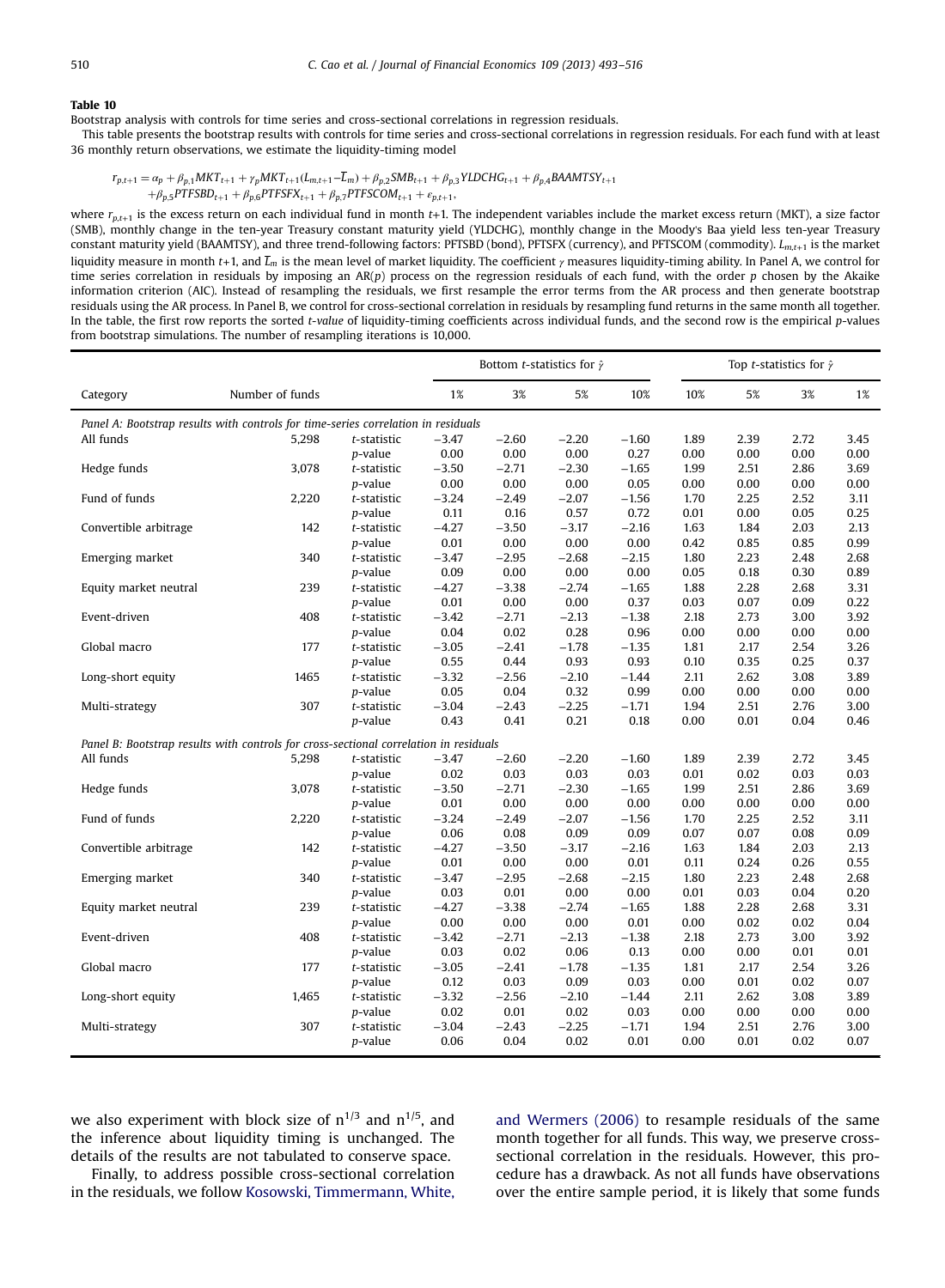<span id="page-18-0"></span>Controlling for market return timing and volatility timing.

This table presents the bootstrap results of liquidity timing with controls for market return timing and volatility timing. For each fund with at least 36 monthly return observations, we estimate the liquiditytiming model:

$$
r_{p,t+1} = \alpha_p + \beta_{p,1} MKT_{t+1} + \gamma_p MKT_{t+1}(L_{m,t+1} - \overline{L}_m) + \lambda_p MKT_{t+1}^2 + \delta_p MKT_{t+1}(Vol_{t+1} - \overline{Vol}) + \beta_{p,2} SMB_{t+1} + \beta_{p,3} YLDCHG_{t+1} + \beta_{p,4} BAMITSY_{t+1} + \beta_{p,5} PTFSDD_{t+1} + \beta_{p,6} PTFSEN_{t+1} + \beta_{p,7} PTFSCOM_{t+1} + \varepsilon_{p,t+1},
$$

where  $r_{p,t+1}$  is the excess return on each individual fund in month t+1. The independent variables are the market excess return (MKT), a size factor (SMB), monthly change in the ten-year Treasury constant maturity yield (YLDCHG), monthly change in the Moody'<sup>s</sup> Baa yield less ten-year Treasury constant maturity yield (BAAMTSY), and three trend-following factors: PFTSBD (bond), PFTSFX (currency), and PFTSCOM (commodity).  $L_{m,t+1}$  is the market liquidity measure in month t+1, and  $L_m$  is the mean level of market liquidity. Vol is the market volatility measured by the Chicago Board Options Exchange Market Volatility Index (VIX). The coefficients γ, λ, and δ measure liquiditytiming, market timing, and volatility timing, respectively. Panel A reports the evidence on liquidity timing. For comparison, Panel B reports the evidence on market timing. In the table, the first row reports the sorted t-value of liquidity-timing coefficients across individual funds, and the second row is the empirical p-values from bootstrap simulations. The number of resampling iterations is 10,000.

Panel A: Evidence on liquidity timing

|                                          |                 |             |         |         | Bottom <i>t</i> -statistics for $\hat{\gamma}$ |         | Top <i>t</i> -statistics for $\hat{\gamma}$ |      |      |      |  |
|------------------------------------------|-----------------|-------------|---------|---------|------------------------------------------------|---------|---------------------------------------------|------|------|------|--|
| Category                                 | Number of funds |             | 1%      | 3%      | 5%                                             | 10%     | 10%                                         | 5%   | 3%   | 1%   |  |
| All funds                                | 5,298           | t-statistic | $-3.26$ | $-2.42$ | $-2.11$                                        | $-1.41$ | 2.04                                        | 2.50 | 2.81 | 3.65 |  |
|                                          |                 | p-value     | 0.13    | 0.78    | 0.69                                           | 1.00    | 0.00                                        | 0.00 | 0.00 | 0.00 |  |
| Hedge funds                              | 3,078           | t-statistic | $-3.53$ | $-2.59$ | $-2.23$                                        | $-1.61$ | 2.00                                        | 2.54 | 2.93 | 3.77 |  |
|                                          |                 | p-value     | 0.00    | 0.02    | 0.02                                           | 0.59    | 0.00                                        | 0.00 | 0.00 | 0.00 |  |
| Fund of funds                            | 2,220           | t-statistic | $-2.76$ | $-2.21$ | $-1.81$                                        | $-1.14$ | 2.07                                        | 2.42 | 2.67 | 3.26 |  |
|                                          |                 | p-value     | 1.00    | 1.00    | 1.00                                           | 1.00    | 0.00                                        | 0.00 | 0.02 | 0.27 |  |
| Convertible arbitrage                    | 142             | t-statistic | $-7.13$ | $-3.28$ | $-3.11$                                        | $-2.60$ | 1.26                                        | 1.50 | 1.83 | 2.19 |  |
|                                          |                 | $p$ -value  | 0.00    | 0.00    | 0.00                                           | 0.00    | 0.98                                        | 0.99 | 0.98 | 0.99 |  |
| Emerging market                          | 340             | t-statistic | $-3.37$ | $-2.67$ | $-2.43$                                        | $-1.96$ | 1.78                                        | 2.12 | 2.49 | 3.27 |  |
|                                          |                 | $p$ -value  | 0.22    | 0.10    | 0.03                                           | 0.00    | 0.13                                        | 0.55 | 0.39 | 0.32 |  |
| Equity market neutral                    | 239             | t-statistic | $-4.31$ | $-3.46$ | $-2.66$                                        | $-1.98$ | 2.07                                        | 2.54 | 2.82 | 3.32 |  |
|                                          |                 | $p$ -value  | 0.01    | 0.00    | 0.01                                           | 0.02    | 0.00                                        | 0.03 | 0.06 | 0.30 |  |
| Event-driven                             | 408             | t-statistic | $-2.79$ | $-2.15$ | $-1.86$                                        | $-0.93$ | 2.52                                        | 2.98 | 3.25 | 3.84 |  |
|                                          |                 | $p$ -value  | 0.80    | 0.92    | 0.96                                           | 1.00    | 0.00                                        | 0.00 | 0.00 | 0.01 |  |
| Global macro                             | 177             | t-statistic | $-2.95$ | $-2.32$ | $-2.23$                                        | $-1.38$ | 1.76                                        | 2.00 | 2.21 | 2.81 |  |
|                                          |                 | p-value     | 0.71    | 0.64    | 0.34                                           | 0.95    | 0.21                                        | 0.73 | 0.82 | 0.80 |  |
| Long-short equity                        | 1,465           | t-statistic | $-3.50$ | $-2.51$ | $-2.14$                                        | $-1.51$ | 2.07                                        | 2.54 | 3.00 | 4.34 |  |
|                                          |                 | p-value     | 0.02    | 0.31    | 0.43                                           | 0.96    | 0.00                                        | 0.00 | 0.00 | 0.00 |  |
| Multi-strategy                           | 307             | t-statistic | $-2.73$ | $-2.24$ | $-2.05$                                        | $-1.69$ | 1.91                                        | 2.55 | 2.93 | 3.59 |  |
|                                          |                 | p-value     | 0.88    | 0.84    | 0.75                                           | 0.35    | 0.03                                        | 0.02 | 0.02 | 0.08 |  |
| Panel B: Evidence on marketreturn timing |                 |             |         |         |                                                |         |                                             |      |      |      |  |

|                       |                 |                                |                 |                 | Bottom <i>t</i> -statistics for $\lambda$ |                 |              |              | Top <i>t</i> -statistics for $\lambda$ |              |
|-----------------------|-----------------|--------------------------------|-----------------|-----------------|-------------------------------------------|-----------------|--------------|--------------|----------------------------------------|--------------|
| Category              | Number of funds |                                | 1%              | 3%              | 5%                                        | 10%             | 10%          | 5%           | 3%                                     | 1%           |
| All funds             | 5,298           | t-statistic                    | $-4.96$<br>0.00 | $-3.96$<br>0.00 | $-3.45$<br>0.00                           | $-2.79$<br>0.00 | 1.30<br>1.00 | 1.96<br>1.00 | 2.44<br>0.83                           | 3.50         |
| Hedge funds           | 3,078           | p-value<br>t-statistic         | $-4.64$         | $-3.45$         | $-3.08$                                   | $-2.44$         | 1.69         | 2.33         | 2.75                                   | 0.00<br>3.93 |
| Fund of funds         | 2,220           | <i>p</i> -value<br>t-statistic | 0.00<br>$-5.16$ | 0.00<br>$-4.23$ | 0.00<br>$-3.84$                           | 0.00<br>$-3.15$ | 0.03<br>0.48 | 0.00<br>0.91 | 0.00<br>1.30                           | 0.00<br>2.16 |
|                       |                 | <i>p</i> -value                | 0.00            | 0.00            | 0.00                                      | 0.00            | 1.00         | 1.00         | 1.00                                   | 1.00         |
| Convertible arbitrage | 142             | t-statistic                    | $-4.28$         | $-1.85$         | $-1.72$                                   | $-1.34$         | 2.67         | 3.63         | 3.75                                   | 4.11         |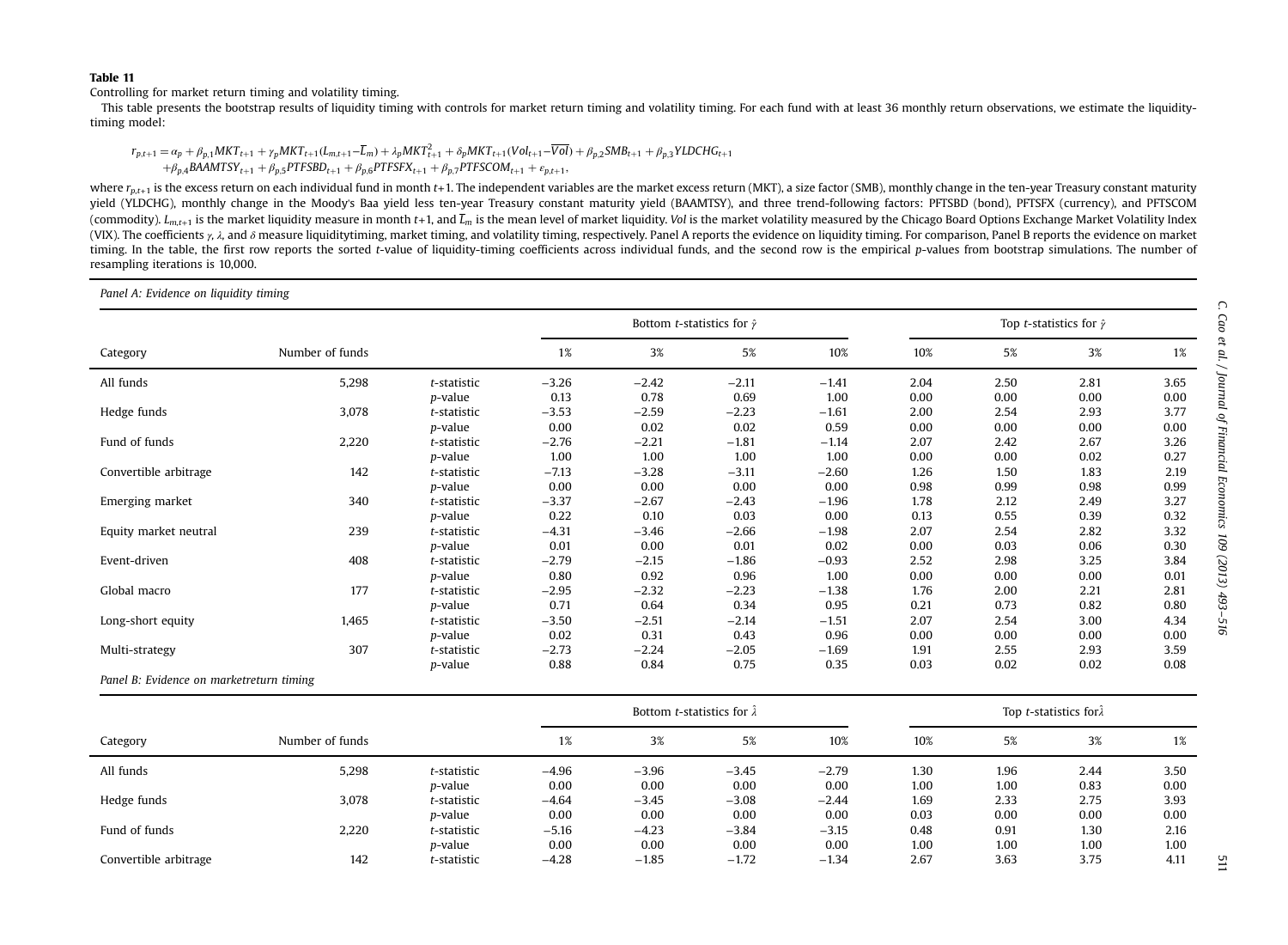<span id="page-19-0"></span>

|                       |                 |                      |                                                                                                                                                                                                                                                                                             | Bottom t-statistics for $\lambda$                                     |    |     |        |    | Top t-statistics for $\lambda$ |                                                                                                                                                                                                                                                                            |
|-----------------------|-----------------|----------------------|---------------------------------------------------------------------------------------------------------------------------------------------------------------------------------------------------------------------------------------------------------------------------------------------|-----------------------------------------------------------------------|----|-----|--------|----|--------------------------------|----------------------------------------------------------------------------------------------------------------------------------------------------------------------------------------------------------------------------------------------------------------------------|
| Category              | Number of funds |                      | $1\%$                                                                                                                                                                                                                                                                                       | $3\%$                                                                 | 5% | 10% | $10\%$ | 5% | $3\%$                          | $\frac{8}{3}$                                                                                                                                                                                                                                                              |
|                       |                 | value                | 0.01                                                                                                                                                                                                                                                                                        |                                                                       |    |     |        |    |                                |                                                                                                                                                                                                                                                                            |
| Emerging market       | 340             | statistic            |                                                                                                                                                                                                                                                                                             |                                                                       |    |     |        |    |                                |                                                                                                                                                                                                                                                                            |
|                       |                 | value                | $\begin{array}{l} 80.6 & 10.6 \\ 10.6 & 10.6 \\ 10.6 & 10.6 \\ 10.6 & 10.6 \\ 10.6 & 10.6 \\ 10.6 & 10.6 \\ 10.6 & 10.6 \\ 10.6 & 10.6 \\ 10.6 & 10.6 \\ 10.6 & 10.6 \\ 10.6 & 10.6 \\ 10.6 & 10.6 \\ 10.6 & 10.6 \\ 10.6 & 10.6 \\ 10.6 & 10.6 \\ 10.6 & 10.6 \\ 10.6 & 10.6 \\ 10.6 & 10$ | 9<br>9 9 9 9 9 9 9 9 9 9 9 9 9 9 9<br>9 9 9 9 9 9 9 9 9 9 9 9 9 9 9 9 |    |     |        |    |                                | $\begin{array}{l} 0.75 & 0.80 & 0.70 & 0.80 & 0.70 & 0.70 & 0.70 & 0.70 & 0.70 & 0.70 & 0.70 & 0.70 & 0.70 & 0.70 & 0.70 & 0.70 & 0.70 & 0.70 & 0.70 & 0.70 & 0.70 & 0.70 & 0.70 & 0.70 & 0.70 & 0.70 & 0.70 & 0.70 & 0.70 & 0.70 & 0.70 & 0.70 & 0.70 & 0.70 & 0.70 & 0.$ |
| Equity market neutral | 239             | statistic            |                                                                                                                                                                                                                                                                                             |                                                                       |    |     |        |    |                                |                                                                                                                                                                                                                                                                            |
|                       |                 | value                |                                                                                                                                                                                                                                                                                             |                                                                       |    |     |        |    |                                |                                                                                                                                                                                                                                                                            |
| Event-driven          | 408             | statistic            |                                                                                                                                                                                                                                                                                             |                                                                       |    |     |        |    |                                |                                                                                                                                                                                                                                                                            |
|                       |                 | value                |                                                                                                                                                                                                                                                                                             |                                                                       |    |     |        |    |                                |                                                                                                                                                                                                                                                                            |
| Global macro          | 177             | $r\text{-}statistic$ |                                                                                                                                                                                                                                                                                             |                                                                       |    |     |        |    |                                |                                                                                                                                                                                                                                                                            |
|                       |                 | value                |                                                                                                                                                                                                                                                                                             |                                                                       |    |     |        |    |                                |                                                                                                                                                                                                                                                                            |
| Long-short equity     | 1,465           | statistic            |                                                                                                                                                                                                                                                                                             |                                                                       |    |     |        |    |                                |                                                                                                                                                                                                                                                                            |
|                       |                 | -value               |                                                                                                                                                                                                                                                                                             |                                                                       |    |     |        |    |                                |                                                                                                                                                                                                                                                                            |
| Multi-strategy        | 307             | statistic            |                                                                                                                                                                                                                                                                                             |                                                                       |    |     |        |    |                                |                                                                                                                                                                                                                                                                            |
|                       |                 | value                |                                                                                                                                                                                                                                                                                             |                                                                       |    |     |        |    |                                |                                                                                                                                                                                                                                                                            |

have resampled residuals from months when they do not have a return observation (e.g., before they started operating or after they became defunct) and, thus, the resampled residuals for these months are set as missing values. To run meaningful regressions, we require each fund to have at least 36 non-missing resampled observations and, accordingly, the number of bootstrap funds in each simulation is smaller than the number of actual funds. As reported in Panel B of [Table 10,](#page-17-0) the results from this procedure still suggest existence of liquidity-timing skill.

## 7.2. Controlling for market and volatility timing

Our liquidity-timing model (5) focuses on the adjustment of fund beta in response to market liquidity. However, fund managers could time market returns and volatility as well. Because market liquidity is positively correlated with market returns and negatively correlated with market volatility, the evidence on liquidity timing could partially reflect fund managers' market- or volatilitytiming ability. To address this concern, we explicitly control for market timing and volatility timing in our liquidity-timing model in the specification

$$
r_{p,t+1} = \alpha_p + \beta_p MKT_{t+1} + \gamma_p MKT_{t+1}(L_{m,t+1} - \bar{L}_m) + \lambda_p MKT_{t+1}^2
$$

$$
+ \delta_p MKT_{t+1}(Vol_{t+1} - \bar{Vol}) + \sum_{j=1}^{J} \beta_j f_{j,t+1} + \varepsilon_{p,t+1}, \quad (10)
$$

where  $Vol_{t+1}$  is the market volatility in month  $t+1$  as measured by the CBOE S&P 500 index option implied volatility (i.e., the VIX) and  $\overline{Vol}$  is the time series mean of market volatility. The correlation between market returns and the Pástor-Stambaugh liquidity measure is 0.23 over the sample period 1994–2009, and the correlation between the VIX and the liquidity measure is −0.33 over the same period. The coefficients  $\gamma$ ,  $\lambda$ , and  $\delta$  measure liquidity-timing, markettiming, and volatility-timing ability, respectively.

In Panel A of [Table 11](#page-18-0), we present empirical p-values associated with t-statistics of liquidity-timing coefficients at different tail percentiles from the bootstrap analysis. With controls for market and volatility timing, we still observe significant evidence of liquidity-timing skill. For the overall sample,  $t<sub>γ</sub>$ s for the top 1%, 3%, 5%, and 10% liquidity-timing funds are 3.65, 2.81, 2.50, and 2.04, respectively, and their empirical p-values are all close to zero. This result holds for hedge funds and funds of funds as well. Among seven strategy categories, most top-ranked funds in the categories of equity market neutral, eventdriven, long-short equity and multi-strategies have empirical p-values less than 5%. Interestingly, after we control for market and volatility timing, the evidence of negative liquidity timing becomes much weaker.

For comparison, Panel B of [Table 10](#page-17-0) provides bootstrap results for t-statistics of market-timing coefficients. For individual hedge funds, strong evidence exists of positive market-timing ability as well as negative timing. The cutoff t-statistics at extreme percentiles and the associated empirical p-values are similar to those for liquidity timing. No evidence exists of successful market timing for funds of funds. Funds of funds are essentially indices of hedge funds and, thus, represent a mixture of real timers and

Panel B: Evidence on marketreturn timing [able 11 (continued) (continued )

Panel B: Evidence on marketreturn timing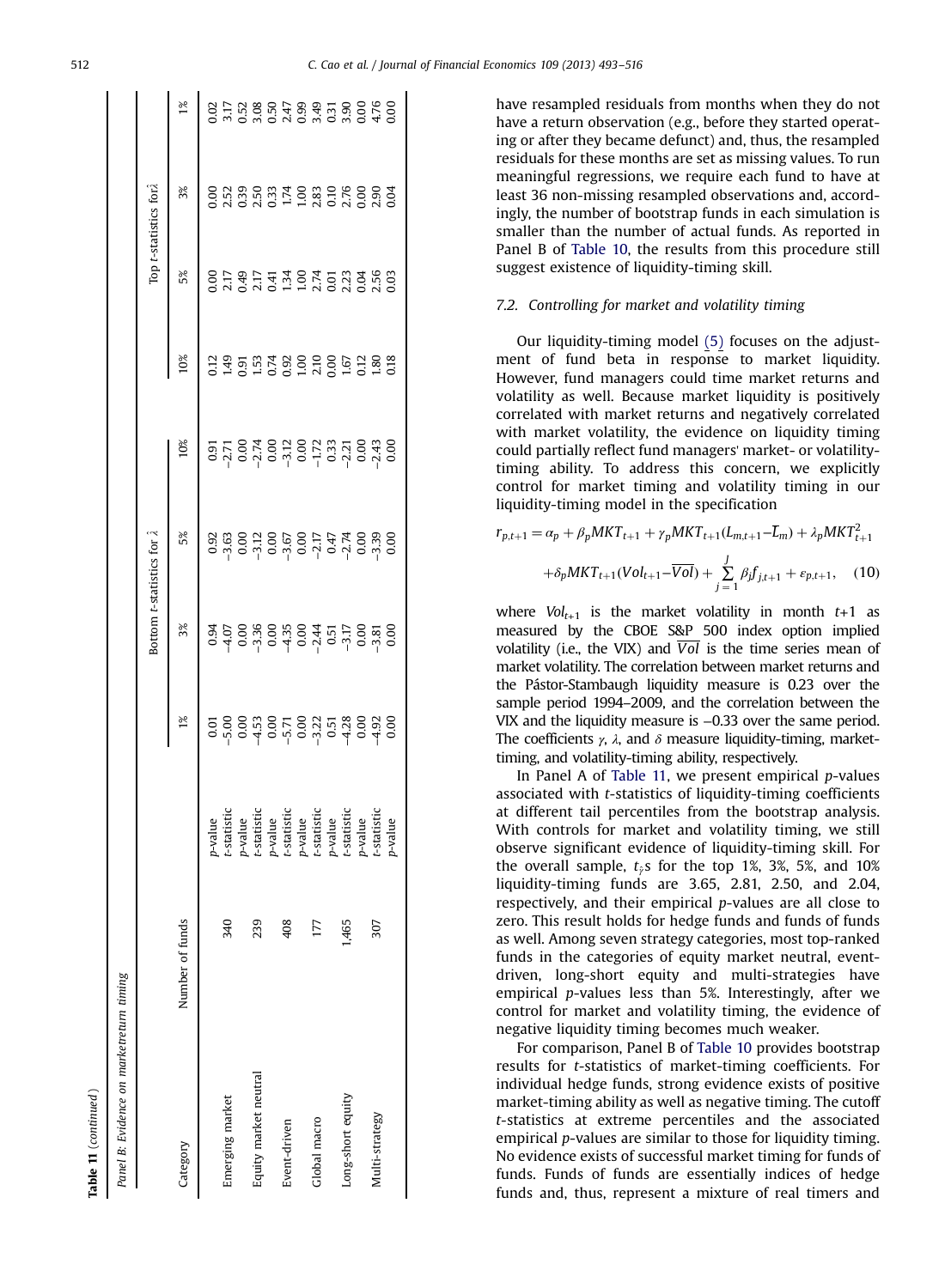other funds, which could explain why the results for funds of funds differ from those for individual hedge funds.<sup>17</sup>

## 7.3. Controlling for systematic stale pricing

[Getmansky, Lo, and Makarov \(2004\)](#page-23-0) show that hedge fund returns often exhibit significant serial correlation. One reason for this result is that hedge funds hold relatively illiquid assets that do not trade frequently. This thin or nonsynchronous trading can bias estimates of fund beta (e.g., [Scholes and](#page-23-0) [Williams, 1977;](#page-23-0) [and Dimson, 1979](#page-22-0)). [Chen, Ferson, and Peters](#page-22-0) [\(2010\)](#page-22-0) show that if the extent of stale pricing is related to the market factor (a case they call systematic stale pricing), then the inference about timing ability can also be biased. They address this problem when measuring timing ability for bond mutual funds, and they find that controlling for this bias is important. In the same spirit of [Chen, Ferson, and Peters](#page-22-0) [\(2010\),](#page-22-0) we reexamine liquidity-timing skill using a model including two lagged market excess returns and two interaction terms between lagged market returns and market liquidity measures:

$$
r_{p,t+1} = \alpha_p + \beta_{p,1} MKT_{t+1} + \beta_{p,2} MKT_t + \beta_{p,3} MKT_{t-1} + \gamma_{p,1} MKT_{t+1}(L_{m,t+1} - \bar{L}_m) + \gamma_{p,2} MKT_t(L_{m,t} - \bar{L}_m) + \gamma_{p,3} MKT_{t-1}(L_{m,t-1} - \bar{L}_m) + \sum_{j=1}^{J} \beta_j f_{j,t+1} + \epsilon_{p,t+1}.
$$
 (11)

The results show that  $MKT_t$  and  $MKT_{t-1}$  in general enter the regression significantly for most of the sample funds, indicating illiquid holdings in hedge fund portfolios. However, we still observe significant evidence of liquidity timing for the groups of all funds, hedge funds, funds of funds, equity market neutral, event driven, long-short equity, and multi-strategy funds. We omit the details of these results to conserve space, but they are available upon request.

#### 7.4. Alternative factors

[Fung and Hsieh \(1997,](#page-22-0) [2001\)](#page-23-0) find evidence that some hedge fund strategies can generate option-like returns. [Jagannathan and Korajczyk \(1986\)](#page-23-0) show that if funds invest in options and stocks with option-like payoffs, artificial market-timing evidence can arise for these funds that have no real timing skill. Similarly, spurious liquidity timing could exist if hedge funds hold some assets (including options) whose market exposure varies with market liquidity conditions. Although it is a priori unclear what types of assets have such dynamic market exposure, we conduct a few experiments to address this concern about model misspecification.

We consider an alternative factor model that includes the market factor, a size factor, a value factor, a momentum factor, and two of the [Agarwal and Naik \(2004\)](#page-22-0) option factors constructed from out-of-the-money options on the S&P 500 index.<sup>18</sup> That is, we use these alternative factors in regression Eq. (5) to reexamine liquidity-timing skill. After including option factors in the benchmark model, we find that the bootstrap results are consistent with the evidence presented in [Section 4.](#page-4-0) For the samples of all funds, hedge funds, and funds of funds, top-ranked t-statistics of the timing coefficients have empirical p-values below the conventional significance level.<sup>19</sup> Collectively, the findings do not suggest that our liquidity-timing model is misspecified.

## 7.5. Alternative liquidity measures

Liquidity is a complex and multi-faceted concept that can be measured in different ways. The Pástor-Stambaugh measure focuses on market-wide liquidity related to temporary price impact. Because it captures well-known episodes of low market liquidity, the measure is particularly appealing to our study of liquidity-timing ability. As an alternative measure, the [Amihud \(2002\)](#page-22-0) illiquidity measure is based on the ratio of absolute return to trading volume and captures the average price impact of \$1 million trade in 1962 stock market dollars distributed equally across stocks. We repeat our fund-level analyses of liquidity-timing skill using the Amihud measure of market illiquidity. For convenience, we multiply the Amihud illiquidity measure by −1 so that the timing coefficient based on this measure has the same interpretation as that from the Pástor-Stambaugh liquidity measure.

As shown in [Table 12,](#page-21-0) the bootstrap results based on the Amihud measure are consistent with those based on the Pástor-Stambaugh measure in [Table 3](#page-7-0). Take the sample of all funds as an example. The  $t<sub>i</sub>$ s for the top 1%, 3%, 5%, and 10% liquidity-timing funds are 4.98, 3.64, 3.00, and 2.29, respectively, and their empirical p-values are close to zero. The bootstrap analysis suggests that the evidence for top-ranked liquidity-timing funds cannot be attributed to pure luck for the samples of all funds, hedge funds, and funds of funds or funds in equity market neutral, eventdriven, global macro, long-short equity, and multi-strategy categories. Overall, we find consistent results when using the Amihud measure.

We recognize that there are other proxies for liquidity. The Pástor-Stambaugh and Amihud measures, designed to capture the price-impact dimension of liquidity, are estimated using daily stock returns and volumes. The estimation of other measures such as effective bid-ask spread often requires intraday trade-and-quote data and is computationally intensive. For example, [Goyenko, Holden, and](#page-23-0) [Trzcinka \(2009\)](#page-23-0) compute spread-based and price impact based liquidity measures using intraday data of only 400 stocks due to computational limit. In this paper, we do not

See, e.g., [Chen \(2007\)](#page-22-0) and [Chen and Liang \(2007\)](#page-22-0) for additional discussion about market-timing ability in hedge funds. In the paper, we also examine liquidity-timing ability using a conditional timing model. Following [Ferson and Schadt \(1996\)](#page-22-0), we proxy for public information by one-month lagged values of the three-month T-bill rate, the term premium between the ten-year and three-month Treasury yields, the credit premium between Moody's BAA- and AAA-rated corporate bonds yields, and the dividend yield of the S&P 500 index. With the conditional timing model, the inference about liquidity-timing skill is unchanged.

<sup>&</sup>lt;sup>18</sup> We thank Vikas Agarwal for providing us with the data for the option-return factors.

<sup>&</sup>lt;sup>19</sup> To further check the robustness of our results to the choice of benchmark models, we augment the liquidity-timing model Eq. (5) with a liquidity risk factor proxied by monthly innovations in the Pástor-Stambaugh liquidity measure from an AR(2) process. The results are consistent with those reported in [Table 3](#page-7-0).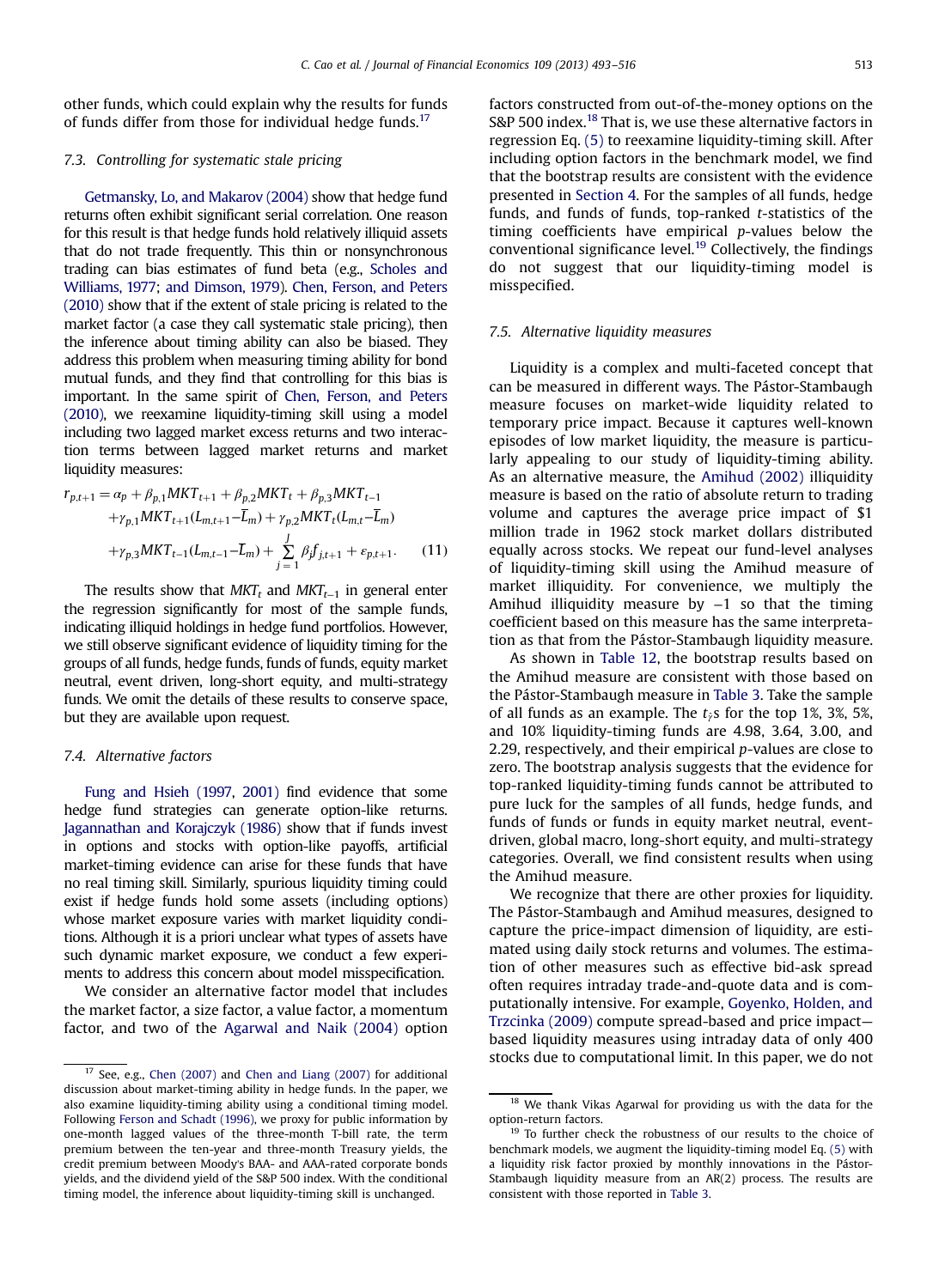<span id="page-21-0"></span>Liquidity timing using the Amihud liquidity measure.

This table presents the results of the bootstrap analysis of liquidity timing using the [Amihud \(2002\)](#page-22-0) market liquidity measure. For each fund with at least 36 monthly return observations, we estimate the liquidity-timing model

$$
r_{p,t+1} = \alpha_p + \beta_{p,1} MKr_{t+1} + \gamma_p MKr_{t+1}(L_{m,t+1} - \overline{L}_m) + \beta_{p,2} SMB_{t+1} + \beta_{p,3} YLDCHG_{t+1} + \beta_{p,4} BAAMTSY_{t+1} + \beta_{p,5} PTFSBD_{t+1} + \beta_{p,6} PTFSFL_{t+1} + \beta_{p,7} PTFSCOM_{t+1} + \varepsilon_{p,t+1},
$$

where  $r_{p,t+1}$  is the excess return on each individual fund in month  $t+1$ . The independent variables are the market excess return (MKT), a size factor (SMB), monthly change in the ten-year Treasury constant maturity yield (YLDCHG), monthly change in the Moody's Baa yield less ten-year Treasury constant maturity yield (BAAMTSY), and three trend-following factors: PFTSBD (bond), PFTSFX (currency), and PFTSCOM (commodity).  $L_{m,t+1}$  is the Amihud market liquidity measure (multiplied by −1) in month t+1, and  $\overline{L}_m$  is the mean level of market liquidity. We multiply the Amihud illiquidity measure by −1 so that the liquidity-timing coefficient has the same interpretation as that based on the Pástor-Stambaugh liquidity measure. The coefficient  $\gamma$  measures liquiditytiming ability. In the table, the first row reports the sorted t-value of liquidity-timing coefficients across individual funds, and the second row is the empirical p-values from bootstrap simulations. The number of resampling iterations is 10,000.

|                       |                 |                        | Bottom <i>t</i> -statistics for $\hat{\gamma}$ |                 |                 |                 | Top <i>t</i> -statistics for $\hat{\gamma}$ |              |              |              |
|-----------------------|-----------------|------------------------|------------------------------------------------|-----------------|-----------------|-----------------|---------------------------------------------|--------------|--------------|--------------|
| Category              | Number of funds |                        | 1%                                             | 3%              | 5%              | 10%             | 10%                                         | 5%           | 3%           | 1%           |
| All funds             | 5,298           | t-statistic<br>p-value | $-3.84$<br>0.03                                | $-3.12$<br>0.00 | $-2.68$<br>0.00 | $-2.01$<br>0.00 | 2.29<br>0.00                                | 3.00<br>0.00 | 3.64<br>0.00 | 4.98<br>0.00 |
| Hedge funds           | 3,078           | t-statistic<br>p-value | $-4.02$<br>0.11                                | $-3.40$<br>0.00 | $-2.86$<br>0.02 | $-2.23$<br>0.62 | 2.07<br>0.00                                | 2.75<br>0.00 | 3.29<br>0.00 | 4.79<br>0.00 |
| Fund of funds         | 2,220           | t-statistic<br>p-value | $-3.44$<br>0.08                                | $-2.75$<br>0.00 | $-2.24$<br>0.11 | $-1.63$<br>0.13 | 2.60<br>0.00                                | 3.31<br>0.00 | 3.92<br>0.00 | 5.09<br>0.01 |
| Convertible arbitrage | 142             | t-statistic<br>p-value | $-4.74$<br>0.00                                | $-4.42$<br>0.01 | $-3.96$<br>0.00 | $-2.13$<br>0.11 | 1.41<br>0.49                                | 1.96<br>0.33 | 2.14<br>0.37 | 3.15<br>0.18 |
| Emerging market       | 340             | t-statistic<br>p-value | $-4.93$<br>0.03                                | $-4.01$<br>0.01 | $-3.71$<br>0.01 | $-2.60$<br>0.04 | 1.52<br>0.51                                | 2.19<br>0.23 | 2.51<br>0.41 | 3.63<br>0.27 |
| Equity market neutral | 239             | t-statistic<br>p-value | $-3.62$<br>0.18                                | $-3.24$<br>0.01 | $-2.70$<br>0.01 | $-1.96$<br>0.02 | 2.19<br>0.00                                | 2.79<br>0.00 | 3.31<br>0.00 | 4.02<br>0.05 |
| Event-driven          | 408             | t-statistic<br>p-value | $-3.52$<br>0.06                                | $-2.35$<br>0.46 | $-1.92$<br>0.82 | $-1.47$<br>0.79 | 2.60<br>0.00                                | 3.27<br>0.00 | 3.80<br>0.00 | 4.21<br>0.00 |
| Global macro          | 177             | t-statistic<br>p-value | $-4.09$<br>0.13                                | $-2.93$<br>0.22 | $-2.72$<br>0.05 | $-1.57$<br>0.82 | 2.87<br>0.02                                | 3.55<br>0.04 | 3.82<br>0.09 | 4.85<br>0.11 |
| Long-short equity     | 1,465           | t-statistic<br>p-value | $-3.08$<br>0.47                                | $-2.38$<br>0.55 | $-1.92$<br>0.97 | $-1.37$<br>0.99 | 2.71<br>0.00                                | 3.31<br>0.00 | 3.85<br>0.00 | 4.90<br>0.00 |
| Multi-strategy        | 307             | t-statistic<br>p-value | $-3.91$<br>0.06                                | $-2.75$<br>0.09 | $-2.61$<br>0.01 | $-1.81$<br>0.08 | 2.38<br>0.00                                | 3.05<br>0.00 | 3.82<br>0.00 | 4.43<br>0.00 |

use liquidity measures constructed from intraday data to study liquidity timing, and we leave this subject for future research.

## 8. Conclusions

In this paper, we explore a new dimension of fund managers' timing ability—their ability to time market liquidity—and examine whether hedge fund managers possess liquidity timing ability by adjusting their portfolios' market exposure as aggregate market liquidity conditions change. We focus on hedge funds because they are among the most dynamic investment vehicles and their performance is strongly affected by market liquidity conditions. Using a large sample of 5,298 equity-oriented hedge funds (including funds of funds) from 1994 to 2009, we evaluate liquidity-timing ability at the individual fund level and find strong evidence of liquidity timing among the funds.

In particular, hedge fund managers increase (decrease) their market exposure when equity market liquidity is high (low), and this effect is both economically and statistically significant. Our bootstrap analysis suggests that top-ranked liquidity timers cannot be attributed to sampling variation. In addition, liquidity-timing skill

persists over time and adds value to fund investors. In particular, top liquidity-timing funds subsequently outperform bottom liquidity-timing funds by 4.0%–5.5% per year on a risk-adjusted basis. This result suggests that liquidity timing represents managerial skill and can be one important source of hedge fund alphas. We also distinguish liquidity-timing skills from liquidity reaction that primarily relies on public information, and we show that the latter does not generate investment value.

Finally, we conduct a wide array of sensitivity tests and show that our inference about liquidity timing holds in all these tests. Our findings are robust to alternative explanations related to funding liquidity and investor redemptions, alternative timing model specifications, risk factors, and liquidity measures. Our results are also robust to hedge fund data biases, such as survivorship bias and backfill bias. To conclude, our examination of fund managers' liquidity-timing ability highlights the importance of understanding and incorporating market liquidity conditions in asset management and investment decision making.<sup>20</sup>

<sup>20</sup> Recently, [Cao, Simin, and Wang \(2013\)](#page-22-0) study the liquidity-timing ability of mutual fund managers.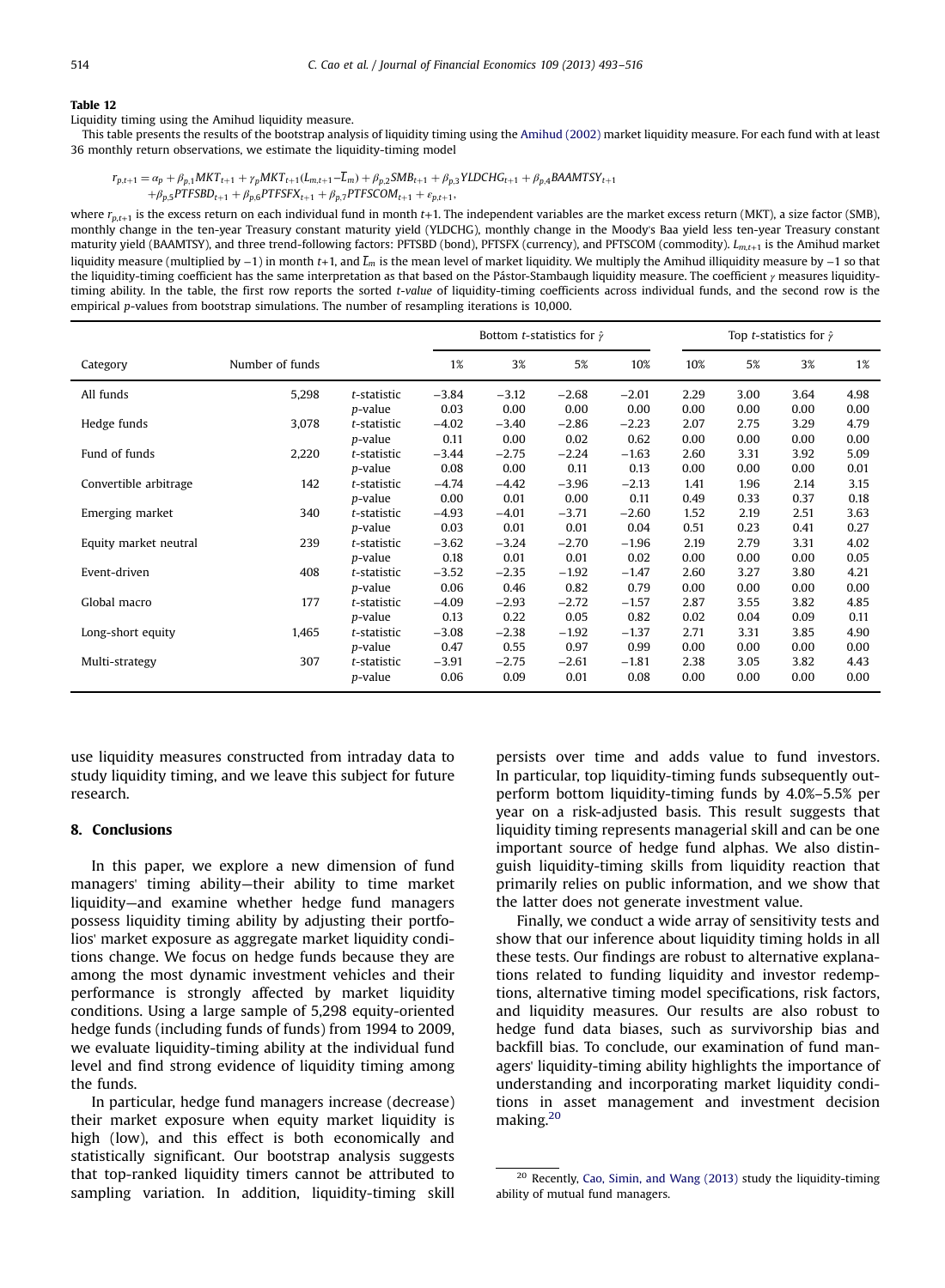## <span id="page-22-0"></span>Appendix A. The [Pástor-Stambaugh \(2003\)](#page-23-0) and Amihud (2002) liquidity measures

The [Pástor-Stambaugh \(2003\)](#page-23-0) liquidity measure captures market liquidity associated with temporary price fluctuations induced by order flows, which can be interpreted as volume-related price reversals attributable to liquidity effects.

For each stock i listed on the NYSE and Amex in each month t, its liquidity  $\eta_{i,t}$  is measured by the regression

$$
r_{i,d+1,t} = \theta_{i,t} + \phi_{i,t} r_{i,d,t} + \eta_{i,t} sign(r_{i,d,t}) * v_{i,d,t}
$$
  
+  $\epsilon_{i,d+1,t}, d = 1, ..., D,$  (12)

where  $r_{i,d,t}$  is the excess return of stock *i* (in excess of the market return) on day d in month t,  $v_{i,d,t}$  is the dollar volume (in millions of dollars) for stock  $i$  on day  $d$  in month t, and  $D_t$  is the number of trading days in month t. The coefficient  $\eta_{it}$  measures the expected return reversal for a given dollar volume, controlling for lagged excess stock returns. For a less liquid stock,  $\eta_{i,t}$  is expected to be negative and large in magnitude.

Two filters are imposed when computing the liquidity measure in each month: A stock has at least 15 observations in any given month; and a stock has a share price between \$5 and \$1,000 at the end of the previous month. The market liquidity measure in month  $t$  is then calculated as the average liquidity measure across individual stocks  $\overline{\eta}_t = \sum_{i=1}^{N_t} \eta_{i,t}/N_t$ , where  $N_t$  is the number of stocks available in that month. Because the size of the equity market increases over time, the liquidity measure is scaled by market size at the beginning of the Center for Research in Security Prices daily sample, i.e.,  $L_{m,t} = (m_t/m_1) \ast \overline{\eta}_t$ , where  $m_t$  is the total market value of all sample stocks at the end of month t−1 and month 1 refers to August 1962.

As  $\eta_{it}$  measures the liquidity cost of trading \$1 million of stock *i*, the scaled market liquidity measure  $L_{m,t}$  can be interpreted as the average liquidity cost at time  $t$  of trading \$1 million in 1962 stock market dollars distributed equally across all stocks. [Pástor and Stambaugh \(2003\)](#page-23-0) find that the average (median) value of market liquidity during 1962–1999 is −0.03 (−0.02), suggesting the cost of such a trade is 2–3%. The scaled aggregate market liquidity measure,  $L_{m,t}$ , is used in our evaluation of liquiditytiming skill for hedge funds.

Amihud (2002) measures stock illiquidity as the average ratio of the daily absolute return to the dollar trading volume. This measure can be interpreted as the price impact per million dollars of daily trading volume, or the daily price impact of the order flow, and is expected to be positive. The illiquidity of stock  $i$  in month  $t$ , ILLIQ $_{t}^{i}$ , is defined as

$$
ILLIQ_t^i = \frac{1}{D_{i,t}} \sum_{d=1}^{D_{i,t}} \frac{|R_{td}^i|}{v_{td}^i},
$$
\n(13)

where  $D_t$  is the number of trading days in month t, and  $R_{td}$ and  $v_{td}^i$  are the return and dollar volume (in millions) of stock i on day *d* in month *t*. We follow Acharya and Pedersen (2005) to construct a normalized Amihud measure of illiquidity,  $c_t^i$ , using the equation

$$
c_t^i = \min(0.25 + 0.30(m_t/m_1) * ILLIQ_t^i, 30.00), \tag{14}
$$

where  $m_t/m_1$  is the scaling factor defined in the same way as in the Pástor and Stambaugh measure; the parameters 0.25 and 0.30 are chosen such that the normalized illiquidity for size-decile portfolios has a similar distribution to the effective half spread; and the normalized illiquidity is capped at 30% to eliminate outliers. Finally, we construct a measure of market illiquidity,  $c_t$ , as the equal-weighted average of the illiquidity measures of individual stocks on the NYSE and Amex:

$$
c_t = \frac{1}{N_t} \sum_{i=1}^{N_t} c_t^i,
$$
\n(15)

where  $N_t$  is the number of stocks in month t. We interpret the Amihud market illiquidity measure as the average price impact of \$1 million trade in 1962 stock market dollars distributed equally across stocks.

#### References

- Acharya, V., Pedersen, L., 2005. Asset pricing with liquidity risk. Journal of Financial Economics 77, 375–410.
- Ackermann, C., McEnally, R., Ravenscraft, D., 1999. The performance of hedge funds: risk, return, and incentives. Journal of Finance 54, 833–874.
- Admati, A., Bhattacharya, S., Ross, S., Pfleiderer, P., 1986. On timing and selectivity. Journal of Finance 41, 715–730.
- Agarwal, V., Fos, V., Jiang, W. Inferring reporting-related biases in hedge fund databases from hedge fund equity holdings. Management Science, forthcoming.
- Agarwal, V., Naik, N., 2004. Risks and portfolio decisions involving hedge funds. Review of Financial Studies 17, 63–98.
- Amihud, Y., 2002. Illiquidity and stock returns: cross section and time series effects. Journal of Financial Markets 5, 31–56.
- Ang, A., Gorovyy, S., van Inwegen, G., 2011. Hedge fund leverage. Journal of Financial Economics 102, 102–126.
- Aragon, G., Strahan, P., 2012. Hedge funds as liquidity providers: evidence from the Lehman bankruptcy. Journal of Financial Economics 103, 570–587.
- Ben-David, I., Franzoni, F., Moussawi, R., 2012. Hedge funds stock trading during the financial crisis of 2007–2009. Review of Financial Studies 25, 1–54.
- Brown, S., Goetzmann, W., Ibbotson, R., 1999. Offshore hedge funds: survival and performance 1989–95. Journal of Business 72, 91–117.
- Brunnermeier, M., Pedersen, L., 2009. Market liquidity and funding liquidity. Review of Financial Studies 22, 2201–2238.
- Bühlmann, P., 1997. Sieve bootstrap for time series. Bernoulli 3, 123–148. Busse, J., 1999. Volatility timing in mutual funds: evidence from daily returns. Review of Financial Studies 12, 1009–1041.
- Cao, C., Simin, T., Wang, Y., 2013. Do mutual fund managers time market liquidity? Journal of Financial Markets 16, 279–307.
- Chen, Y., 2007. Timing ability in the focus market of hedge funds. Journal of Investment Management 5, 66–98.
- Chen, Y., 2011. Derivatives use and risk taking: evidence from the hedge fund industry. Journal of Financial and Quantitative Analysis 46, 1073–1106.
- Chen, Y., Ferson, W., Peters, H., 2010. Measuring the timing ability and performance of bond mutual funds. Journal of Financial Economics 98, 72–89.
- Chen, Y., Liang, B., 2007. Do market timing hedge funds time the market? Journal of Financial and Quantitative Analysis 42, 827–856.
- Cowles, A., 1933. Can stock market forecasters forecast? Econometrica 1, 309–324.
- Dimson, E., 1979. Risk measurement when shares are subject to infrequent trading. Journal of Financial Economics 7, 197–226.
- Efron, B., 1979. Bootstrap methods: another look at the jackknife. Annals of Statistics 7, 1–26.
- Fama, E., French, K., 2010. Luck versus skill in the cross section of mutual fund returns. Journal of Finance 65, 1915–1947.
- Ferson, W., Schadt, R., 1996. Measuring fund strategy and performance in changing economic conditions. Journal of Finance 51, 425–460.
- Fung, W., Hsieh, D., 1997. Empirical characteristics of dynamic trading strategies: the case of hedge funds. Review of Financial Studies 10, 275–302.